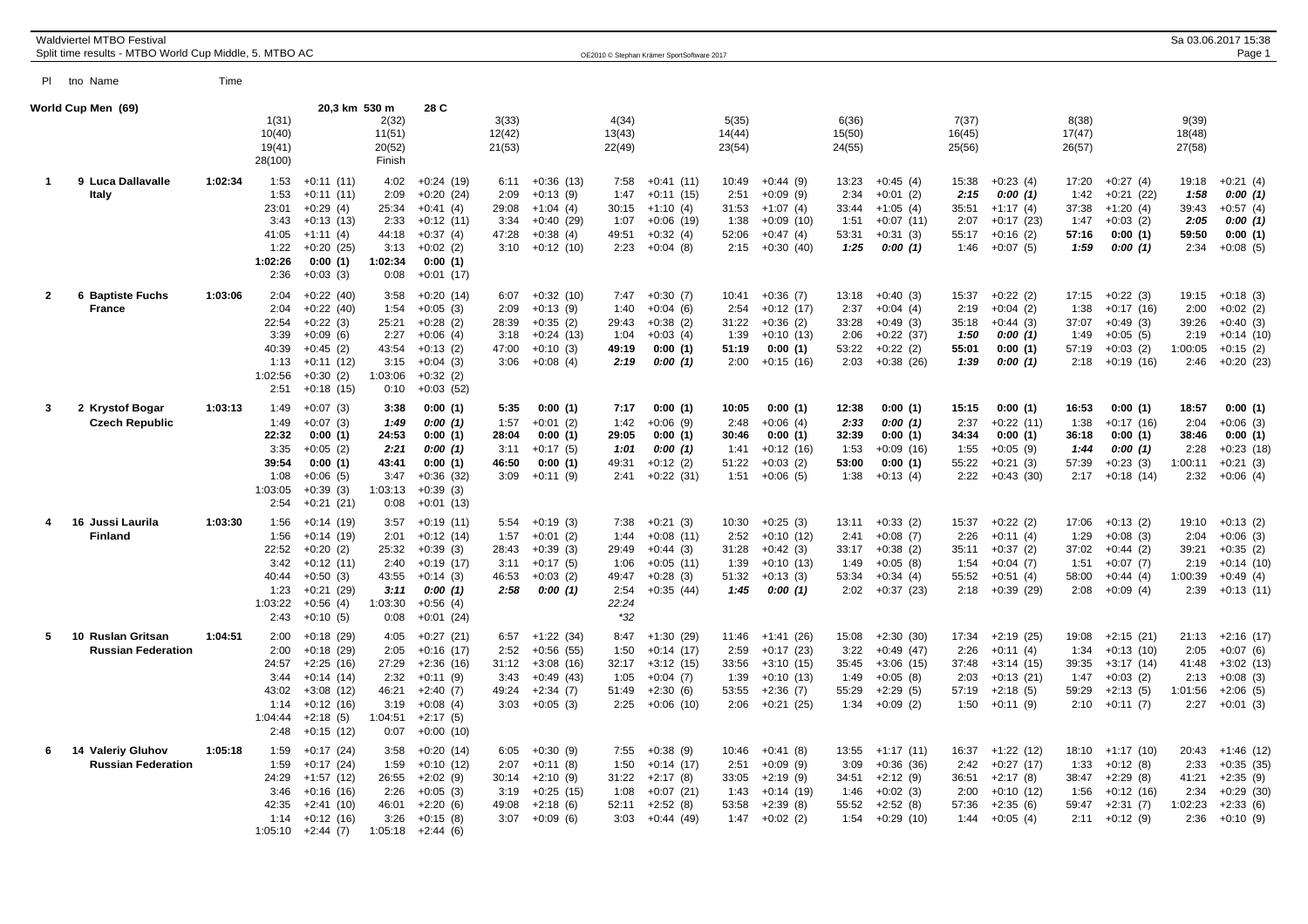|                | <b>Waldviertel MTBO Festival</b><br>Split time results - MTBO World Cup Middle, 5. MTBO AC |         |                                                                   |                                                                                                                    |                                                                   |                                                                                                                      |                                                |                                                                                             |                                                | OE2010 © Stephan Krämer SportSoftware 2017                                             |                                                 |                                                                                       |                                                 |                                                                                       |                                                 |                                                                                             |                                                   |                                                                                       |                                                   | Sa 03.06.2017 15:38<br>Page 2                                                        |
|----------------|--------------------------------------------------------------------------------------------|---------|-------------------------------------------------------------------|--------------------------------------------------------------------------------------------------------------------|-------------------------------------------------------------------|----------------------------------------------------------------------------------------------------------------------|------------------------------------------------|---------------------------------------------------------------------------------------------|------------------------------------------------|----------------------------------------------------------------------------------------|-------------------------------------------------|---------------------------------------------------------------------------------------|-------------------------------------------------|---------------------------------------------------------------------------------------|-------------------------------------------------|---------------------------------------------------------------------------------------------|---------------------------------------------------|---------------------------------------------------------------------------------------|---------------------------------------------------|--------------------------------------------------------------------------------------|
|                | PI tho Name                                                                                | Time    |                                                                   |                                                                                                                    |                                                                   |                                                                                                                      |                                                |                                                                                             |                                                |                                                                                        |                                                 |                                                                                       |                                                 |                                                                                       |                                                 |                                                                                             |                                                   |                                                                                       |                                                   |                                                                                      |
|                | World Cup Men (69)                                                                         |         |                                                                   | 20,3 km 530 m                                                                                                      |                                                                   | 28 C                                                                                                                 | (cont.)                                        |                                                                                             |                                                |                                                                                        |                                                 |                                                                                       |                                                 |                                                                                       |                                                 |                                                                                             |                                                   |                                                                                       |                                                   |                                                                                      |
|                |                                                                                            |         | 1(31)<br>10(40)<br>19(41)<br>28(100)                              |                                                                                                                    | 2(32)<br>11(51)<br>20(52)<br>Finish                               |                                                                                                                      | 3(33)<br>12(42)<br>21(53)                      |                                                                                             | 4(34)<br>13(43)<br>22(49)                      |                                                                                        | 5(35)<br>14(44)<br>23(54)                       |                                                                                       | 6(36)<br>15(50)<br>24(55)                       |                                                                                       | 7(37)<br>16(45)<br>25(56)                       |                                                                                             | 8(38)<br>17(47)<br>26(57)                         |                                                                                       | 9(39)<br>18(48)<br>27(58)                         |                                                                                      |
|                |                                                                                            |         | 2:47                                                              | $+0:14(9)$                                                                                                         | 0:08                                                              | $+0:01(22)$                                                                                                          |                                                |                                                                                             |                                                |                                                                                        |                                                 |                                                                                       |                                                 |                                                                                       |                                                 |                                                                                             |                                                   |                                                                                       |                                                   |                                                                                      |
| $\overline{7}$ | <b>Grigory Medvedev</b><br><b>Russian Federation</b>                                       | 1:05:34 | 1:55<br>1:55<br>23:09<br>3:41<br>42:13<br>1:13<br>1:05:26<br>2:51 | $+0:13(16)$<br>$+0:13(16)$<br>$+0:37(5)$<br>$+0:11(10)$<br>$+2:19(6)$<br>$+0:11(12)$<br>$+3:00(8)$<br>$+0:18(15)$  | 3:52<br>1:57<br>25:37<br>2:28<br>45:43<br>3:30<br>1:05:34<br>0:08 | $+0:14(7)$<br>$+0:08(7)$<br>$+0:44(5)$<br>$+0:07(5)$<br>$+2:02(5)$<br>$+0:19(13)$<br>$+3:00(7)$<br>$+0:01(14)$       | 5:58<br>2:06<br>29:08<br>3:31<br>48:56         | $+0:23(6)$<br>$+0:10(6)$<br>$+1:04(4)$<br>$+0:37(24)$<br>$+2:06(5)$<br>$3:13 + 0:15(15)$    | 7:38<br>1:40<br>30:56<br>1:48<br>51:23<br>2:27 | $+0:21(3)$<br>$+0:04(6)$<br>$+1:51(6)$<br>$+0:47(59)$<br>$+2:04(5)$<br>$+0:08(15)$     | 10:31<br>2:53<br>32:49<br>1:53<br>53:14<br>1:51 | $+0:26(4)$<br>$+0:11(16)$<br>$+2:03(6)$<br>$+0:24(39)$<br>$+1:55(5)$<br>$+0:06(5)$    | 13:30<br>2:59<br>34:42<br>1:53<br>55:50<br>2:36 | $+0:52(6)$<br>$+0:26(25)$<br>$+2:03(6)$<br>$+0.09(16)$<br>$+2:50(7)$<br>+1:11 (57)    | 15:58<br>2:28<br>36:50<br>2:08<br>57:36<br>1:46 | $+0:43(6)$<br>$+0:13(8)$<br>$+2:16(7)$<br>$+0:18(26)$<br>$+2:35(6)$<br>$+0:07(5)$           | 17:20<br>1:22<br>38:41<br>1:51<br>59:56<br>2:20   | $+0:27(4)$<br>$+0:01(2)$<br>$+2:23(6)$<br>$+0:07(7)$<br>$+2:40(8)$<br>$+0:21(18)$     | 19:28<br>2:08<br>41:00<br>2:19<br>1:02:35<br>2:39 | $+0:31(5)$<br>$+0:10(9)$<br>$+2:14(6)$<br>$+0:14(10)$<br>$+2:45(8)$<br>$+0:13(11)$   |
| 8              | 18 Jonas Maiselis<br>Lithuania                                                             | 1:06:45 | 1:42<br>1:42<br>24:10<br>3:39<br>43:02<br>1:36<br>1:06:38<br>2:47 | 0:00(1)<br>0:00(1)<br>$+1:38(9)$<br>$+0:09(6)$<br>$+3:08(12)$<br>$+0:34(51)$<br>$+4:12(9)$<br>$+0:14(9)$           | 4:10<br>2:28<br>26:56<br>2:46<br>46:32<br>3:30<br>1:06:45<br>0:07 | $+0:32(25)$<br>$+0:39(43)$<br>$+2:03(10)$<br>$+0:25(19)$<br>$+2:51(9)$<br>$+0:19(13)$<br>$+4:11(8)$<br>$+0:00(4)$    | 6:10<br>2:00<br>30:30<br>3:34<br>49:44<br>3:12 | $+0:35(12)$<br>$+0:04(4)$<br>$+2:26(14)$<br>$+0:40(29)$<br>$+2:54(9)$<br>+0:14 (13)         | 7:49<br>1:39<br>31:42<br>1:12<br>52:12<br>2:28 | $+0:32(8)$<br>$+0:03(5)$<br>+2:37 (13)<br>$+0:11(33)$<br>$+2:53(9)$<br>$+0:09(16)$     | 10:31<br>2:42<br>33:17<br>1:35<br>54:04<br>1:52 | $+0:26(4)$<br>0:00(1)<br>$+2:31(12)$<br>$+0:06(5)$<br>$+2:45(9)$<br>$+0:07(7)$        | 13:46<br>3:15<br>35:12<br>1:55<br>56:10<br>2:06 | $+1:08(10)$<br>$+0:42(43)$<br>$+2:33(12)$<br>$+0:11(23)$<br>$+3:10(9)$<br>$+0:41(32)$ | 2:33<br>37:14<br>2:02<br>58:13<br>2:03          | $16:19 + 1:04(8)$<br>$+0:18(10)$<br>$+2:40(12)$<br>$+0:12(18)$<br>$+3:12(9)$<br>$+0:24(19)$ | 17:55<br>1:36<br>39:09<br>1:55<br>1:00:34<br>2:21 | $+1:02(7)$<br>$+0:15(13)$<br>$+2:51(12)$<br>$+0:11(15)$<br>$+3:18(9)$<br>$+0:22(19)$  | 20:31<br>2:36<br>41:26<br>2:17<br>1:03:51<br>3:17 | $+1:34(10)$<br>$+0:38(38)$<br>$+2:40(10)$<br>$+0:12(6)$<br>$+4:01(9)$<br>$+0:51(53)$ |
| 9              | 24 Jan Svoboda<br><b>Czech Republic</b>                                                    | 1:07:05 | 1:54<br>1:54<br>24:47<br>3:39<br>42:21<br>1:19<br>1:06:57<br>2:51 | $+0:12(14)$<br>$+0:12(14)$<br>$+2:15(15)$<br>$+0:09(6)$<br>$+2:27(8)$<br>$+0:17(22)$<br>$+4:31(11)$<br>$+0.18(15)$ | 3:57<br>2:03<br>27:17<br>2:30<br>46:41<br>4:20<br>1:07:05<br>0:08 | $+0:19(11)$<br>$+0:14(16)$<br>$+2:24(13)$<br>$+0:09(7)$<br>$+3:00(10)$<br>$+1:09(50)$<br>$+4:31(9)$<br>$+0:01(26)$   | 6:07<br>2:10<br>30:26<br>3:09<br>50:23         | $+0:32(10)$<br>$+0:14(11)$<br>$+2:22(12)$<br>$+0:15(4)$<br>$+3:33(11)$<br>$3:42 +0:44$ (39) | 8:00<br>1:53<br>31:32<br>1:06<br>52:49<br>2:26 | $+0:43(12)$<br>$+0:17(21)$<br>$+2:27(11)$<br>$+0:05(11)$<br>$+3:30(11)$<br>$+0:07(12)$ | 11:02<br>3:02<br>33:15<br>1:43<br>54:41<br>1:52 | $+0:57(13)$<br>$+0:20(27)$<br>$+2:29(11)$<br>$+0:14(19)$<br>$+3:22(10)$<br>$+0:07(7)$ | 14:05<br>3:03<br>35:02<br>1:47<br>56:41<br>2:00 | $+1:27(14)$<br>$+0:30(31)$<br>$+2:23(11)$<br>$+0:03(5)$<br>$+3:41(11)$<br>$+0:35(18)$ | 17:17<br>3:12<br>36:55<br>1:53<br>58:45<br>2:04 | $+2:02(19)$<br>$+0.57(55)$<br>$+2:21(10)$<br>$+0:03(4)$<br>$+3:44(11)$<br>$+0:25(21)$       | 18:50<br>1:33<br>38:49<br>1:54<br>1:01:06<br>2:21 | $+1:57(18)$<br>$+0:12(8)$<br>$+2:31(9)$<br>$+0:10(12)$<br>$+3:50(11)$<br>$+0:22(19)$  | 21:08<br>2:18<br>41:02<br>2:13<br>1:04:06<br>3:00 | $+2:11(16)$<br>$+0:20(18)$<br>$+2:16(7)$<br>$+0:08(3)$<br>+4:16 (11)<br>$+0:34(39)$  |
| 10             | 15 Jiri Hradil<br><b>Czech Republic</b>                                                    | 1:07:20 | 1:59<br>1:59<br>24:34<br>3:37<br>42:16<br>1:05<br>1:07:12<br>2:45 | $+0:17(24)$<br>$+0:17(24)$<br>$+2:02(13)$<br>$+0:07(5)$<br>$+2:22(7)$<br>$+0:03(2)$<br>$+4:46(13)$<br>$+0:12(7)$   | 3:57<br>1:58<br>27:12<br>2:38<br>47:33<br>5:17<br>1:07:20<br>0:08 | $+0:19(11)$<br>$+0:09(11)$<br>$+2:19(12)$<br>$+0:17(15)$<br>$+3:52(13)$<br>$+2:06(61)$<br>$+4:46(10)$<br>$+0:01(15)$ | 5:59<br>2:02<br>30:24<br>3:12<br>51:10<br>3:37 | $+0:24(7)$<br>$+0:06(5)$<br>$+2:20(11)$<br>$+0:18(7)$<br>$+4:20(14)$<br>$+0:39(32)$         | 8:11<br>2:12<br>31:29<br>1:05<br>53:31<br>2:21 | $+0:54(15)$<br>$+0:36(37)$<br>$+2:24(10)$<br>$+0:04(7)$<br>$+4:12(13)$<br>$+0:02(3)$   | 11:00<br>2:49<br>33:11<br>1:42<br>55:26<br>1:55 | $+0:55(12)$<br>$+0:07(7)$<br>$+2:25(10)$<br>$+0:13(18)$<br>$+4:07(13)$<br>$+0:10(12)$ | 14:09<br>3:09<br>34:59<br>1:48<br>57:29<br>2:03 | $+1:31(15)$<br>$+0:36(36)$<br>$+2:20(10)$<br>$+0.04(6)$<br>$+4:29(13)$<br>$+0:38(26)$ | 16:59<br>2:50<br>36:52<br>1:53<br>59:38<br>2:09 | $+1:44(16)$<br>$+0:35(28)$<br>$+2:18(9)$<br>$+0:03(4)$<br>$+4:37(13)$<br>$+0:30(24)$        | 18:51<br>1:52<br>38:46<br>1:54<br>1:02:01<br>2:23 | $+1:58(19)$<br>$+0:31(39)$<br>$+2:28(7)$<br>$+0:10(12)$<br>$+4:45(13)$<br>$+0:24(25)$ | 20:57<br>2:06<br>41:11<br>2:25<br>:04:27<br>2:26  | $+2:00(14)$<br>$+0:08(8)$<br>$+2:25(8)$<br>$+0:20(15)$<br>$+4:37(13)$<br>0:00(1)     |
| 10             | 5 Lauri Malsroos<br><b>Estonia</b>                                                         | 1:07:20 | 1:52<br>1:52<br>23:21<br>3:42<br>41:55<br>1:11<br>1:07:11<br>2:51 | $+0:10(8)$<br>$+0:10(8)$<br>$+0.49(6)$<br>$+0:12(11)$<br>$+2:01(5)$<br>$+0:09(9)$<br>$+4:45(12)$<br>$+0:18(15)$    | 4:00<br>2:08<br>26:16<br>2:55<br>47:05<br>5:10<br>1:07:20<br>0:09 | $+0:22(17)$<br>$+0:19(22)$<br>$+1:23(6)$<br>$+0:34(27)$<br>+3:24 (12)<br>$+1:59(59)$<br>$+4:46(10)$<br>$+0:02(36)$   | 5:56<br>1:56<br>29:38<br>3:22<br>50:52<br>3:47 | $+0:21(5)$<br>0:00(1)<br>$+1:34(6)$<br>$+0:28(16)$<br>$+4:02(12)$<br>$+0.49(44)$            | 7:40<br>1:44<br>30:44<br>1:06<br>53:11<br>2:19 | $+0:23(6)$<br>$+0:08(11)$<br>$+1:39(5)$<br>$+0:05(11)$<br>$+3:52(12)$<br>0:00(1)       | 10:25<br>2:45<br>32:21<br>1:37<br>55:01<br>1:50 | $+0:20(2)$<br>$+0:03(2)$<br>$+1:35(5)$<br>$+0:08(8)$<br>$+3:42(12)$<br>$+0:05(4)$     | 13:25<br>3:00<br>34:11<br>1:50<br>56:56<br>1:55 | $+0:47(5)$<br>$+0:27(27)$<br>$+1:32(5)$<br>$+0:06(10)$<br>$+3:56(12)$<br>$+0:30(12)$  | 15:52<br>2:27<br>2:01<br>58:42<br>1:46          | $+0:37(5)$<br>$+0:12(6)$<br>$36:12 +1:38(5)$<br>$+0:11(16)$<br>$+3:41(10)$<br>$+0:07(5)$    | 17:30<br>1:38<br>38:30<br>2:18<br>1:00:57<br>2:15 | $+0:37(6)$<br>$+0:17(16)$<br>$+2:12(5)$<br>$+0:34(37)$<br>$+3:41(10)$<br>$+0:16(12)$  | 19:39<br>2:09<br>40:44<br>2:14<br>1:04:20<br>3:23 | $+0:42(6)$<br>$+0:11(11)$<br>$+1:58(5)$<br>$+0:09(5)$<br>+4:30 (12)<br>$+0.57(55)$   |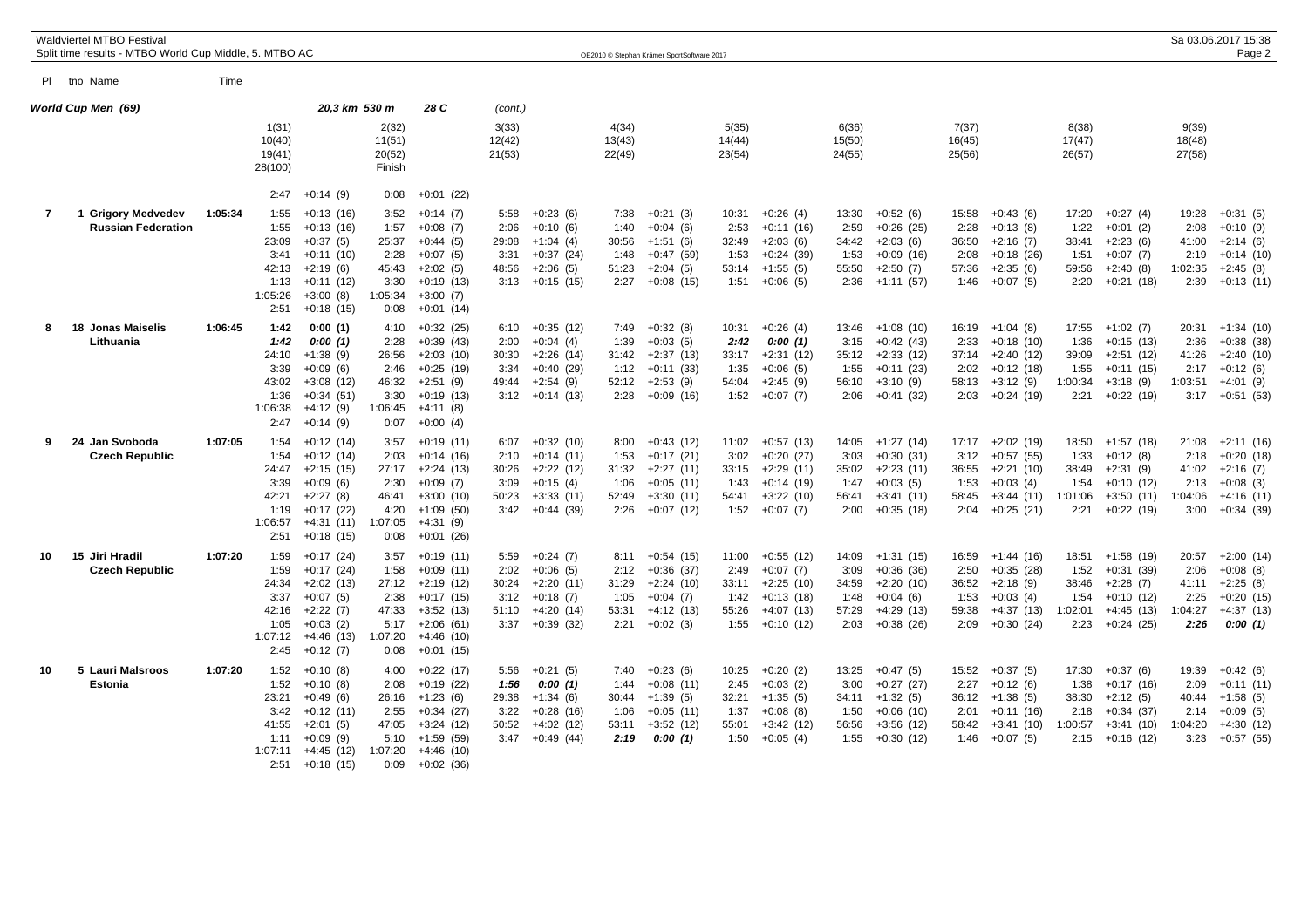|    | <b>Waldviertel MTBO Festival</b><br>Split time results - MTBO World Cup Middle, 5. MTBO AC |         |                                                                   |                                                                                                                      |                                                                   |                                                                                                                      |                                                |                                                                                               |                                                                  | OE2010 © Stephan Krämer SportSoftware 2017                                             |                                                 |                                                                                        |                                                 |                                                                                        |                                                   |                                                                                             |                                                   |                                                                                              |                                                   | Sa 03.06.2017 15:38<br>Page 3                                                          |
|----|--------------------------------------------------------------------------------------------|---------|-------------------------------------------------------------------|----------------------------------------------------------------------------------------------------------------------|-------------------------------------------------------------------|----------------------------------------------------------------------------------------------------------------------|------------------------------------------------|-----------------------------------------------------------------------------------------------|------------------------------------------------------------------|----------------------------------------------------------------------------------------|-------------------------------------------------|----------------------------------------------------------------------------------------|-------------------------------------------------|----------------------------------------------------------------------------------------|---------------------------------------------------|---------------------------------------------------------------------------------------------|---------------------------------------------------|----------------------------------------------------------------------------------------------|---------------------------------------------------|----------------------------------------------------------------------------------------|
|    | PI tho Name                                                                                | Time    |                                                                   |                                                                                                                      |                                                                   |                                                                                                                      |                                                |                                                                                               |                                                                  |                                                                                        |                                                 |                                                                                        |                                                 |                                                                                        |                                                   |                                                                                             |                                                   |                                                                                              |                                                   |                                                                                        |
|    | World Cup Men (69)                                                                         |         | 1(31)                                                             | 20,3 km 530 m                                                                                                        | 2(32)                                                             | 28 C                                                                                                                 | (cont.)<br>3(33)                               |                                                                                               | 4(34)                                                            |                                                                                        | 5(35)                                           |                                                                                        | 6(36)                                           |                                                                                        | 7(37)                                             |                                                                                             | 8(38)                                             |                                                                                              | 9(39)                                             |                                                                                        |
|    |                                                                                            |         | 10(40)<br>19(41)<br>28(100)                                       |                                                                                                                      | 11(51)<br>20(52)<br>Finish                                        |                                                                                                                      | 12(42)<br>21(53)                               |                                                                                               | 13(43)<br>22(49)                                                 |                                                                                        | 14(44)<br>23(54)                                |                                                                                        | 15(50)<br>24(55)                                |                                                                                        | 16(45)<br>25(56)                                  |                                                                                             | 17(47)<br>26(57)                                  |                                                                                              | 18(48)<br>27(58)                                  |                                                                                        |
| 12 | 21<br><b>Marcus Jansson</b><br>Sweden                                                      | 1:08:23 | 2:10<br>2:10<br>27:47<br>3:54<br>45:54<br>1:22<br>1:08:16<br>2:52 | $+0.28(49)$<br>$+0.28(49)$<br>$+5:15(37)$<br>$+0:24(23)$<br>$+6:00(23)$<br>$+0:20(25)$<br>$+5:50(14)$<br>$+0:19(20)$ | 4:04<br>1:54<br>30:19<br>2:32<br>49:31<br>3:37<br>1:08:23<br>0:07 | $+0:26(20)$<br>$+0:05(3)$<br>$+5:26(30)$<br>$+0:11(9)$<br>$+5:50(18)$<br>$+0.26(17)$<br>$+5:49(12)$<br>$+0:00(7)$    | 6:39<br>2:35<br>33:25<br>3:06<br>52:49<br>3:18 | $+1:04(26)$<br>$+0:39(41)$<br>$+5:21(26)$<br>$+0:12(3)$<br>$+5:59(18)$<br>+0:20 (20)          | 9:07<br>2:28<br>34:31<br>1:06<br>55:24<br>2:35                   | $+1:50(34)$<br>$+0:52(50)$<br>$+5:26(25)$<br>$+0:05(11)$<br>$+6:05(18)$<br>$+0:16(24)$ | 11:59<br>2:52<br>36:19<br>1:48<br>57:13<br>1:49 | +1:54 (29)<br>$+0:10(12)$<br>$+5:33(24)$<br>$+0:19(34)$<br>$+5:54(17)$<br>$+0:04(3)$   | 17:06<br>5:07<br>38:30<br>2:11<br>59:09<br>1:56 | $+4:28(54)$<br>$+2:34(68)$<br>$+5:51(26)$<br>$+0:27(46)$<br>$+6:09(17)$<br>$+0:31(13)$ | 19:58<br>2:52<br>40:23<br>1:53<br>1:00:49<br>1:40 | $+4:43(51)$<br>$+0:37(30)$<br>+5:49 (26)<br>$+0:03(4)$<br>$+5:48(15)$<br>$+0:01(2)$         | 21:19<br>1:21<br>42:11<br>1:48<br>1:02:58<br>2:09 | $+4:26(42)$<br>0:00(1)<br>$+5:53(23)$<br>$+0:04(4)$<br>$+5:42(14)$<br>$+0:10(5)$             | 23:53<br>2:34<br>44:32<br>2:21<br>1:05:24<br>2:26 | $+4:56(40)$<br>$+0:36(36)$<br>+5:46 (22)<br>$+0:16(14)$<br>$+5:34(14)$<br>0:00(1)      |
| 13 | 25 Tobias Breitschaed<br>Austria                                                           | 1:09:15 | 1:55<br>1:55<br>25:24<br>4:04<br>44:24<br>1:16<br>1:09:07<br>3:00 | $+0:13(16)$<br>$+0:13(16)$<br>$+2:52(19)$<br>$+0:34(29)$<br>$+4:30(16)$<br>$+0:14(20)$<br>$+6:41(16)$<br>$+0:27(30)$ | 4:33<br>2:38<br>28:01<br>2:37<br>47:46<br>3:22<br>1:09:15<br>0:08 | $+0.55(42)$<br>$+0.49(52)$<br>$+3:08(17)$<br>$+0:16(14)$<br>$+4:05(14)$<br>$+0:11(6)$<br>$+6:41(13)$<br>$+0:01(18)$  | 6:48<br>2:15<br>31:54<br>3:53<br>51:03         | +1:13 (31)<br>$+0:19(16)$<br>$+3:50(17)$<br>$+0.59(45)$<br>+4:13 (13)<br>$3:17 +0:19(17)$     | 8:32<br>1:44<br>33:04<br>1:10<br>54:26<br>3:23                   | $+1:15(19)$<br>$+0:08(11)$<br>$+3:59(17)$<br>$+0:09(26)$<br>$+5:07(15)$<br>$+1:04(56)$ | 11:31<br>2:59<br>34:49<br>1:45<br>56:29<br>2:03 | $+1:26(18)$<br>$+0:17(23)$<br>$+4:03(17)$<br>$+0:16(27)$<br>$+5:10(15)$<br>$+0:18(21)$ | 14:23<br>2:52<br>36:43<br>1:54<br>58:49<br>2:20 | +1:45 (19)<br>$+0:19(19)$<br>$+4:04(17)$<br>$+0:10(18)$<br>$+5:49(15)$<br>$+0:55(45)$  | 2:49<br>38:45<br>2:02<br>1:00:47<br>1:58          | $17:12 +1:57(18)$<br>$+0:34(27)$<br>+4:11 (17)<br>$+0:12(18)$<br>$+5:46(14)$<br>$+0:19(16)$ | 18:48<br>1:36<br>40:42<br>1:57<br>1:03:08<br>2:21 | $+1:55(16)$<br>$+0:15(13)$<br>$+4:24(16)$<br>$+0:13(18)$<br>$+5:52(15)$<br>$+0:22(19)$       | 21:20<br>2:32<br>43:08<br>2:26<br>1:06:07<br>2:59 | $+2:23(20)$<br>$+0:34(33)$<br>$+4:22(16)$<br>$+0:21(16)$<br>$+6:17(15)$<br>$+0:33(36)$ |
| 14 | 38<br><b>Rasmus Soegaard</b><br><b>Denmark</b>                                             | 1:09:24 | 2:00<br>2:00<br>25:36<br>3:55<br>44:38<br>1:20<br>1:09:17<br>2:48 | $+0:18(29)$<br>$+0.18(29)$<br>$+3:04(22)$<br>$+0:25(24)$<br>$+4:44(18)$<br>$+0:18(23)$<br>$+6:51(17)$<br>$+0:15(12)$ | 4:12<br>2:12<br>28:19<br>2:43<br>48:23<br>3:45<br>1:09:24<br>0:07 | $+0:34(26)$<br>$+0:23(30)$<br>$+3:26(18)$<br>$+0:22(18)$<br>+4:42 (17)<br>$+0:34(27)$<br>$+6:50(14)$<br>$+0:00(11)$  | 6:40<br>2:28<br>32:22<br>4:03<br>52:19         | $+1:05(27)$<br>$+0:32(36)$<br>$+4:18(20)$<br>$+1:09(50)$<br>+5:29 (17)<br>$3:56 + 0:58(52)$   | 9:32<br>2:52<br>33:28<br>1:06<br>54:40<br>2:21<br>49:54<br>$*32$ | $+2:15(41)$<br>$+1:16(58)$<br>$+4:23(20)$<br>$+0:05(11)$<br>$+5:21(16)$<br>$+0:02(3)$  | 12:24<br>2:52<br>35:09<br>1:41<br>56:40<br>2:00 | $+2:19(37)$<br>$+0:10(12)$<br>$+4:23(20)$<br>$+0:12(16)$<br>$+5:21(16)$<br>$+0:15(16)$ | 15:16<br>2:52<br>36:55<br>1:46<br>58:53<br>2:13 | $+2:38(33)$<br>$+0:19(19)$<br>$+4:16(20)$<br>$+0:02(3)$<br>$+5:53(16)$<br>$+0:48(38)$  | 17:54<br>2:38<br>39:06<br>2:11<br>1:01:22<br>2:29 | $+2:39(30)$<br>$+0:23(13)$<br>$+4:32(20)$<br>$+0:21(29)$<br>$+6:21(16)$<br>$+0:50(34)$      | 19:33<br>1:39<br>41:07<br>2:01<br>1:03:39         | $+2:40(28)$<br>$+0:18(20)$<br>$+4:49(19)$<br>$+0:17(22)$<br>$+6:23(16)$<br>$2:17 + 0:18(14)$ | 21:41<br>2:08<br>43:18<br>2:11<br>1:06:29<br>2:50 | $+2:44(23)$<br>$+0:10(9)$<br>$+4:32(17)$<br>$+0:06(2)$<br>$+6:39(16)$<br>+0:24 (29)    |
| 15 | Kevin Haselsberger 1:10:01<br>13<br>Austria                                                |         | 1:54<br>1:54<br>24:22<br>3:50<br>44:31<br>1:08<br>1:09:53<br>2:47 | $+0:12(14)$<br>$+0:12(14)$<br>$+1:50(10)$<br>$+0:20(20)$<br>$+4:37(17)$<br>$+0:06(5)$<br>$+7:27(18)$<br>$+0:14(9)$   | 4:25<br>2:31<br>28:38<br>4:16<br>48:11<br>3:40<br>1:10:01<br>0:08 | $+0:47(40)$<br>$+0.42(47)$<br>$+3:45(19)$<br>$+1:55(57)$<br>$+4:30(16)$<br>$+0:29(21)$<br>$+7:27(15)$<br>$+0:01(19)$ | 6:35<br>2:10<br>32:13<br>3:35<br>51:30         | $+1:00(22)$<br>$+0:14(11)$<br>$+4:09(18)$<br>$+0:41(31)$<br>$+4:40(15)$<br>$3:19 + 0:21$ (23) | 8:15<br>1:40<br>33:17<br>1:04<br>54:13<br>2:43                   | $+0:58(16)$<br>$+0:04(6)$<br>$+4:12(18)$<br>$+0:03(4)$<br>$+4:54(14)$<br>$+0:24(34)$   | 11:03<br>2:48<br>34:49<br>1:32<br>56:19<br>2:06 | $+0.58(14)$<br>$+0:06(4)$<br>$+4:03(17)$<br>$+0:03(2)$<br>$+5:00(14)$<br>$+0:21(25)$   | 13:41<br>2:38<br>36:47<br>1:58<br>58:16<br>1:57 | $+1:03(9)$<br>$+0:05(5)$<br>$+4:08(18)$<br>$+0:14(26)$<br>$+5:16(14)$<br>$+0:32(14)$   | 16:28<br>2:47<br>38:47<br>2:00<br>1:02:11<br>3:55 | $+1:13(11)$<br>$+0:32(23)$<br>+4:13 (19)<br>$+0:10(12)$<br>$+7:10(18)$<br>+2:16 (52)        | 18:15<br>1:47<br>41:06<br>2:19<br>1:04:32<br>2:21 | $+1:22(11)$<br>$+0:26(30)$<br>$+4:48(18)$<br>$+0:35(41)$<br>$+7:16(18)$<br>+0:22 (19)        | 20:32<br>2:17<br>43:23<br>2:17<br>1:07:06<br>2:34 | $+1:35(11)$<br>$+0:19(15)$<br>$+4:37(18)$<br>$+0:12(6)$<br>$+7:16(18)$<br>$+0:08(5)$   |
| 16 | 8 Vojtech Ludvik<br><b>Czech Republic</b>                                                  | 1:10:15 | 1:48<br>1:48<br>24:58<br>3:53<br>44:43<br>1:13<br>1:10:08<br>2:43 | $+0:06(2)$<br>$+0:06(2)$<br>$+2:26(17)$<br>$+0:23(22)$<br>$+4:49(19)$<br>$+0:11(12)$<br>$+7:42(19)$<br>$+0:10(5)$    | 3:54<br>2:06<br>27:22<br>2:24<br>48:09<br>3:26<br>1:10:15<br>0:07 | $+0:16(9)$<br>$+0:17(19)$<br>$+2:29(14)$<br>$+0:03(2)$<br>$+4:28(15)$<br>$+0:15(8)$<br>$+7:41(16)$<br>$+0:00(8)$     | 6:36<br>2:42<br>30:51<br>3:29<br>51:46         | +1:01 (24)<br>$+0:46(45)$<br>$+2:47(15)$<br>$+0:35(22)$<br>$+4:56(16)$<br>$3:37 +0:39(32)$    | 8:46<br>2:10<br>32:51<br>2:00<br>55:26<br>3:40                   | $+1:29(28)$<br>$+0:34(36)$<br>$+3:46(16)$<br>$+0:59(62)$<br>$+6:07(19)$<br>+1:21 (59)  | 11:38<br>2:52<br>34:34<br>1:43<br>57:20<br>1:54 | $+1:33(20)$<br>$+0:10(12)$<br>$+3:48(16)$<br>$+0:14(19)$<br>$+6:01(18)$<br>$+0:09(10)$ | 14:13<br>2:35<br>36:22<br>1:48<br>59:14<br>1:54 | $+1:35(16)$<br>$+0:02(3)$<br>$+3:43(16)$<br>$+0:04(6)$<br>$+6:14(18)$<br>$+0:29(10)$   | 16:58<br>2:45<br>38:43<br>2:21<br>1:02:32<br>3:18 | +1:43 (15)<br>$+0:30(22)$<br>$+4:09(16)$<br>$+0:31(38)$<br>$+7:31(20)$<br>$+1:39(48)$       | 18:29<br>1:31<br>40:57<br>2:14<br>1:04:43<br>2:11 | $+1:36(13)$<br>$+0:10(5)$<br>$+4:39(17)$<br>$+0:30(32)$<br>$+7:27(19)$<br>$+0:12(9)$         | 21:05<br>2:36<br>43:30<br>2:33<br>1:07:25<br>2:42 | $+2:08(15)$<br>$+0:38(38)$<br>$+4:44(19)$<br>$+0.28(28)$<br>+7:35 (19)<br>$+0:16(16)$  |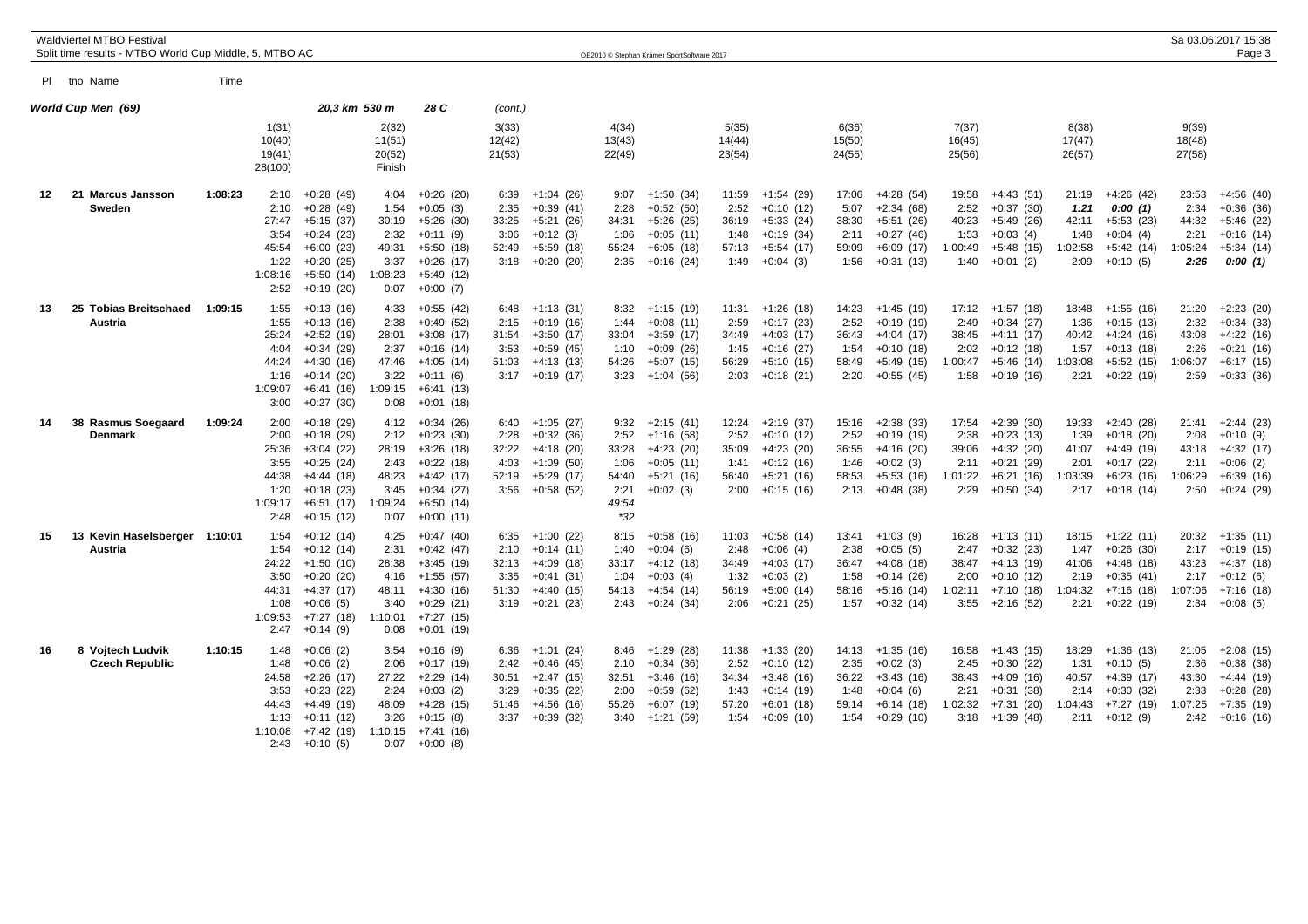|    | <b>Waldviertel MTBO Festival</b><br>Split time results - MTBO World Cup Middle, 5. MTBO AC |         |                                                                   |                                                                                                                                |                                                                   |                                                                                                                             |                                                |                                                                                             |                                                 | OE2010 © Stephan Krämer SportSoftware 2017                                             |                                                   |                                                                                        |                                                   |                                                                                        |                                                   |                                                                                        |                                                   |                                                                                        |                                                   | Sa 03.06.2017 15:38<br>Page 4                                                          |
|----|--------------------------------------------------------------------------------------------|---------|-------------------------------------------------------------------|--------------------------------------------------------------------------------------------------------------------------------|-------------------------------------------------------------------|-----------------------------------------------------------------------------------------------------------------------------|------------------------------------------------|---------------------------------------------------------------------------------------------|-------------------------------------------------|----------------------------------------------------------------------------------------|---------------------------------------------------|----------------------------------------------------------------------------------------|---------------------------------------------------|----------------------------------------------------------------------------------------|---------------------------------------------------|----------------------------------------------------------------------------------------|---------------------------------------------------|----------------------------------------------------------------------------------------|---------------------------------------------------|----------------------------------------------------------------------------------------|
|    | PI tho Name                                                                                | Time    |                                                                   |                                                                                                                                |                                                                   |                                                                                                                             |                                                |                                                                                             |                                                 |                                                                                        |                                                   |                                                                                        |                                                   |                                                                                        |                                                   |                                                                                        |                                                   |                                                                                        |                                                   |                                                                                        |
|    | World Cup Men(69)                                                                          |         |                                                                   | 20,3 km 530 m                                                                                                                  |                                                                   | 28 C                                                                                                                        | (cont.)                                        |                                                                                             |                                                 |                                                                                        |                                                   |                                                                                        |                                                   |                                                                                        |                                                   |                                                                                        |                                                   |                                                                                        |                                                   |                                                                                        |
|    |                                                                                            |         | 1(31)<br>10(40)<br>19(41)<br>28(100)                              |                                                                                                                                | 2(32)<br>11(51)<br>20(52)<br>Finish                               |                                                                                                                             | 3(33)<br>12(42)<br>21(53)                      |                                                                                             | 4(34)<br>13(43)<br>22(49)                       |                                                                                        | 5(35)<br>14(44)<br>23(54)                         |                                                                                        | 6(36)<br>15(50)<br>24(55)                         |                                                                                        | 7(37)<br>16(45)<br>25(56)                         |                                                                                        | 8(38)<br>17(47)<br>26(57)                         |                                                                                        | 9(39)<br>18(48)<br>27(58)                         |                                                                                        |
| 17 | 17 Vojtech Stransky<br><b>Czech Republic</b>                                               | 1:11:02 | 2:07<br>2:07<br>25:04<br>3:51<br>46:21<br>1:22<br>1:10:53<br>2:54 | $+0:25(45)$<br>$+0:25(45)$<br>$+2:32(18)$<br>$+0:21(21)$<br>$+6:27(25)$<br>$+0:20(25)$<br>$+8:27(20)$<br>$+0:21(21)$           | 4:44<br>2:37<br>30:03<br>4:59<br>50:15<br>3:54<br>1:11:02<br>0:09 | $+1:06(51)$<br>$+0:48(50)$<br>+5:10 (27)<br>$+2:38(65)$<br>$+6:34(22)$<br>$+0:43(38)$<br>$+8:28(17)$<br>$+0:02(40)$         | 6:54<br>2:10<br>33:43<br>3:40<br>53:25<br>3:10 | $+1:19(33)$<br>$+0:14(11)$<br>$+5:39(29)$<br>$+0:46(40)$<br>$+6:35(21)$<br>$+0:12(10)$      | 9:17<br>2:23<br>34:46<br>1:03<br>56:13<br>2:48  | $+2:00(38)$<br>$+0:47(45)$<br>+5:41 (26)<br>$+0:02(2)$<br>$+6:54(21)$<br>$+0:29(39)$   | 12:08<br>2:51<br>36:23<br>1:37<br>58:17<br>2:04   | $+2:03(30)$<br>$+0:09(9)$<br>+5:37 (25)<br>$+0:08(8)$<br>$+6:58(21)$<br>$+0:19(22)$    | 15:09<br>3:01<br>38:15<br>1:52<br>1:00:17<br>2:00 | $+2:31(31)$<br>$+0:28(28)$<br>$+5:36(24)$<br>$+0:08(14)$<br>$+7:17(21)$<br>$+0:35(18)$ | 17:39<br>2:30<br>40:09<br>1:54<br>1:02:43<br>2:26 | $+2:24(28)$<br>$+0:15(9)$<br>$+5:35(24)$<br>$+0:04(7)$<br>$+7:42(21)$<br>$+0:47(32)$   | 19:08<br>1:29<br>42:27<br>2:18<br>1:05:09<br>2:26 | $+2:15(21)$<br>$+0:08(3)$<br>$+6:09(25)$<br>$+0:34(37)$<br>$+7:53(21)$<br>+0:27 (32)   | 21:13<br>2:05<br>44:59<br>2:32<br>1:07:59<br>2:50 | $+2:16(17)$<br>$+0:07(6)$<br>$+6:13(24)$<br>$+0:27(22)$<br>$+8:09(21)$<br>$+0:24(29)$  |
| 18 | 19 Davide Machado<br>Portugal                                                              | 1:11:40 | 1:55<br>1:55<br>26:05<br>3:36<br>45:44<br>1:27<br>1:11:32<br>2:39 | $+0:13(16)$<br>$+0:13(16)$<br>$+3:33(25)$<br>$+0:06(3)$<br>$+5:50(21)$<br>$+0:25(36)$<br>$+9:06(22)$<br>$+0:06(4)$             | 4:12<br>2:17<br>28:57<br>2:52<br>51:39<br>5:55<br>1:11:40<br>0:08 | $+0:34(26)$<br>$+0:28(34)$<br>$+4:04(22)$<br>$+0:31(24)$<br>+7:58 (26)<br>$+2:44(64)$<br>$+9:06(18)$<br>$+0:01(24)$         | 7:41<br>3:29<br>32:32<br>3:35<br>55:28<br>3:49 | $+2:06(56)$<br>$+1:33(65)$<br>$+4:28(22)$<br>$+0:41(31)$<br>$+8:38(28)$<br>$+0:51(45)$      | 9:32<br>1:51<br>33:38<br>1:06<br>57:53<br>2:25  | $+2:15(41)$<br>$+0:15(19)$<br>$+4:33(22)$<br>$+0:05(11)$<br>+8:34 (28)<br>$+0:06(10)$  | 12:18<br>2:46<br>35:10<br>1:32<br>1:00:12<br>2:19 | $+2:13(35)$<br>$+0:04(3)$<br>$+4:24(21)$<br>$+0:03(2)$<br>+8:53 (28)<br>$+0:34(45)$    | 15:53<br>3:35<br>36:54<br>1:44<br>1:01:55<br>1:43 | $+3:15(38)$<br>$+1:02(57)$<br>$+4:15(19)$<br>0:00(1)<br>$+8:55(28)$<br>$+0:18(5)$      | 18:20<br>2:27<br>38:46<br>1:52<br>1:03:59<br>2:04 | $+3:05(33)$<br>$+0:12(6)$<br>$+4:12(18)$<br>$+0:02(3)$<br>$+8:58(25)$<br>$+0:25(21)$   | 20:01<br>1:41<br>42:00<br>3:14<br>1:06:12<br>2:13 | $+3:08(32)$<br>$+0:20(21)$<br>$+5:42(21)$<br>$+1:30(61)$<br>+8:56 (22)<br>$+0:14(11)$  | 22:29<br>2:28<br>44:17<br>2:17<br>1:08:53<br>2:41 | $+3:32(30)$<br>$+0:30(26)$<br>$+5:31(21)$<br>$+0:12(6)$<br>$+9:03(22)$<br>$+0:15(15)$  |
| 19 | 22 Anders Blomster<br><b>Finland</b>                                                       | 1:12:13 | 1:56<br>1:56<br>25:36<br>3:47<br>45:19<br>1:06<br>1:12:06<br>3:07 | $+0:14(19)$<br>$+0:14(19)$<br>$+3:04(22)$<br>$+0:17(17)$<br>$+5:25(20)$<br>$+0:04(3)$<br>$+9:40(23)$<br>$+0:34(39)$            | 4:14<br>2:18<br>29:38<br>4:02<br>49:38<br>4:19<br>1:12:13<br>0:07 | $+0:36(31)$<br>$+0.29(36)$<br>$+4:45(24)$<br>$+1:41(53)$<br>$+5:57(20)$<br>$+1:08(49)$<br>$+9:39(19)$<br>$+0:00(2)$         | 6:35<br>2:21<br>33:04<br>3:26<br>54:57         | +1:00 (22)<br>$+0:25(25)$<br>$+5:00(24)$<br>$+0:32(18)$<br>$+8:07(25)$<br>$5:19 +2:21(61)$  | 8:24<br>1:49<br>34:09<br>1:05<br>57:27<br>2:30  | $+1:07(17)$<br>$+0:13(16)$<br>$+5:04(23)$<br>$+0:04(7)$<br>$+8:08(26)$<br>$+0:11(17)$  | 11:28<br>3:04<br>35:53<br>1:44<br>59:20<br>1:53   | $+1:23(17)$<br>$+0:22(28)$<br>$+5:07(23)$<br>$+0:15(25)$<br>$+8:01(24)$<br>$+0:08(9)$  | 14:31<br>3:03<br>37:47<br>1:54<br>1:01:22<br>2:02 | $+1:53(21)$<br>$+0:30(31)$<br>$+5:08(23)$<br>$+0:10(18)$<br>$+8:22(23)$<br>$+0:37(23)$ | 17:27<br>2:56<br>39:46<br>1:59<br>1:03:58<br>2:36 | $+2:12(22)$<br>$+0:41(38)$<br>$+5:12(21)$<br>$+0:09(11)$<br>$+8:57(24)$<br>$+0:57(36)$ | 19:15<br>1:48<br>41:40<br>1:54<br>1:06:20<br>2:22 | $+2:22(23)$<br>$+0:27(35)$<br>$+5:22(20)$<br>$+0:10(12)$<br>$+9:04(24)$<br>$+0:23(24)$ | 21:49<br>2:34<br>44:13<br>2:33<br>1:08:59<br>2:39 | $+2:52(25)$<br>$+0:36(36)$<br>$+5:27(20)$<br>$+0:28(28)$<br>$+9:09(23)$<br>$+0:13(11)$ |
| 20 | 34 Piero Turra<br>Italy                                                                    | 1:12:41 | 2:07<br>2:07<br>26:44<br>4:06<br>48:22<br>1:34<br>3:02            | $+0:25(45)$<br>$+0:25(45)$<br>$+4:12(29)$<br>$+0:36(30)$<br>$+8:28(31)$<br>$+0:32(47)$<br>$1:12:32 + 10:06(24)$<br>$+0:29(31)$ | 4:36<br>2:29<br>31:46<br>5:02<br>52:00<br>3:38<br>1:12:41<br>0:09 | $+0:58(45)$<br>$+0:40(46)$<br>$+6:53(41)$<br>$+2:41(66)$<br>$+8:19(28)$<br>$+0:27(18)$<br>$+10:07(20)$<br>$+0:02(38)$       | 7:50<br>3:14<br>34:58<br>3:12<br>55:54         | $+2:15(57)$<br>$+1:18(63)$<br>$+6:54(37)$<br>$+0:18(7)$<br>$+9:04(29)$<br>$3:54 + 0:56(51)$ | 10:16<br>2:26<br>36:09<br>1:11<br>58:26<br>2:32 | $+2:59(54)$<br>$+0:50(48)$<br>$+7:04(36)$<br>$+0:10(29)$<br>$+9:07(29)$<br>$+0:13(20)$ | 13:21<br>3:05<br>37:52<br>1:43<br>1:00:31<br>2:05 | $+3:16(52)$<br>$+0:23(30)$<br>$+7:06(34)$<br>$+0:14(19)$<br>$+9:12(29)$<br>$+0:20(24)$ | 16:02<br>2:41<br>39:52<br>2:00<br>1:02:34<br>2:03 | $+3:24(40)$<br>$+0:08(7)$<br>$+7:13(35)$<br>$+0:16(30)$<br>$+9:34(29)$<br>$+0:38(26)$  | 18:45<br>2:43<br>41:52<br>2:00<br>1:04:16<br>1:42 | $+3:30(38)$<br>$+0:28(18)$<br>$+7:18(33)$<br>$+0:10(12)$<br>$+9:15(26)$<br>$+0:03(3)$  | 20:16<br>1:31<br>44:07<br>2:15<br>1:06:48<br>2:32 | $+3:23(33)$<br>$+0:10(5)$<br>$+7:49(31)$<br>$+0:31(33)$<br>$+9:32(26)$<br>$+0:33(45)$  | 22:38<br>2:22<br>46:48<br>2:41<br>1:09:30<br>2:42 | $+3:41(31)$<br>$+0:24(20)$<br>$+8:02(31)$<br>$+0:36(36)$<br>$+9:40(25)$<br>$+0:16(16)$ |
| 21 | 28 Florian Pinsard<br><b>France</b>                                                        | 1:12:42 | 1:49<br>1:49<br>29:25<br>4:37<br>48:44<br>1:23<br>3:04            | $+0:07(3)$<br>$+0:07(3)$<br>$+6:53(49)$<br>$+1:07(49)$<br>$+8:50(33)$<br>$+0:21(29)$<br>$1:12:32 + 10:06$ (24)<br>$+0:31(32)$  | 3:43<br>1:54<br>32:22<br>2:57<br>52:11<br>3:27<br>0:10            | $+0:05(2)$<br>$+0:05(3)$<br>+7:29 (46)<br>$+0:36(28)$<br>$+8:30(29)$<br>$+0:16(10)$<br>$1:12:42 + 10:08(21)$<br>$+0:03(50)$ | 6:23<br>2:40<br>35:40<br>3:18<br>55:13         | $+0:48(16)$<br>$+0:44(43)$<br>$+7:36(43)$<br>$+0:24(13)$<br>$+8:23(27)$<br>$3:02 +0:04(2)$  | 8:39<br>2:16<br>36:46<br>1:06<br>57:46<br>2:33  | $+1:22(26)$<br>$+0:40(40)$<br>+7:41 (42)<br>$+0:05(11)$<br>$+8:27(27)$<br>+0:14 (21)   | 11:40<br>3:01<br>38:29<br>1:43<br>59:48<br>2:02   | $+1:35(23)$<br>$+0:19(25)$<br>$+7:43(41)$<br>$+0:14(19)$<br>$+8:29(27)$<br>$+0:17(20)$ | 14:33<br>2:53<br>40:20<br>1:51<br>1:01:54<br>2:06 | $+1:55(23)$<br>$+0:20(21)$<br>$+7:41(39)$<br>$+0:07(11)$<br>$+8:54(27)$<br>$+0:41(32)$ | 17:37<br>3:04<br>42:25<br>2:05<br>1:03:50<br>1:56 | $+2:22(26)$<br>$+0.49(45)$<br>+7:51 (34)<br>$+0:15(22)$<br>$+8:49(23)$<br>$+0:17(15)$  | 22:26<br>4:49<br>44:38<br>2:13<br>1:06:13<br>2:23 | $+5:33(52)$<br>$+3:28(67)$<br>$+8:20(34)$<br>$+0:29(31)$<br>$+8:57(23)$<br>+0:24 (25)  | 24:48<br>2:22<br>47:21<br>2:43<br>1:09:28<br>3:15 | $+5:51(50)$<br>$+0:24(20)$<br>$+8:35(35)$<br>$+0.38(38)$<br>$+9:38(24)$<br>$+0.49(50)$ |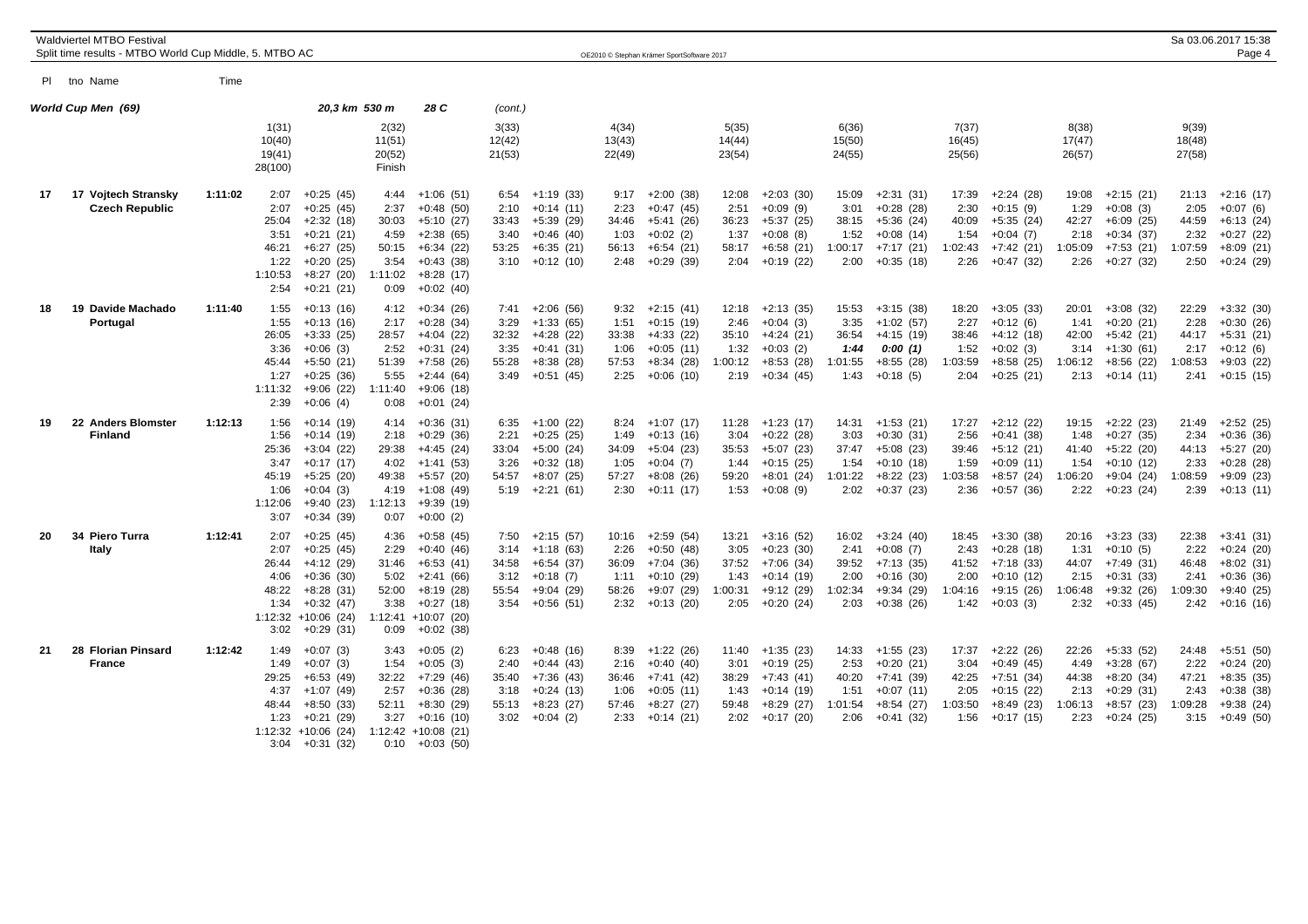|    | <b>Waldviertel MTBO Festival</b><br>Split time results - MTBO World Cup Middle, 5. MTBO AC |         |                                                        |                                                                                                                                      |                                                        |                                                                                                                                |                                                |                                                                                                                |                                                 | OE2010 © Stephan Krämer SportSoftware 2017                                                              |                                                 |                                                                                                         |                                                   |                                                                                                 |                                                   |                                                                                                        |                                                   |                                                                                                       |                                        | Sa 03.06.2017 15:38<br>Page 5                                                                         |
|----|--------------------------------------------------------------------------------------------|---------|--------------------------------------------------------|--------------------------------------------------------------------------------------------------------------------------------------|--------------------------------------------------------|--------------------------------------------------------------------------------------------------------------------------------|------------------------------------------------|----------------------------------------------------------------------------------------------------------------|-------------------------------------------------|---------------------------------------------------------------------------------------------------------|-------------------------------------------------|---------------------------------------------------------------------------------------------------------|---------------------------------------------------|-------------------------------------------------------------------------------------------------|---------------------------------------------------|--------------------------------------------------------------------------------------------------------|---------------------------------------------------|-------------------------------------------------------------------------------------------------------|----------------------------------------|-------------------------------------------------------------------------------------------------------|
|    | PI tho Name                                                                                | Time    |                                                        |                                                                                                                                      |                                                        |                                                                                                                                |                                                |                                                                                                                |                                                 |                                                                                                         |                                                 |                                                                                                         |                                                   |                                                                                                 |                                                   |                                                                                                        |                                                   |                                                                                                       |                                        |                                                                                                       |
|    | World Cup Men(69)                                                                          |         | 1(31)                                                  | 20,3 km 530 m                                                                                                                        | 2(32)                                                  | 28 C                                                                                                                           | (cont.)<br>3(33)                               |                                                                                                                | 4(34)                                           |                                                                                                         | 5(35)                                           |                                                                                                         | 6(36)                                             |                                                                                                 | 7(37)                                             |                                                                                                        | 8(38)                                             |                                                                                                       | 9(39)                                  |                                                                                                       |
|    |                                                                                            |         | 10(40)<br>19(41)<br>28(100)                            |                                                                                                                                      | 11(51)<br>20(52)<br>Finish                             |                                                                                                                                | 12(42)<br>21(53)                               |                                                                                                                | 13(43)<br>22(49)                                |                                                                                                         | 14(44)<br>23(54)                                |                                                                                                         | 15(50)<br>24(55)                                  |                                                                                                 | 16(45)<br>25(56)                                  |                                                                                                        | 17(47)<br>26(57)                                  |                                                                                                       | 18(48)<br>27(58)                       |                                                                                                       |
| 22 | 32 Yoann Garde<br><b>France</b>                                                            | 1:13:03 | 1:59<br>1:59<br>27:50<br>3:49<br>47:24<br>1:15<br>2:57 | $+0:17(24)$<br>$+0:17(24)$<br>$+5:18(38)$<br>$+0:19(18)$<br>+7:30 (29)<br>$+0:13(18)$<br>$1:12:55 + 10:29$ (26)<br>$+0:24(24)$       | 6:55<br>4:56<br>30:38<br>2:48<br>51:52<br>4:28<br>0:08 | $+3:17(68)$<br>$+3:07(68)$<br>$+5:45(32)$<br>$+0:27(21)$<br>$+8:11(27)$<br>$+1:17(53)$<br>1:13:03 +10:29 (22)<br>$+0:01(28)$   | 9:14<br>2:19<br>34:17<br>3:39<br>54:58<br>3:06 | $+3:39(65)$<br>$+0:23(24)$<br>$+6:13(33)$<br>$+0:45(39)$<br>$+8:08(26)$<br>$+0:08(4)$                          | 11:06<br>1:52<br>35:27<br>1:10<br>57:22<br>2:24 | $+3:49(62)$<br>$+0:16(20)$<br>$+6:22(32)$<br>$+0:09(26)$<br>$+8:03(25)$<br>$+0:05(9)$                   | 13:54<br>2:48<br>37:05<br>1:38<br>59:20<br>1:58 | $+3:49(55)$<br>$+0:06(4)$<br>$+6:19(31)$<br>$+0:09(10)$<br>$+8:01(24)$<br>$+0:13(15)$                   | 16:32<br>2:38<br>39:08<br>2:03<br>1:01:23<br>2:03 | $+3:54(47)$<br>$+0:05(5)$<br>$+6:29(29)$<br>$+0:19(32)$<br>$+8:23(24)$<br>$+0:38(26)$           | 19:44<br>3:12<br>41:39<br>2:31<br>3:42            | $+4:29(46)$<br>$+0:57(55)$<br>$+7:05(31)$<br>$+0:41(44)$<br>$1:05:05 + 10:04$ (27)<br>$+2:03(50)$      | 21:32<br>1:48<br>43:37<br>1:58<br>1:07:14<br>2:09 | $+4:39(44)$<br>$+0:27(35)$<br>$+7:19(29)$<br>$+0:14(19)$<br>$+9:58(27)$<br>$+0:10(5)$                 | 24:01<br>2:29<br>46:09<br>2:32<br>2:44 | $+5:04(42)$<br>$+0:31(28)$<br>$+7:23(28)$<br>$+0:27(22)$<br>1:09:58 +10:08 (26)<br>$+0:18(18)$        |
| 23 | 29 Margus Hallik<br>Estonia                                                                | 1:13:15 | 2:02<br>2:02<br>26:24<br>4:13<br>47:17<br>1:33<br>3:08 | $+0:20(36)$<br>$+0:20(36)$<br>$+3:52(28)$<br>$+0:43(35)$<br>$+7:23(26)$<br>$+0:31(46)$<br>$1:13:08$ +10:42 (27)<br>$+0:35(40)$       | 4:07<br>2:05<br>29:02<br>2:38<br>51:01<br>3:44<br>0:07 | $+0:29(23)$<br>$+0:16(17)$<br>$+4:09(23)$<br>$+0:17(15)$<br>+7:20 (25)<br>$+0:33(26)$<br>$1:13:15 + 10:41$ (23)<br>$+0:00(5)$  | 6:31<br>2:24<br>33:06<br>4:04<br>54:36<br>3:35 | $+0:56(20)$<br>$+0:28(30)$<br>$+5:02(25)$<br>$+1:10(52)$<br>+7:46 (24)<br>$+0:37(29)$                          | 8:37<br>2:06<br>34:20<br>1:14<br>57:09<br>2:33  | $+1:20(22)$<br>$+0:30(34)$<br>+5:15 (24)<br>$+0:13(35)$<br>+7:50 (23)<br>$+0:14(21)$                    | 12:14<br>3:37<br>36:23<br>2:03<br>59:23<br>2:14 | $+2:09(32)$<br>$+0:55(60)$<br>$+5:37(25)$<br>$+0:34(53)$<br>$+8:04(26)$<br>$+0:29(38)$                  | 15:03<br>2:49<br>38:41<br>2:18<br>1:01:34<br>2:11 | $+2:25(28)$<br>$+0:16(13)$<br>$+6:02(27)$<br>$+0:34(50)$<br>$+8:34(26)$<br>$+0:46(36)$          | 17:56<br>2:53<br>40:56<br>2:15<br>1:03:49<br>2:15 | $+2:41(31)$<br>$+0:38(33)$<br>$+6:22(27)$<br>$+0:25(33)$<br>$+8:48(22)$<br>$+0:36(28)$                 | 19:30<br>1:34<br>42:58<br>2:02<br>1:06:32<br>2:43 | $+2:37(26)$<br>$+0:13(10)$<br>$+6:40(27)$<br>$+0:18(25)$<br>$+9:16(25)$<br>$+0:44(52)$                | 22:11<br>2:41<br>45:44<br>2:46<br>3:28 | $+3:14(29)$<br>$+0:43(45)$<br>$+6:58(26)$<br>$+0:41(40)$<br>$1:10:00 + 10:10$ (27)<br>$+1:02(57)$     |
| 24 | 11 Kare Kaskinen<br><b>Finland</b>                                                         | 1:14:10 | 1:58<br>1:58<br>26:44<br>3:49<br>47:21<br>1:09<br>2:45 | $+0:16(23)$<br>$+0:16(23)$<br>+4:12 (29)<br>$+0:19(18)$<br>$+7:27(28)$<br>$+0:07(7)$<br>$1:14:04$ +11:38 (28)<br>$+0:12(7)$          | 4:33<br>2:35<br>30:05<br>3:21<br>50:49<br>3:28<br>0:06 | $+0:55(42)$<br>$+0:46(48)$<br>+5:12 (28)<br>$+1:00(36)$<br>$+7:08(24)$<br>$+0:17(11)$<br>$1:14:10 + 11:36$ (24)<br>0:00(1)     | 2:26<br>4:02<br>54:01                          | $6:59 +1:24(38)$<br>$+0:30(33)$<br>$34:07 +6:03(32)$<br>$+1:08(49)$<br>$+7:11(23)$<br>$3:12 +0:14(13)$         | 8:53<br>1:54<br>35:16<br>1:09<br>57:21          | $+1:36(30)$<br>$+0:18(23)$<br>+6:11 (31)<br>$+0:08(22)$<br>$+8:02(24)$<br>$3:20 +1:01$ (55)             | 12:44<br>3:51<br>37:16<br>2:00<br>59:15<br>1:54 | $+2:39(42)$<br>$+1:09(64)$<br>$+6:30(32)$<br>$+0:31(50)$<br>$+7:56(23)$<br>$+0:09(10)$                  | 16:07<br>3:23<br>39:24<br>2:08<br>1:01:29<br>2:14 | $+3:29(42)$<br>$+0:50(48)$<br>$+6:45(31)$<br>$+0:24(41)$<br>$+8:29(25)$<br>$+0:49(41)$          | 19:00<br>2:53<br>41:26<br>2:02                    | $+3:45(41)$<br>$+0:38(33)$<br>$+6:52(29)$<br>$+0:12(18)$<br>$1:05:47 + 10:46$ (28)<br>$4:18 +2:39(54)$ | 20:38<br>1:38<br>43:31<br>2:05<br>2:29            | $+3:45(37)$<br>$+0:17(16)$<br>+7:13 (28)<br>$+0:21(26)$<br>$1:08:16 + 11:00(28)$<br>$+0:30(37)$       | 22:55<br>2:17<br>46:12<br>2:41         | $+3:58(34)$<br>$+0:19(15)$<br>+7:26 (29)<br>$+0:36(36)$<br>1:11:19 +11:29 (28)<br>$3:03 +0:37(40)$    |
| 25 | 47 Martin Sevcik<br><b>Czech Republic</b>                                                  | 1:14:38 | 2:02<br>2:02<br>26:17<br>4:08<br>49:05<br>1:39<br>2:51 | $+0:20(36)$<br>$+0:20(36)$<br>$+3:45(27)$<br>$+0:38(31)$<br>$+9:11(37)$<br>$+0:37(54)$<br>$1:14:28$ +12:02 (29)<br>$+0:18(15)$       | 4:13<br>2:11<br>30:06<br>3:49<br>52:40<br>3:35<br>0:10 | $+0:35(29)$<br>$+0:22(28)$<br>$+5:13(29)$<br>+1:28 (49)<br>$+8:59(33)$<br>$+0:24(16)$<br>$1:14:38$ +12:04 (25)<br>$+0:03(46)$  | 6:30<br>3:36                                   | $+0:55(18)$<br>$2:17 + 0:21$ (20)<br>$33:42 +5:38(27)$<br>$+0:42(33)$<br>56:56 +10:06 (39)<br>$4:16 +1:18(56)$ | 2:32<br>2:33<br>2:31<br>25:46<br>$*32$          | $9:02 +1:45(33)$<br>$+0:56(52)$<br>$36:15 +7:10(39)$<br>$+1:32(65)$<br>59:27 +10:08 (35)<br>$+0:12(19)$ | 12:10<br>3:08<br>38:02<br>1:47                  | $+2:05(31)$<br>$+0:26(32)$<br>+7:16 (37)<br>$+0:18(31)$<br>$1:01:40 + 10:21$ (33)<br>$2:13 + 0:28$ (36) | 15:01<br>2:51<br>40:48<br>2:46<br>1:03:41         | $+2:23(27)$<br>$+0:18(17)$<br>$+8:09(42)$<br>$+1:02(60)$<br>$+10:41(31)$<br>$2:01 + 0:36(22)$   | 17:44<br>2:43<br>42:55<br>2:07                    | $+2:29(29)$<br>$+0:28(18)$<br>$+8:21(40)$<br>$+0:17(23)$<br>$1:06:36 +11:35(32)$<br>$2:55 +1:16(41)$   | 19:31<br>1:47<br>44:54<br>1:59                    | $+2:38(27)$<br>$+0:26(30)$<br>$+8:36(38)$<br>$+0:15(20)$<br>$1:08:46$ +11:30 (30)<br>$2:10 +0:11(7)$  | 22:09<br>2:38<br>47:26<br>2:32         | $+3:12(27)$<br>$+0:40(43)$<br>$+8:40(36)$<br>$+0:27(22)$<br>1:11:37 +11:47 (30)<br>$2:51 + 0:25$ (31) |
| 26 | 42 Edgars Briconoks<br>Latvia                                                              | 1:14:47 | 2:01<br>2:01<br>27:00<br>4:11<br>48:47<br>1:36         | $+0:19(34)$<br>$+0:19(34)$<br>$+4:28(32)$<br>$+0:41(33)$<br>$+8:53(34)$<br>$+0:34(51)$<br>$1:14:39$ +12:13 (30)<br>$3:13 + 0:40(47)$ | 4:12<br>2:11<br>31:23<br>4:23<br>52:46<br>3:59<br>0:08 | $+0:34(26)$<br>$+0:22(28)$<br>$+6:30(39)$<br>$+2:02(58)$<br>$+9:05(35)$<br>$+0:48(43)$<br>$1:14:47 + 12:13(26)$<br>$+0:01(30)$ | 2:46<br>35:00<br>3:37<br>56:21                 | $6:58$ +1:23 (36)<br>$+0:50(49)$<br>$+6:56(38)$<br>$+0.43(35)$<br>$+9:31(33)$<br>$3:35 +0:37(29)$              | 8:53<br>1:55<br>36:11<br>1:11<br>59:06<br>2:45  | $+1:36(30)$<br>$+0:19(26)$<br>$+7:06(38)$<br>$+0:10(29)$<br>$+9:47(32)$<br>+0:26 (37)                   | 12:17<br>3:24<br>38:07<br>1:56                  | $+2:12(34)$<br>$+0:42(53)$<br>$+7:21(39)$<br>$+0:27(45)$<br>$1:01:33 + 10:14$ (31)<br>$2:27 +0:42(51)$  | 15:44<br>3:27<br>40:15<br>2:08<br>2:09            | $+3:06(36)$<br>$+0:54(50)$<br>$+7:36(37)$<br>$+0:24(41)$<br>$1:03:42 +10:42$ (32)<br>+0:44 (35) | 18:31<br>2:47<br>42:27<br>2:12                    | $+3:16(34)$<br>$+0:32(23)$<br>$+7:53(36)$<br>$+0:22(30)$<br>$1:05:56$ +10:55 (29)<br>$2:14 + 0:35(27)$ | 20:18<br>1:47<br>44:23<br>1:56                    | $+3:25(34)$<br>$+0:26(30)$<br>$+8:05(32)$<br>$+0:12(16)$<br>$1:08:42 +11:26(29)$<br>$2:46 + 0:47(53)$ | 22:49<br>2:31<br>47:11<br>2:48         | $+3:52(32)$<br>$+0:33(31)$<br>$+8:25(33)$<br>$+0:43(42)$<br>1:11:26 +11:36 (29)<br>$2:44 +0:18(18)$   |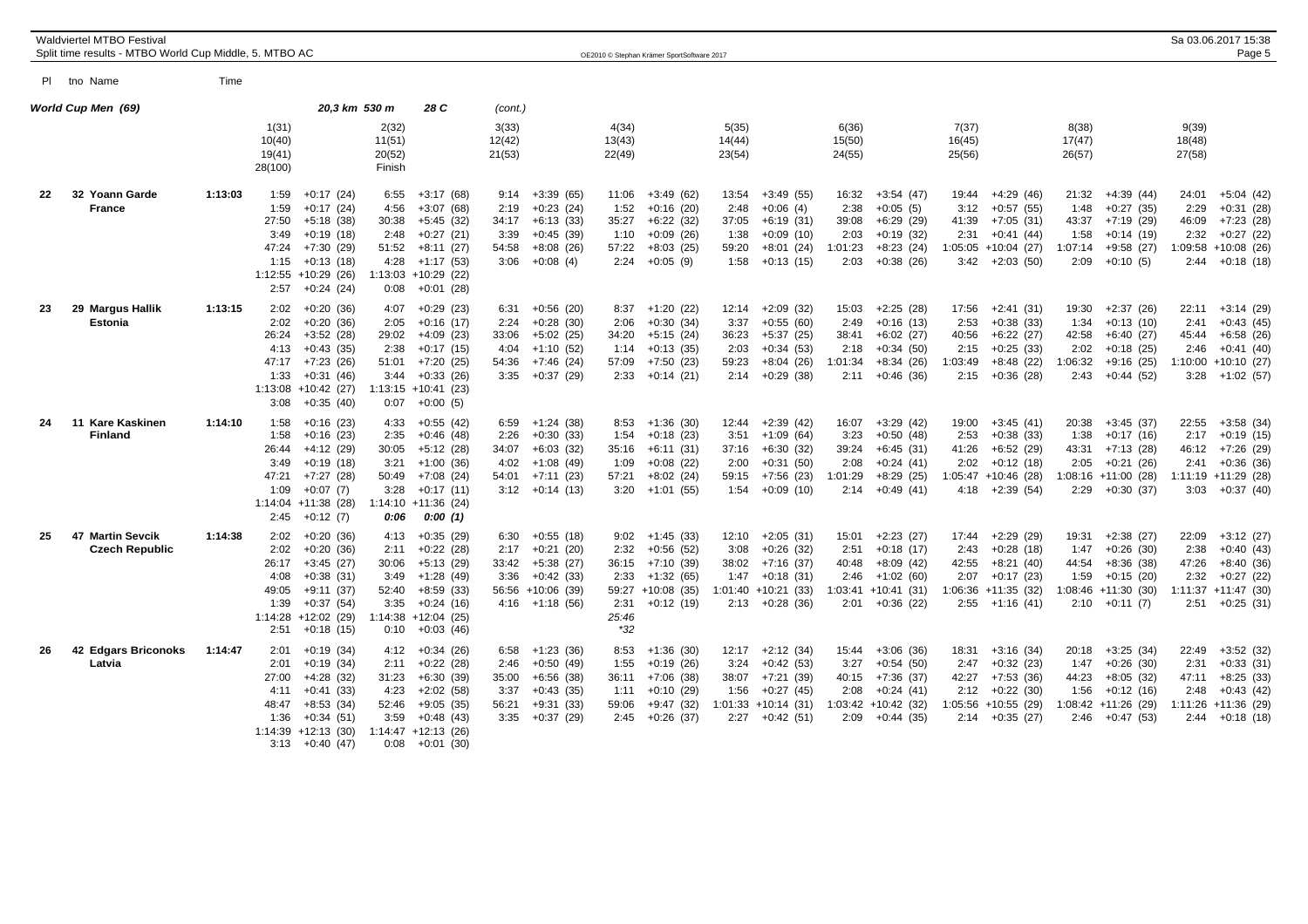|    | Waldviertel MTBO Festival<br>Split time results - MTBO World Cup Middle, 5. MTBO AC |         |                                                        |                                                                                                                                     |                                                        |                                                                                                                                    |                                        |                                                                                                            |                                                | OE2010 © Stephan Krämer SportSoftware 2017                                                        |                                         |                                                                                                             |                                                   |                                                                                                 |                                        |                                                                                                             |                                        |                                                                                                         |                                                   | Sa 03.06.2017 15:38<br>Page 6                                                                    |
|----|-------------------------------------------------------------------------------------|---------|--------------------------------------------------------|-------------------------------------------------------------------------------------------------------------------------------------|--------------------------------------------------------|------------------------------------------------------------------------------------------------------------------------------------|----------------------------------------|------------------------------------------------------------------------------------------------------------|------------------------------------------------|---------------------------------------------------------------------------------------------------|-----------------------------------------|-------------------------------------------------------------------------------------------------------------|---------------------------------------------------|-------------------------------------------------------------------------------------------------|----------------------------------------|-------------------------------------------------------------------------------------------------------------|----------------------------------------|---------------------------------------------------------------------------------------------------------|---------------------------------------------------|--------------------------------------------------------------------------------------------------|
|    | PI tho Name                                                                         | Time    |                                                        |                                                                                                                                     |                                                        |                                                                                                                                    |                                        |                                                                                                            |                                                |                                                                                                   |                                         |                                                                                                             |                                                   |                                                                                                 |                                        |                                                                                                             |                                        |                                                                                                         |                                                   |                                                                                                  |
|    | World Cup Men(69)                                                                   |         |                                                        | 20,3 km 530 m                                                                                                                       |                                                        | 28 C                                                                                                                               | (cont.)                                |                                                                                                            |                                                |                                                                                                   |                                         |                                                                                                             |                                                   |                                                                                                 |                                        |                                                                                                             |                                        |                                                                                                         |                                                   |                                                                                                  |
|    |                                                                                     |         | 1(31)<br>10(40)<br>19(41)<br>28(100)                   |                                                                                                                                     | 2(32)<br>11(51)<br>20(52)<br>Finish                    |                                                                                                                                    | 3(33)<br>12(42)<br>21(53)              |                                                                                                            | 4(34)<br>13(43)<br>22(49)                      |                                                                                                   | 5(35)<br>14(44)<br>23(54)               |                                                                                                             | 6(36)<br>15(50)<br>24(55)                         |                                                                                                 | 7(37)<br>16(45)<br>25(56)              |                                                                                                             | 8(38)<br>17(47)<br>26(57)              |                                                                                                         | 9(39)<br>18(48)<br>27(58)                         |                                                                                                  |
| 27 | 37 Daniel Marques<br>Portugal                                                       | 1:15:19 | 1:59<br>1:59<br>28:38<br>4:12<br>49:32<br>1:46<br>3:08 | $+0:17(24)$<br>$+0:17(24)$<br>$+6:06(46)$<br>$+0:42(34)$<br>$+9:38(40)$<br>$+0:44(60)$<br>$1:15:11 + 12:45$ (31)<br>$+0:35(40)$     | 4:22<br>2:23<br>31:57<br>3:19<br>53:11<br>3:39<br>0:08 | $+0:44(38)$<br>$+0:34(41)$<br>$+7:04(44)$<br>$+0.58(35)$<br>$+9:30(38)$<br>$+0:28(20)$<br>$1:15:19$ +12:45 (27)<br>$+0:01(31)$     | 6:43<br>2:21<br>35:28<br>3:31<br>56:29 | $+1:08(29)$<br>$+0:25(25)$<br>$+7:24(41)$<br>$+0:37(24)$<br>$+9:39(35)$<br>$3:18 + 0:20(20)$               | 9:10<br>2:27<br>36:43<br>1:15<br>59:11<br>2:42 | $+1:53(36)$<br>$+0:51(49)$<br>$+7:38(41)$<br>$+0:14(39)$<br>$+9:52(33)$<br>$+0:23(32)$            | 12:18<br>3:08<br>38:38<br>1:55          | $+2:13(35)$<br>$+0:26(32)$<br>$+7:52(42)$<br>$+0.26(44)$<br>$1:02:19$ +11:00 (37)<br>$3:08 +1:23(60)$       | 15:43<br>3:25<br>40:42<br>2:04<br>2:26            | $+3:05(35)$<br>$+0.52(49)$<br>$+8:03(41)$<br>$+0:20(34)$<br>$1:04:45 +11:45$ (40)<br>+1:01 (50) | 18:56<br>3:13<br>42:56<br>2:14<br>1:51 | $+3:41(39)$<br>$+0.58(58)$<br>$+8:22(41)$<br>$+0:24(31)$<br>$1:06:36 +11:35(32)$<br>$+0:12(11)$             | 20:38<br>1:42<br>45:14<br>2:18<br>2:39 | $+3:45(37)$<br>$+0:21(22)$<br>$+8:56(39)$<br>$+0:34(37)$<br>$1:09:15 +11:59(33)$<br>$+0:40(48)$         | 24:26<br>3:48<br>47:46<br>2:32<br>2:48            | $+5:29(47)$<br>$+1:50(67)$<br>$+9:00(39)$<br>$+0:27(22)$<br>$1:12:03$ +12:13 (31)<br>$+0:22(25)$ |
| 28 | 33 Artem Stryzhak<br><b>Ukraine</b>                                                 | 1:15:36 | 2:12<br>2:12<br>27:19<br>4:27<br>1:28<br>3:16          | $+0:30(52)$<br>$+0:30(52)$<br>+4:47 (35)<br>$+0:57(44)$<br>49:56 +10:02 (43)<br>$+0:26(40)$<br>$1:15:28$ +13:02 (32)<br>$+0:43(49)$ | 4:22<br>2:10<br>30:55<br>3:36<br>3:46<br>0:08          | $+0:44(38)$<br>$+0:21(25)$<br>$+6:02(34)$<br>$+1:15(44)$<br>53:42 +10:01 (40)<br>$+0:35(29)$<br>1:15:36 +13:02 (28)<br>$+0:01(32)$ | 6:44<br>2:22<br>35:52                  | $+1:09(30)$<br>$+0:26(27)$<br>+7:48 (45)<br>$4:57 +2:03(64)$<br>57:05 +10:15 (40)<br>$3:23 +0:25$ (25)     | 8:38<br>1:54<br>37:06<br>1:14<br>2:26          | $+1:21(25)$<br>$+0:18(23)$<br>+8:01 (45)<br>$+0:13(35)$<br>59:31 +10:12 (36)<br>$+0:07(12)$       | 11:56<br>3:18<br>38:57<br>1:51          | $+1:51(28)$<br>$+0:36(46)$<br>+8:11 (45)<br>$+0:22(36)$<br>$1:01:38$ +10:19 (32)<br>$2:07 +0:22(28)$        | 15:05<br>3:09<br>40:55<br>1:58<br>1:03:54<br>2:16 | $+2:27(29)$<br>$+0:36(36)$<br>$+8:16(45)$<br>$+0:14(26)$<br>$+10:54(33)$<br>$+0:51(42)$         | 18:08<br>3:03<br>43:37<br>2:42         | $+2:53(32)$<br>$+0:48(44)$<br>$+9:03(45)$<br>$+0:52(49)$<br>$1:07:08$ +12:07 (34)<br>$3:14$ +1:35 (46)      | 20:00<br>1:52<br>45:52<br>2:15         | $+3:07(31)$<br>$+0:31(39)$<br>$+9:34(44)$<br>$+0:31(33)$<br>$1:09:33 +12:17(34)$<br>$2:25 +0:26(30)$    | 22:52<br>2:52<br>48:28<br>2:36<br>2:39            | $+3:55(33)$<br>$+0:54(52)$<br>$+9:42(42)$<br>$+0:31(31)$<br>1:12:12 +12:22 (32)<br>$+0:13(11)$   |
| 29 | Regimantas Kavalia 1:15:52<br>44<br>Lithuania                                       |         | 1:57<br>1:57<br>26:15<br>4:16<br>48:51<br>1:39<br>3:10 | $+0:15(22)$<br>$+0:15(22)$<br>$+3:43(26)$<br>$+0:46(36)$<br>$+8:57(35)$<br>$+0:37(54)$<br>1:15:45 +13:19 (33)<br>$+0:37(43)$        | 4:05<br>2:08<br>30:58<br>4:43<br>52:39<br>3:48<br>0:07 | $+0:27(21)$<br>$+0:19(22)$<br>$+6:05(35)$<br>$+2:22(64)$<br>$+8:58(32)$<br>$+0:37(34)$<br>1:15:52 +13:18 (29)<br>$+0:00(9)$        | 2:35<br>3:32<br>56:30                  | $6:40 +1:05(27)$<br>$+0:39(41)$<br>$34:30 + 6:26$ (34)<br>$+0:38(26)$<br>$+9:40(36)$<br>$3:51 + 0:53$ (48) | 2:01<br>35:48<br>1:18<br>1:00:04               | $8:41 +1:24(27)$<br>$+0:25(31)$<br>$+6:43(33)$<br>$+0:17(42)$<br>$+10:45(40)$<br>$3:34 +1:15(57)$ | 11:49<br>3:08<br>1:56                   | +1:44 (27)<br>$+0:26(32)$<br>$37:44 + 6:58(33)$<br>$+0:27(45)$<br>$1:02:19$ +11:00 (37)<br>$2:15 +0:30(40)$ | 14:32<br>2:43<br>39:50<br>2:06<br>1:04:37         | +1:54 (22)<br>$+0:10(9)$<br>$+7:11(33)$<br>$+0:22(37)$<br>$+11:37(38)$<br>$2:18 + 0:53(44)$     | 17:28<br>2:56<br>42:49<br>2:59         | $+2:13(23)$<br>$+0:41(38)$<br>$+8:15(38)$<br>+1:09 (59)<br>$1:07:15 +12:14$ (35)<br>$2:38 +0:59(37)$        | 19:28<br>2:00<br>44:40<br>1:51         | $+2:35(25)$<br>$+0:39(51)$<br>$+8:22(36)$<br>$+0:07(7)$<br>$1:09:47 +12:31(35)$<br>$2:32 +0:33(45)$     | 21:59<br>2:31<br>47:12<br>2:32<br>2:48            | $+3:02(26)$<br>$+0:33(31)$<br>$+8:26(34)$<br>$+0:27(22)$<br>1:12:35 +12:45 (33)<br>$+0:22(25)$   |
| 30 | 31<br>Adrian Jaeggi<br>Switzerland                                                  | 1:15:59 | 2:02<br>2:02<br>25:32<br>4:01<br>46:20<br>1:09<br>3:04 | $+0:20(36)$<br>$+0:20(36)$<br>$+3:00(20)$<br>$+0:31(28)$<br>$+6:26(24)$<br>$+0:07(7)$<br>$1:15:52 + 13:26$ (34)<br>$+0:31(32)$      | 4:21<br>2:19<br>28:46<br>3:14<br>49:51<br>3:31<br>0:07 | $+0:43(37)$<br>$+0:30(37)$<br>$+3:53(21)$<br>$+0:53(33)$<br>$+6:10(21)$<br>$+0:20(15)$<br>$1:15:59$ +13:25 (30)<br>$+0:00(3)$      | 2:16<br>32:23<br>3:37<br>52:59         | $6:37 +1:02(25)$<br>+0:20 (19)<br>$+4:19(21)$<br>$+0:43(35)$<br>$+6:09(19)$<br>$3:08 +0:10(8)$             | 8:35<br>1:58<br>33:29<br>1:06<br>55:20<br>2:21 | $+1:18(20)$<br>$+0:22(29)$<br>$+4:24(21)$<br>$+0:05(11)$<br>$+6:01(17)$<br>$+0:02(3)$             | 11:39<br>3:04<br>35:07<br>1:38<br>57:24 | $+1:34(22)$<br>$+0:22(28)$<br>$+4:21(19)$<br>$+0:09(10)$<br>$+6:05(19)$<br>$2:04$ +0:19 (22)                | 14:29<br>2:50<br>37:01<br>1:54<br>59:26<br>2:02   | $+1:51(20)$<br>$+0:17(15)$<br>$+4:22(21)$<br>$+0:10(18)$<br>$+6:26(19)$<br>$+0:37(23)$          | 17:09<br>2:40<br>40:06<br>3:05         | $+1:54(17)$<br>$+0:25(16)$<br>$+5:32(23)$<br>$+1:15(63)$<br>$1:06:11 + 11:10(31)$<br>$6:45 +5:06(65)$       | 18:54<br>1:45<br>42:07<br>2:01         | $+2:01(20)$<br>$+0:24(27)$<br>$+5:49(22)$<br>$+0:17(22)$<br>$1:09:13 + 11:57(32)$<br>$3:02 +1:03(58)$   | 21:31<br>2:37<br>45:11<br>3:04<br>1:12:48<br>3:35 | $+2:34(21)$<br>$+0:39(41)$<br>$+6:25(25)$<br>$+0.59(54)$<br>$+12:58(34)$<br>+1:09 (59)           |
| 31 | 50 Jacques Schmidt M<br><b>France</b>                                               | 1:16:24 | 1:51<br>1:51<br>25:53<br>4:20<br>47:54<br>1:15<br>2:49 | $+0.09(6)$<br>$+0.09(6)$<br>$+3:21(24)$<br>$+0:50(40)$<br>$+8:00(30)$<br>$+0:13(18)$<br>$1:16:16 + 13:50(35)$<br>+0:16 (14)         | 3:48<br>1:57<br>30:31<br>4:38<br>52:20<br>4:26<br>0:08 | $+0:10(6)$<br>$+0:08(7)$<br>$+5:38(31)$<br>$+2:17(60)$<br>$+8:39(30)$<br>+1:15 (52)<br>$1:16:24 +13:50(31)$<br>$+0:02(35)$         | 6:03<br>2:15<br>33:47                  | $+0:28(8)$<br>+0:19 (16)<br>$+5:43(30)$<br>$3:16 + 0:22(12)$<br>$56:02 +9:12(30)$<br>$3:42 +0:44$ (39)     | 7:39<br>1:36<br>34:58<br>1:11<br>58:44         | $+0:22(5)$<br>0:00(1)<br>$+5:53(27)$<br>$+0:10(29)$<br>$+9:25(31)$<br>$2:42 +0:23(32)$            | 11:05<br>3:26<br>36:42<br>1:44          | $+1:00(16)$<br>$+0:44(56)$<br>+5:56 (28)<br>$+0:15(25)$<br>$1:03:40 +12:21(41)$<br>$4:56 +3:11(64)$         | 13:56<br>2:51<br>39:35<br>2:53<br>1:05:45<br>2:05 | $+1:18(12)$<br>$+0:18(17)$<br>$+6:56(32)$<br>$+1:09(62)$<br>$+12:45(41)$<br>+0:40 (31)          | 16:40<br>2:44<br>41:42                 | $+1:25(13)$<br>$+0:29(21)$<br>$+7:08(32)$<br>$2:07 +0:17(23)$<br>$1:07:58$ +12:57 (36)<br>$2:13 + 0:34(25)$ | 18:32<br>1:52<br>43:52<br>2:10         | $+1:39(14)$<br>$+0:31(39)$<br>$+7:34(30)$<br>$+0.26(30)$<br>$1:10:24$ +13:08 (36)<br>$2:26 + 0:27$ (32) | 21:33<br>3:01<br>46:39<br>2:47<br>3:03            | $+2:36(22)$<br>$+1:03(56)$<br>$+7:53(30)$<br>$+0:42(41)$<br>1:13:27 +13:37 (35)<br>$+0:37(40)$   |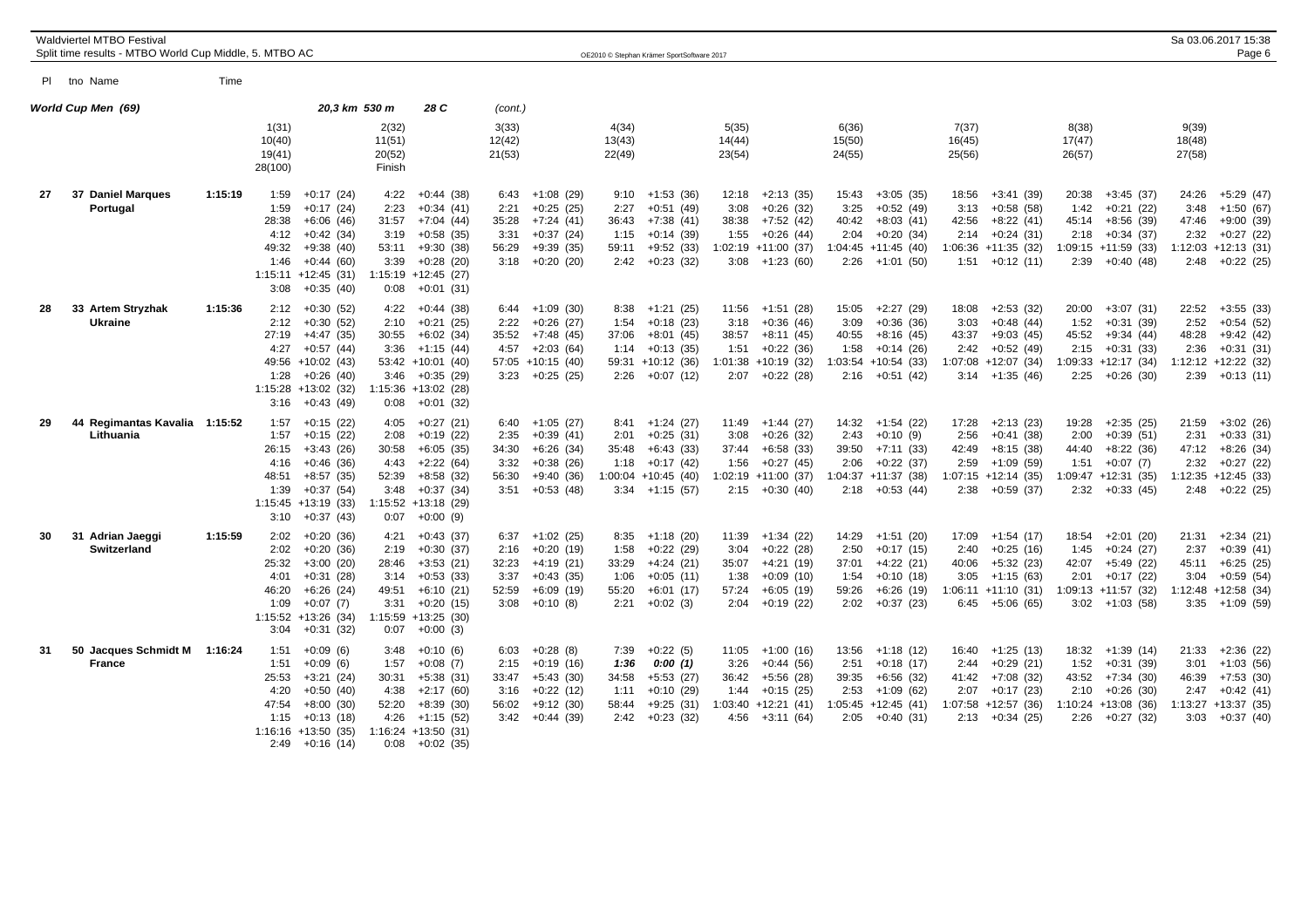|    | <b>Waldviertel MTBO Festival</b><br>Split time results - MTBO World Cup Middle, 5. MTBO AC |         |                                                                                  |                                                                                                                             |                                                        |                                                                                                                                             |                                                |                                                                                                                 |                                                         | OE2010 © Stephan Krämer SportSoftware 2017                                                             |                                                            |                                                                                                       |                                        |                                                                                                        |                                                                |                                                                              |                                        |                                                                                                     |                                        | Sa 03.06.2017 15:38<br>Page 7                                                                         |
|----|--------------------------------------------------------------------------------------------|---------|----------------------------------------------------------------------------------|-----------------------------------------------------------------------------------------------------------------------------|--------------------------------------------------------|---------------------------------------------------------------------------------------------------------------------------------------------|------------------------------------------------|-----------------------------------------------------------------------------------------------------------------|---------------------------------------------------------|--------------------------------------------------------------------------------------------------------|------------------------------------------------------------|-------------------------------------------------------------------------------------------------------|----------------------------------------|--------------------------------------------------------------------------------------------------------|----------------------------------------------------------------|------------------------------------------------------------------------------|----------------------------------------|-----------------------------------------------------------------------------------------------------|----------------------------------------|-------------------------------------------------------------------------------------------------------|
|    | PI tno Name                                                                                | Time    |                                                                                  |                                                                                                                             |                                                        |                                                                                                                                             |                                                |                                                                                                                 |                                                         |                                                                                                        |                                                            |                                                                                                       |                                        |                                                                                                        |                                                                |                                                                              |                                        |                                                                                                     |                                        |                                                                                                       |
|    | World Cup Men(69)                                                                          |         |                                                                                  | 20,3 km 530 m                                                                                                               |                                                        | 28 C                                                                                                                                        | (cont.)                                        |                                                                                                                 |                                                         |                                                                                                        |                                                            |                                                                                                       |                                        |                                                                                                        |                                                                |                                                                              |                                        |                                                                                                     |                                        |                                                                                                       |
|    |                                                                                            |         | 1(31)<br>10(40)<br>19(41)<br>28(100)                                             |                                                                                                                             | 2(32)<br>11(51)<br>20(52)<br>Finish                    |                                                                                                                                             | 3(33)<br>12(42)<br>21(53)                      |                                                                                                                 | 4(34)<br>13(43)<br>22(49)                               |                                                                                                        | 5(35)<br>14(44)<br>23(54)                                  |                                                                                                       | 6(36)<br>15(50)<br>24(55)              |                                                                                                        | 7(37)<br>16(45)<br>25(56)                                      |                                                                              | 8(38)<br>17(47)<br>26(57)              |                                                                                                     | 9(39)<br>18(48)<br>27(58)              |                                                                                                       |
| 32 | 36 Linus Karlsson Mo<br>Sweden                                                             | 1:17:07 | 1:56<br>1:56<br>27:17<br>5:35<br>49:01<br>1:27<br>1:16:59 +14:33 (36)<br>3:21    | $+0:14(19)$<br>$+0:14(19)$<br>$+4:45(34)$<br>$+2:05(63)$<br>$+9:07(36)$<br>$+0:25(36)$<br>$+0.48(54)$                       | 3:56<br>2:00<br>30:59<br>3:42<br>52:44<br>3:43<br>0:08 | $+0:18(10)$<br>$+0:11(13)$<br>$+6:06(36)$<br>$+1:21(47)$<br>$+9:03(34)$<br>$+0:32(24)$<br>1:17:07 +14:33 (32)<br>$+0:01(22)$                | 6:13<br>2:17<br>34:54<br>3:55<br>56:03<br>3:19 | $+0:38(14)$<br>$+0:21(20)$<br>$+6:50(36)$<br>$+1:01(47)$<br>$+9:13(31)$<br>$+0:21(23)$                          | 8:36<br>2:23<br>36:05<br>1:11<br>58:40<br>2:37          | $+1:19(21)$<br>$+0:47(45)$<br>$+7:00(35)$<br>$+0:10(29)$<br>$+9:21(30)$<br>$+0:18(28)$                 | 11:44<br>3:08<br>37:58<br>1:53<br>1:00:56<br>2:16          | $+1:39(25)$<br>$+0:26(32)$<br>$+7:12(36)$<br>$+0:24(39)$<br>$+9:37(30)$<br>$+0:31(42)$                | 14:34<br>2:50<br>40:18<br>2:20<br>2:22 | $+1:56(24)$<br>$+0:17(15)$<br>$+7:39(38)$<br>$+0:36(52)$<br>$1:03:18 + 10:18$ (30)<br>$+0:57(47)$      | 17:32<br>2:58<br>42:33<br>2:15<br>$1:06:02 +11:01$ (30)        | $+2:17(24)$<br>$+0:43(40)$<br>+7:59 (37)<br>$+0:25(33)$<br>$2:44$ +1:05 (39) | 19:16<br>1:44<br>44:39<br>2:06<br>2:51 | $+2:23(24)$<br>$+0:23(26)$<br>$+8:21(35)$<br>$+0:22(27)$<br>1:08:53 +11:37 (31)<br>$+0:52(55)$      | 21:42<br>2:26<br>47:34<br>2:55<br>4:45 | $+2:45(24)$<br>$+0.28(25)$<br>$+8:48(37)$<br>$+0:50(50)$<br>$1:13:38 + 13:48$ (36)<br>+2:19 (64)      |
| 33 | 60 Oskar Sandberg<br>Sweden                                                                | 1:17:47 | 1:52<br>1:52<br>27:11<br>5:01<br>49:10<br>1:30<br>$1:17:37 + 15:11$ (38)<br>3:36 | $+0:10(8)$<br>$+0:10(8)$<br>$+4:39(33)$<br>$+1:31(58)$<br>$+9:16(38)$<br>$+0:28(42)$<br>$+1:03(58)$                         | 3:53<br>2:01<br>30:02<br>2:51<br>53:04<br>3:54<br>0:10 | $+0:15(8)$<br>$+0:12(14)$<br>$+5:09(26)$<br>$+0:30(23)$<br>$+9:23(37)$<br>$+0:43(38)$<br>$1:17:47 + 15:13(33)$<br>$+0:03(55)$               | 6:23<br>2:30<br>33:42<br>3:40<br>56:44         | $+0.48(16)$<br>$+0:34(37)$<br>$+5:38(27)$<br>$+0.46(40)$<br>$+9:54(37)$<br>$3:40 +0:42(37)$                     | 8:31<br>2:08<br>34:59<br>1:17<br>1:00:01<br>3:17        | $+1:14(18)$<br>$+0:32(35)$<br>$+5:54(28)$<br>$+0:16(41)$<br>$+10:42(39)$<br>$+0.58(52)$                | 11:40<br>3:09<br>37:01<br>2:02<br>2:25                     | $+1:35(23)$<br>$+0:27(37)$<br>$+6:15(30)$<br>$+0:33(51)$<br>$1:02:26$ +11:07 (40)<br>$+0:40(49)$      | 14:46<br>3:06<br>39:22<br>2:21         | $+2:08(26)$<br>$+0:33(34)$<br>$+6:43(30)$<br>$+0:37(53)$<br>1:04:25 +11:25 (36)<br>$1:59 + 0:34(17)$   | 17:38<br>2:52<br>41:37<br>2:15<br>$1:08:18 + 13:17(37)$        | $+2:23(27)$<br>$+0:37(30)$<br>$+7:03(30)$<br>$+0:25(33)$<br>$3:53 +2:14(51)$ | 19:34<br>1:56<br>44:47<br>3:10<br>2:49 | $+2:41(29)$<br>$+0:35(46)$<br>+8:29 (37)<br>$+1:26(60)$<br>$1:11:07 + 13:51$ (38)<br>$+0:50(54)$    | 22:10<br>2:36<br>47:40<br>2:53<br>2:54 | $+3:13(28)$<br>$+0:38(38)$<br>$+8:54(38)$<br>$+0.48(45)$<br>$1:14:01$ +14:11 (38)<br>$+0:28(33)$      |
| 34 | <b>Donatas Mickus</b><br>41<br>Lithuania                                                   | 1:18:14 | 2:07<br>2:07<br>27:27<br>4:20<br>1:29<br>1:18:03<br>3:09                         | $+0:25(45)$<br>$+0.25(45)$<br>$+4:55(36)$<br>$+0:50(40)$<br>49:57 +10:03 (44)<br>$+0:27(41)$<br>$+15:37(40)$<br>$+0:36(42)$ | 4:14<br>2:07<br>3:50<br>3:49<br>1:18:14                | $+0:36(31)$<br>$+0:18(21)$<br>$31:17 + 6:24$ (37)<br>$+1:29(50)$<br>$53:46$ +10:05 (41)<br>$+0:38(35)$<br>$+15:40(34)$<br>$0:11 + 0:04(63)$ | 2:48<br>3:26                                   | $7:02$ +1:27 (41)<br>$+0.52(53)$<br>34:43 +6:39 (35)<br>$+0:32(18)$<br>$57:24$ +10:34 (41)<br>$3:38 + 0:40(36)$ | 9:25<br>2:23<br>35:52<br>1:09<br>2:30<br>26:58<br>$*32$ | $+2:08(40)$<br>$+0:47(45)$<br>$+6:47(34)$<br>$+0:08(22)$<br>59:54 +10:35 (37)<br>$+0:11(17)$           | 12:44<br>3:19<br>38:24<br>2:32<br>2:22<br>1:07:59<br>$*57$ | $+2:39(42)$<br>$+0:37(48)$<br>$+7:38(40)$<br>$+1:03(63)$<br>$1:02:16$ +10:57 (36)<br>$+0:37(48)$      | 15:33<br>2:49<br>40:32<br>2:08         | $+2:55(34)$<br>$+0:16(13)$<br>$+7:53(40)$<br>$+0:24(41)$<br>$1:04:38$ +11:38 (39)<br>$2:22 + 0:57(47)$ | 18:37<br>3:04<br>43:04<br>2:32<br>$1:09:43 +14:42(42)$         | $+3:22(36)$<br>$+0:49(45)$<br>$+8:30(43)$<br>$+0:42(45)$<br>$5:05 +3:26(60)$ | 20:22<br>1:45<br>45:34<br>2:30         | $+3:29(35)$<br>$+0:24(27)$<br>$+9:16(41)$<br>$+0:46(50)$<br>1:12:07 +14:51 (42)<br>$2:24 +0:25(28)$ | 23:07<br>2:45<br>48:28<br>2:54<br>2:47 | $+4:10(35)$<br>$+0:47(46)$<br>$+9:42(42)$<br>$+0:49(48)$<br>$1:14:54$ +15:04 (41)<br>$+0:21(24)$      |
| 35 | 26 Angel Garcia Garcia 1:18:46<br>Spain                                                    |         | 2:18<br>2:18<br>28:55<br>4:08<br>1:26<br>$1:18:36 + 16:10(41)$<br>3:11           | $+0:36(59)$<br>$+0:36(59)$<br>$+6:23(48)$<br>$+0:38(31)$<br>49:55 +10:01 (42)<br>$+0:24(34)$<br>$+0:38(44)$                 | 5:04<br>2:46<br>31:49<br>2:54<br>53:37<br>3:42<br>0:10 | $+1:26(56)$<br>$+0:57(54)$<br>+6:56 (42)<br>$+0:33(26)$<br>$+9:56(39)$<br>$+0:31(23)$<br>$1:18:46 + 16:12(35)$<br>$+0:03(54)$               | 2:23<br>35:02<br>3:13                          | $7:27 +1:52(52)$<br>$+0:27(28)$<br>$+6:58(39)$<br>$+0:19(9)$<br>56:54 +10:04 (38)<br>$3:17 +0:19(17)$           | 10:11<br>2:44<br>36:15<br>1:13                          | $+2:54(53)$<br>$+1:08(54)$<br>$+7:10(39)$<br>$+0:12(34)$<br>$1:00:12 + 10:53(41)$<br>$3:18 + 0:59(53)$ | 13:20<br>3:09<br>38:02<br>1:47                             | $+3:15(51)$<br>$+0:27(37)$<br>$+7:16(37)$<br>$+0:18(31)$<br>$1:02:19$ +11:00 (37)<br>$2:07 +0:22(28)$ | 16:51<br>3:31<br>40:09<br>2:07         | $+4:13(50)$<br>$+0.58(52)$<br>$+7:30(36)$<br>$+0:23(39)$<br>$1:03:54$ +10:54 (33)<br>$1:35 +0:10(3)$   | 19:44<br>2:53<br>42:53<br>2:44<br>$1:09:30 +14:29(40)$<br>5:36 | $+4:29(46)$<br>$+0:38(33)$<br>$+8:19(39)$<br>$+0:54(52)$<br>+3:57 (62)       | 22:10<br>2:26<br>45:51<br>2:58         | $+5:17(51)$<br>+1:05 (56)<br>$+9:33(43)$<br>$+1:14(59)$<br>1:11:56 +14:40 (40)<br>$2:26 +0:27(32)$  | 24:47<br>2:37<br>48:29<br>2:38         | $+5:50(49)$<br>$+0:39(41)$<br>$+9:43(44)$<br>$+0:33(32)$<br>$1:15:25 + 15:35(42)$<br>$3:29 +1:03(58)$ |
| 36 | 58 Riccardo Rossetto<br>Italy                                                              | 1:18:56 | 2:14<br>2:14<br>29:41<br>4:00<br>49:13<br>1:22<br>$1:18:46 + 16:20(42)$          | $+0:32(55)$<br>$+0:32(55)$<br>$+7:09(51)$<br>$+0:30(26)$<br>$+9:19(39)$<br>$+0:20(25)$<br>$4:32 +1:59(65)$                  | 5:48<br>3:34<br>32:47<br>3:06<br>52:54<br>3:41<br>0:10 | $+2:10(64)$<br>$+1:45(66)$<br>$+7:54(48)$<br>$+0:45(30)$<br>$+9:13(36)$<br>$+0:30(22)$<br>$1:18:56 + 16:22(36)$<br>$+0:03(58)$              | 8:59<br>3:11<br>3:15<br>56:23                  | $+3:24(63)$<br>$+1:15(61)$<br>$36:02 +7:58(46)$<br>$+0:21(10)$<br>$+9:33(34)$<br>$3:29 +0:31(27)$               | 10:55<br>1:56<br>37:09<br>1:07<br>2:59                  | $+3:38(60)$<br>$+0:20(27)$<br>$+8:04(46)$<br>$+0:06(19)$<br>59:22 +10:03 (34)<br>+0:40 (47)            | 14:05<br>3:10<br>38:55<br>1:46                             | +4:00 (57)<br>$+0:28(41)$<br>$+8:09(44)$<br>$+0:17(28)$<br>$1:02:01$ +10:42 (34)<br>$2:39 +0:54(56)$  | 17:33<br>3:28<br>40:51<br>1:56         | +4:55 (59)<br>$+0:55(51)$<br>$+8:12(44)$<br>$+0:12(25)$<br>$1:04:04$ +11:04 (35)<br>$2:03 +0:38(26)$   | 20:16<br>2:43<br>42:59<br>2:08<br>$1:09:11 + 14:10(39)$        | +5:01 (56)<br>$+0:28(18)$<br>$+8:25(42)$<br>$+0:18(26)$<br>$5:07 +3:28(61)$  | 21:59<br>1:43<br>45:23<br>2:24         | $+5:06(50)$<br>$+0:22(24)$<br>$+9:05(40)$<br>$+0:40(46)$<br>1:11:38 +14:22 (39)<br>$2:27 +0:28(36)$ | 25:41<br>3:42<br>47:51<br>2:28<br>2:36 | +6:44 (57)<br>+1:44 (65)<br>$+9:05(40)$<br>$+0:23(18)$<br>$1:14:14 + 14:24$ (39)<br>$+0:10(9)$        |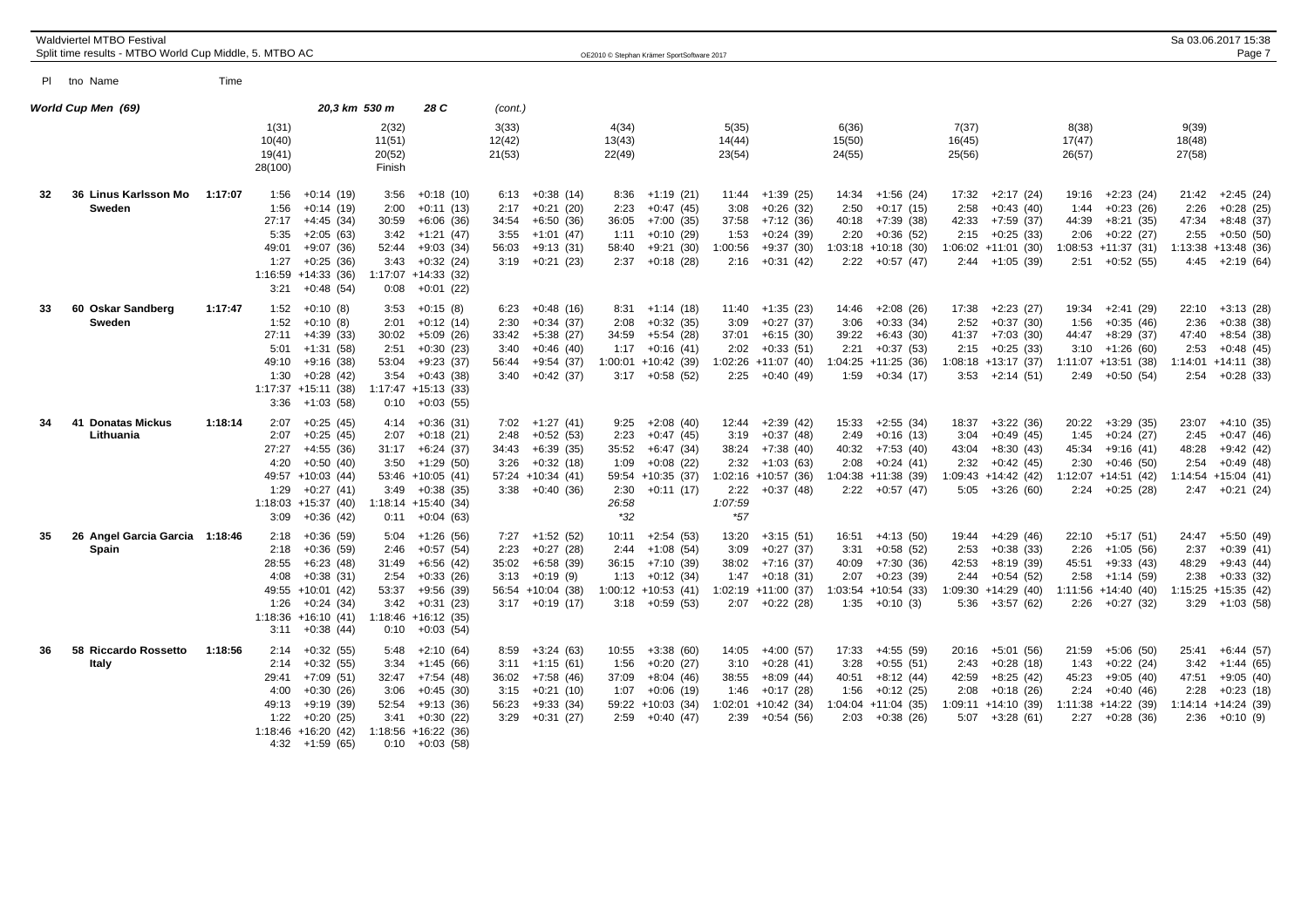|    | <b>Waldviertel MTBO Festival</b><br>Split time results - MTBO World Cup Middle, 5. MTBO AC |         |                                              |                                               |                  |                                        | OE2010 © Stephan Krämer SportSoftware 2017   |                 |                                           |                                              |                                              |                                              | Sa 03.06.2017 15:38<br>Page 8               |
|----|--------------------------------------------------------------------------------------------|---------|----------------------------------------------|-----------------------------------------------|------------------|----------------------------------------|----------------------------------------------|-----------------|-------------------------------------------|----------------------------------------------|----------------------------------------------|----------------------------------------------|---------------------------------------------|
|    |                                                                                            |         |                                              |                                               |                  |                                        |                                              |                 |                                           |                                              |                                              |                                              |                                             |
|    | PI tho Name                                                                                | Time    |                                              |                                               |                  |                                        |                                              |                 |                                           |                                              |                                              |                                              |                                             |
|    | World Cup Men (69)                                                                         |         | 20,3 km 530 m                                | 28 C                                          | (cont.)<br>3(33) |                                        |                                              |                 |                                           |                                              |                                              |                                              | 9(39)                                       |
|    |                                                                                            |         | 1(31)<br>10(40)                              | 2(32)<br>11(51)                               | 12(42)           |                                        | 4(34)<br>13(43)                              | 5(35)<br>14(44) |                                           | 6(36)<br>15(50)                              | 7(37)<br>16(45)                              | 8(38)<br>17(47)                              | 18(48)                                      |
|    |                                                                                            |         | 19(41)<br>28(100)                            | 20(52)<br>Finish                              | 21(53)           |                                        | 22(49)                                       | 23(54)          |                                           | 24(55)                                       | 25(56)                                       | 26(57)                                       | 27(58)                                      |
| 37 | 64 Miska Tervala                                                                           | 1:19:15 | 2:05<br>$+0:23(43)$                          | 4:15<br>$+0:37(33)$                           | 7:02             | $+1:27(41)$                            | 9:23<br>$+2:06(39)$                          | 12:31           | $+2:26(38)$                               | 16:20<br>$+3:42(44)$                         | 19:28<br>+4:13 (45)                          | $+4:27(43)$<br>21:20                         | 24:09<br>$+5:12(44)$                        |
|    | <b>Finland</b>                                                                             |         | $+0:23(43)$<br>2:05<br>28:39<br>$+6:07(47)$  | $+0:21(25)$<br>2:10<br>$+7:03(43)$<br>31:56   | 2:47<br>35:33    | $+0:51(50)$<br>+7:29 (42)              | $+0:45(42)$<br>2:21<br>$+7:44(43)$<br>36:49  | 3:08<br>38:43   | $+0:26(32)$<br>$+7:57(43)$                | 3:49<br>$+1:16(61)$<br>$+8:09(42)$<br>40:48  | 3:08<br>$+0:53(50)$<br>43:31<br>$+8:57(44)$  | 1:52<br>$+0:31(39)$<br>46:13<br>$+9:55(45)$  | $+0:51(49)$<br>2:49<br>49:50 +11:04 (48)    |
|    |                                                                                            |         | 4:30<br>$+1:00(46)$                          | $+0:56(34)$<br>3:17                           | 3:37             | $+0:43(35)$                            | $+0:15(40)$<br>1:16                          | 1:54            | $+0.25(42)$                               | $+0:21(35)$<br>2:05                          | $+0:53(50)$<br>2:43                          | $2:42 + 0:58(54)$                            | $3:37 +1:32(64)$                            |
|    |                                                                                            |         | 51:21 +11:27 (49)<br>1:31<br>$+0.29(44)$     | 55:27 +11:46 (45)<br>4:06<br>$+0:55(46)$      |                  | 58:56 +12:06 (42)<br>$3:29 +0:31(27)$  | $1:02:43$ +13:24 (46)<br>$3:47 +1:28(61)$    | 2:26            | $1:05:09$ +13:50 (46)<br>$+0:41(50)$      | 1:07:50 +14:50 (46)<br>$2:41 +1:16(58)$      | $1:10:03 + 15:02$ (43)<br>$2:13 + 0:34$ (25) | $1:12:33 + 15:17(43)$<br>$2:30 +0:31(38)$    | 1:15:56 +16:06 (43)<br>$3:23 +0:57(55)$     |
|    |                                                                                            |         | $1:19:07 + 16:41(43)$<br>$+0:38(44)$<br>3:11 | $1:19:15 + 16:41$ (37)<br>0:08<br>$+0:01(12)$ |                  |                                        |                                              |                 |                                           |                                              |                                              |                                              |                                             |
| 38 | 65 Thibaud Guelennoc 1:19:52                                                               |         | 2:10<br>$+0.28(49)$                          | 4:59<br>+1:21 (55)                            |                  | $7:14$ +1:39 (45)                      | $+2:18(46)$<br>9:35                          | 12:31           | $+2:26(38)$                               | 17:19<br>+4:41 (57)                          | $20:06 +4:51(54)$                            | 22:50 +5:57 (57)                             | $25:14 + 6:17(51)$                          |
|    | <b>France</b>                                                                              |         | $+0.28(49)$<br>2:10<br>29:32<br>+7:00 (50)   | 2:49<br>$+1:00(58)$<br>33:38<br>+8:45 (52)    | 2:15<br>37:19    | $+0:19(16)$<br>+9:15 (51)              | $+0:45(42)$<br>2:21<br>38:45<br>+9:40 (51)   | 2:56<br>40:32   | $+0:14(19)$<br>+9:46 (49)                 | 4:48<br>$+2:15(67)$<br>42:24<br>$+9:45(49)$  | 2:47<br>$+0:32(23)$<br>44:38 +10:04 (47)     | $+1:23(62)$<br>2:44<br>46:56 +10:38 (48)     | 2:24<br>$+0:26(23)$<br>49:23 +10:37 (47)    |
|    |                                                                                            |         | 4:18<br>$+0.48(37)$                          | $+1:45(55)$<br>4:06                           | 3:41             | $+0:47(42)$                            | $+0:25(50)$<br>1:26                          | 1:47            | $+0:18(31)$                               | $1:52 +0:08(14)$                             | $2:14 + 0:24(31)$                            | $2:18 + 0:34$ (37)                           | $2:27 +0:22(17)$                            |
|    |                                                                                            |         | $51:02 + 11:08$ (47)<br>$+0:37(54)$<br>1:39  | $55:25 +11:44(44)$<br>$4:23 +1:12(51)$        |                  | 59:24 +12:34 (44)<br>$3:59 +1:01(53)$  | $+12:42(43)$<br>1:02:01<br>$2:37 +0:18(28)$  |                 | $1:04:51$ +13:32 (45)<br>$2:50 +1:05(57)$ | $1:07:17 + 14:17(45)$<br>$2:26 +1:01$ (50)   | $1:11:42 + 16:41 (48)$<br>$4:25 +2:46(57)$   | $1:14:12 + 16:56(48)$<br>$2:30 +0:31(38)$    | $1:16:46 + 16:56(46)$<br>$2:34 +0:08(5)$    |
|    |                                                                                            |         | $1:19:44$ +17:18 (45)                        | $1:19:52 +17:18$ (38)                         |                  |                                        |                                              |                 |                                           |                                              |                                              |                                              |                                             |
| 39 | 67 Petras Andrasiunas                                                                      | 1:20:28 | 2:58<br>$+0:25(28)$<br>2:07<br>$+0:25(45)$   | $+0:01(27)$<br>0:08<br>4:20<br>$+0:42(36)$    |                  | $7:07$ +1:32 (43)                      | $+2:39(49)$<br>9:56                          |                 | 13:10 +3:05 (49)                          | 16:04<br>$+3:26(41)$                         | 19:04 +3:49 (42)                             | 21:02<br>$+4:09(41)$                         | 24:34 +5:37 (48)                            |
|    | Lithuania                                                                                  |         | 2:07<br>$+0.25(45)$                          | $+0:24(31)$<br>2:13                           |                  | $2:47 +0:51(50)$                       | 2:49<br>$+1:13(57)$                          |                 | $3:14 + 0:32(45)$                         | 2:54<br>$+0:21(22)$                          | 3:00<br>+0:45 (42)                           | $1:58 + 0:37(49)$                            | $3:32 +1:34(64)$                            |
|    |                                                                                            |         | 29:47<br>+7:15 (52)<br>$5:13 +1:43(59)$      | $+8:19(50)$<br>33:12<br>$3:25 +1:04$ (38)     | 37:15            | +9:11 (50)<br>$4:03 +1:09(50)$         | $+9:30(50)$<br>38:35<br>$+0:19(46)$<br>1:20  |                 | 40:50 +10:04 (51)<br>$2:15 +0:46(60)$     | 43:08 +10:29 (50)<br>$2:18 + 0:34(50)$       | 45:36 +11:02 (50)<br>$+0:38(42)$<br>2:28     | 48:13 +11:55 (50)<br>$2:37 +0:53(53)$        | 51:08 +12:22 (50)<br>$2:55 + 0:50(50)$      |
|    |                                                                                            |         | 52:44 +12:50 (50)                            | 56:36 +12:55 (48)                             |                  | 1:00:22 +13:32 (47)                    | $1:03:05 +13:46(47)$                         |                 | $1:05:34$ +14:15 (47)                     | 1:08:15 +15:15 (48)                          | 1:11:30 +16:29 (47)                          | $1:14:00 + 16:44(47)$                        | $1:16:52 +17:02(47)$                        |
|    |                                                                                            |         | $+0:34(51)$<br>1:36<br>$1:20:18$ +17:52 (46) | 3:52<br>$+0:41(37)$<br>1:20:28 +17:54 (39)    |                  | $3:46 + 0:48(43)$                      | 2:43<br>$+0:24(34)$<br>29:12                 |                 | $2:29 +0:44(53)$                          | $2:41 +1:16(58)$                             | $3:15 +1:36(47)$                             | $2:30 +0:31(38)$                             | $2:52 +0:26$ (32)                           |
|    |                                                                                            |         | 3:26<br>$+0.53(55)$                          | $+0:03(51)$<br>0:10                           |                  |                                        | $*32$                                        |                 |                                           |                                              |                                              |                                              |                                             |
| 40 | 45<br>Petrus Hanhijarvi<br><b>Finland</b>                                                  | 1:20:32 | 2:13<br>+0:31 (53)<br>2:13<br>$+0:31(53)$    | $+0:56(44)$<br>4:34<br>$+0:32(40)$<br>2:21    | 2:26             | $7:00 +1:25(39)$<br>$+0:30(33)$        | 9:15<br>+1:58 (37)<br>$+0:39(39)$<br>2:15    | 12:39<br>3:24   | $+2:34(41)$<br>$+0.42(53)$                | 15:49<br>+3:11 (37)<br>$+0:37(40)$<br>3:10   | 18:59<br>$+3:44(40)$<br>$3:10 + 0:55(53)$    | 20:46 +3:53 (39)<br>$1:47 +0:26(30)$         | $+4:34(38)$<br>23:31<br>$2:45 +0:47(46)$    |
|    |                                                                                            |         | 28:23<br>$+5:51(43)$                         | $+8:09(49)$<br>33:02                          | 36:35            | $+8:31(49)$                            | $+8:44(48)$<br>37:49                         | 39:47           | $+9:01(47)$                               | 41:55<br>$+9:16(46)$                         | 44:54 +10:20 (49)                            | 46:43 +10:25 (47)                            | 49:15 +10:29 (45)                           |
|    |                                                                                            |         | 4:52<br>$+1:22(56)$<br>$50:54$ +11:00 (46)   | 4:39<br>$+2:18(61)$<br>$54:43 +11:02$ (43)    | 3:33             | $+0:39(28)$<br>$1:00:43 +13:53(49)$    | $+0:13(35)$<br>1:14<br>$1:03:51 + 14:32(49)$ | 1:58            | $+0:29(48)$<br>$1:06:12 +14:53(51)$       | $+0:24(41)$<br>2:08<br>1:08:43 +15:43 (50)   | $2:59 +1:09(59)$<br>$1:10:32 + 15:31(45)$    | $1:49 +0:05(5)$<br>$1:13:11 + 15:55(45)$     | $2:32 +0:27$ (22)<br>$1:16:33 + 16:43(45)$  |
|    |                                                                                            |         | 1:39<br>$+0:37(54)$                          | 3:49<br>$+0:38(35)$                           |                  | $6:00 +3:02(65)$                       | 3:08<br>$+0.49(51)$                          | 2:21            | $+0:36(47)$                               | $2:31 +1:06(54)$                             | $1:49 +0:10(8)$                              | $2:39 +0:40(48)$                             | $3:22 +0:56(54)$                            |
|    |                                                                                            |         | $1:20:23$ +17:57 (47)<br>3:50<br>$+1:17(61)$ | 1:20:32 +17:58 (40)<br>$+0:02(45)$<br>0:09    |                  |                                        |                                              |                 |                                           |                                              |                                              |                                              |                                             |
| 41 | 30 Ivan Panov<br><b>Russian Federation</b>                                                 | 1:20:45 | 2:19<br>$+0:37(60)$<br>2:19<br>$+0:37(60)$   | 4:54<br>$+1:16(54)$<br>$+0:46(48)$<br>2:35    | 2:25             | $7:19 +1:44(50)$<br>$+0:29(31)$        | $+2:16(44)$<br>9:33<br>$+0:38(38)$<br>2:14   | 12:55<br>3:22   | $+2:50(45)$<br>$+0:40(52)$                | 16:28<br>$+3:50(46)$<br>3:33<br>+1:00 (54)   | $19:58 +4:43(51)$<br>$3:30 +1:15(62)$        | $21:33 +4:40(45)$<br>$1:35 +0:14(12)$        | 24:03<br>$+5:06(43)$<br>$+0:32(30)$<br>2:30 |
|    |                                                                                            |         | 28:21<br>$+5:49(42)$                         | 32:01<br>$+7:08(45)$                          | 36:12            | $+8:08(47)$                            | $+8:21(47)$<br>37:26                         | 39:25           | $+8:39(46)$                               | $+9:20(47)$<br>41:59                         | 44:50 +10:16 (48)                            | 46:59 +10:41 (49)                            | 49:51 +11:05 (49)                           |
|    |                                                                                            |         | $+0:48(37)$<br>4:18<br>$51:18$ +11:24 (48)   | 3:40<br>+1:19 (46)<br>$56:09 +12:28(46)$      |                  | $4:11 +1:17(54)$<br>$59:20 +12:30(43)$ | $+0:13(35)$<br>1:14<br>$1:01:54$ +12:35 (42) | 1:59            | $+0:30(49)$<br>$1:04:00 + 12:41(42)$      | $+0:50(56)$<br>2:34<br>$1:06:21$ +13:21 (42) | $2:51 +1:01$ (55)<br>$1:10:49$ +15:48 (46)   | $+0:25(29)$<br>2:09<br>$1:13:27 + 16:11(46)$ | $2:52 +0:47(44)$<br>$1:17:15 + 17:25(48)$   |
|    |                                                                                            |         | 1:27<br>$+0:25(36)$                          | $+1:40(57)$<br>4:51                           |                  | $3:11 + 0:13(12)$                      | 2:34<br>$+0:15(23)$                          | 2:06            | $+0:21(25)$                               | $2:21 +0:56(46)$                             | $4:28 +2:49(58)$                             | $2:38 + 0:39(47)$                            | $3:48$ +1:22 (61)                           |
|    |                                                                                            |         | $1:20:35 +18:09(48)$<br>$3:20 +0:47(52)$     | $1:20:45$ +18:11 (41)<br>$0:10 + 0:03(61)$    |                  |                                        |                                              |                 |                                           |                                              |                                              |                                              |                                             |
|    |                                                                                            |         |                                              |                                               |                  |                                        |                                              |                 |                                           |                                              |                                              |                                              |                                             |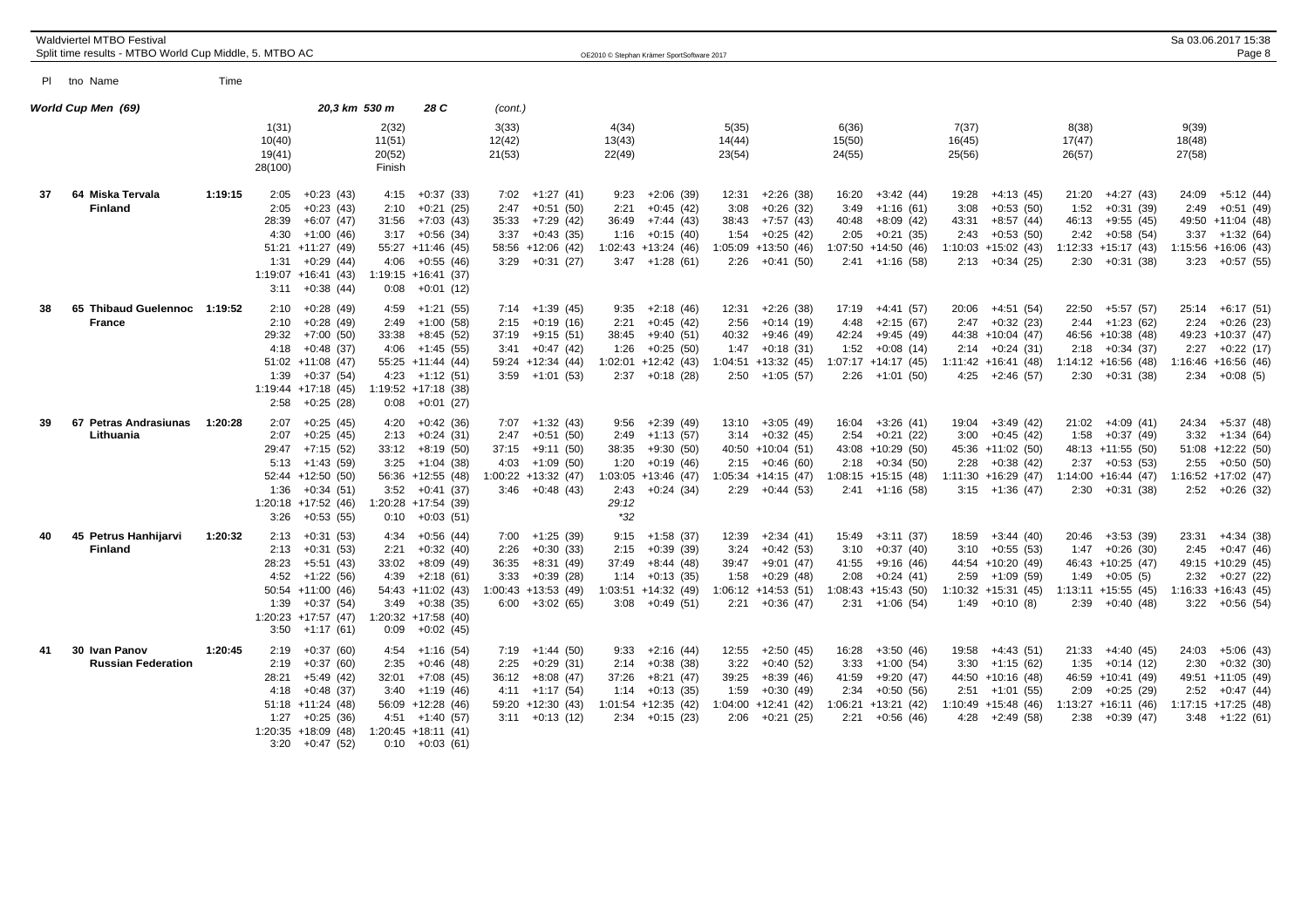|    | <b>Waldviertel MTBO Festival</b>                       |         |                                                                                                                                                                                         |                                                                                                                                                                                           |                                                                                                                                     |                                                                                                                                          |                                                                                                      |                                                          |                                                                                                                                          |                                                                                                                                        |                                                                                                                                          | Sa 03.06.2017 15:38                                                                                                                   |
|----|--------------------------------------------------------|---------|-----------------------------------------------------------------------------------------------------------------------------------------------------------------------------------------|-------------------------------------------------------------------------------------------------------------------------------------------------------------------------------------------|-------------------------------------------------------------------------------------------------------------------------------------|------------------------------------------------------------------------------------------------------------------------------------------|------------------------------------------------------------------------------------------------------|----------------------------------------------------------|------------------------------------------------------------------------------------------------------------------------------------------|----------------------------------------------------------------------------------------------------------------------------------------|------------------------------------------------------------------------------------------------------------------------------------------|---------------------------------------------------------------------------------------------------------------------------------------|
|    | Split time results - MTBO World Cup Middle, 5. MTBO AC |         |                                                                                                                                                                                         |                                                                                                                                                                                           |                                                                                                                                     | OE2010 © Stephan Krämer SportSoftware 2017                                                                                               |                                                                                                      |                                                          |                                                                                                                                          |                                                                                                                                        |                                                                                                                                          | Page 9                                                                                                                                |
|    | PI tno Name                                            | Time    |                                                                                                                                                                                         |                                                                                                                                                                                           |                                                                                                                                     |                                                                                                                                          |                                                                                                      |                                                          |                                                                                                                                          |                                                                                                                                        |                                                                                                                                          |                                                                                                                                       |
|    | World Cup Men (69)                                     |         | 20,3 km 530 m                                                                                                                                                                           | 28 C                                                                                                                                                                                      | (cont.)                                                                                                                             |                                                                                                                                          |                                                                                                      |                                                          |                                                                                                                                          |                                                                                                                                        |                                                                                                                                          |                                                                                                                                       |
|    |                                                        |         | 1(31)<br>10(40)<br>19(41)<br>28(100)                                                                                                                                                    | 2(32)<br>11(51)<br>20(52)<br>Finish                                                                                                                                                       | 3(33)<br>12(42)<br>21(53)                                                                                                           | 4(34)<br>13(43)<br>22(49)                                                                                                                | 5(35)<br>14(44)<br>23(54)                                                                            |                                                          | 6(36)<br>15(50)<br>24(55)                                                                                                                | 7(37)<br>16(45)<br>25(56)                                                                                                              | 8(38)<br>17(47)<br>26(57)                                                                                                                | 9(39)<br>18(48)<br>27(58)                                                                                                             |
| 42 | 57 Leonid Tsvetkov<br><b>Russian Federation</b>        | 1:20:54 | $+2:20(69)$<br>4:02<br>4:02<br>$+2:20(69)$<br>30:20<br>$+7:48(55)$<br>4:41<br>$+1:11(53)$<br>53:48 +13:54 (54)<br>$+0:44(60)$<br>1:46<br>$1:20:44$ +18:18 (49)<br>2:57<br>$+0:24(24)$   | $+2:44(67)$<br>6:22<br>2:20<br>$+0:31(39)$<br>34:30<br>$+9:37(56)$<br>$+1:49(56)$<br>4:10<br>57:33 +13:52 (51)<br>$+0:34(27)$<br>3:45<br>1:20:54 +18:20 (42)<br>$+0:03(59)$<br>0:10       | $+3:53(67)$<br>9:28<br>$+1:10(60)$<br>3:06<br>39:29 +11:25 (59)<br>$4:59 +2:05(65)$<br>$1:01:09$ +14:19 (51)<br>$3:36 + 0:38(31)$   | $+4:32(64)$<br>11:49<br>$+0:45(42)$<br>2:21<br>40:52 +11:47 (59)<br>$+0:22(49)$<br>1:23<br>$1:04:02 +14:43(51)$<br>$+0:34(42)$<br>2:53   | 15:01<br>3:12<br>42:43 +11:57 (58)<br>1:51<br>1:05:59 +14:40 (49)<br>$1:57 +0:12(14)$                | $+4:56(63)$<br>$+0:30(43)$<br>$+0:22(36)$                | $+5:55(62)$<br>18:33<br>$+0.59(53)$<br>3:32<br>44:38 +11:59 (55)<br>$+0:11(23)$<br>1:55<br>1:08:10 +15:10 (47)<br>$2:11 + 0:46$ (36)     | $+6:23(62)$<br>21:38<br>$+0:50(48)$<br>3:05<br>46:48 +12:14 (54)<br>$2:10 + 0:20(28)$<br>1:12:28 +17:27 (51)<br>+2:39 (54)<br>4:18     | 23:25<br>$+6:32(59)$<br>$+0:26(30)$<br>1:47<br>49:09 +12:51 (54)<br>$2:21 + 0:37(44)$<br>$1:14:53$ +17:37 (50)<br>$2:25 +0:26$ (30)      | $+6:42(54)$<br>25:39<br>2:14<br>$+0:16(12)$<br>52:02 +13:16 (52)<br>$2:53 +0:48(45)$<br>1:17:47 +17:57 (51)<br>$+0:28(33)$<br>2:54    |
| 43 | 39 Laszlo Rozsa<br>Hungary                             | 1:20:57 | 2:00<br>$+0:18(29)$<br>$+0:18(29)$<br>2:00<br>28:25<br>$+5:53(44)$<br>4:29<br>$+0.59(45)$<br>$50:52 + 10:58(45)$<br>1:31<br>$+0:29(44)$<br>$1:20:47 + 18:21(50)$<br>$+0.46(51)$<br>3:19 | $+0:39(34)$<br>4:17<br>$+0.28(34)$<br>2:17<br>$+6:24(37)$<br>31:17<br>$+0:31(24)$<br>2:52<br>56:10<br>$+12:29(47)$<br>5:18<br>$+2:07(62)$<br>1:20:57 +18:23 (43)<br>$+0:03(49)$<br>0:10   | $7:17 +1:42(48)$<br>$+1:04(59)$<br>3:00<br>$+7:37(44)$<br>35:41<br>+1:30 (59)<br>4:24<br>$1:00:22 + 13:32(47)$<br>$4:12 +1:14(55)$  | $+2:33(48)$<br>9:50<br>2:33<br>$+0:57(53)$<br>$+7:54(44)$<br>36:59<br>$+0:17(42)$<br>1:18<br>$1:03:41 +14:22$ (48)<br>3:19<br>+1:00 (54) | 13:01<br>3:11<br>40:01<br>3:02<br>$1:05:58$ +14:39 (48)<br>$2:17 +0:32(44)$                          | $+2:56(46)$<br>$+0:29(42)$<br>$+9:15(48)$<br>$+1:33(66)$ | 16:43<br>$+4:05(49)$<br>$+1:09(58)$<br>3:42<br>$+9:31(48)$<br>42:10<br>$+0:25(45)$<br>2:09<br>1:09:47 +16:47 (51)<br>3:49<br>$+2:24(64)$ | +4:33 (49)<br>19:48<br>3:05<br>$+0:50(48)$<br>+9:55 (46)<br>44:29<br>$+0:29(37)$<br>2:19<br>1:11:52 +16:51 (49)<br>2:05<br>+0:26 (23)  | $21:34 +4:41(46)$<br>1:46<br>$+0:25(29)$<br>46:37 +10:19 (46)<br>$+0:24(28)$<br>2:08<br>$1:14:23 + 17:07(49)$<br>$2:31 +0:32(42)$        | $+4:59(41)$<br>23:56<br>2:22<br>$+0:24(20)$<br>49:21 +10:35 (46)<br>$2:44 +0:39(39)$<br>$1:17:28$ +17:38 (49)<br>3:05<br>$+0:39(43)$  |
| 44 | <b>46 David Toll Clos</b><br>Spain                     | 1:21:04 | 2:21<br>$+0:39(63)$<br>2:21<br>$+0:39(63)$<br>32:57 +10:25 (61)<br>7:18<br>$+3:48(66)$<br>56:05 +16:11 (59)<br>1:24<br>$+0:22(31)$<br>$1:20:55$ +18:29 (51)<br>$3:12 + 0:39(46)$        | $+1:02(48)$<br>4:40<br>$+0:30(37)$<br>2:19<br>$36:08 +11:15(60)$<br>$+0:50(32)$<br>3:11<br>59:43 +16:02 (57)<br>3:38<br>$+0:27(18)$<br>$1:21:04$ +18:30 (44)<br>$+0:02(42)$<br>0:09       | $7:23 +1:48(51)$<br>$+0:47(46)$<br>2:43<br>40:29 +12:25 (61)<br>$+1:27(57)$<br>4:21<br>$1:03:26 + 16:36(56)$<br>$3:43 + 0:45(41)$   | $+3:32(58)$<br>10:49<br>$+1:50(64)$<br>3:26<br>41:55 +12:50 (60)<br>$+0.25(50)$<br>1:26<br>$1:06:32 +17:13(56)$<br>3:06<br>$+0.47(50)$   | 14:10 +4:05 (59)<br>3:21<br>44:01 +13:15 (60)<br>2:06<br>$1:08:40 +17:21(54)$<br>$2:08$ +0:23 (31)   | $+0:39(51)$<br>$+0:37(54)$                               | $+5:06(60)$<br>17:44<br>3:34<br>$+1:01(56)$<br>46:12 +13:33 (60)<br>$+0:27(46)$<br>2:11<br>$1:10:37 +17:37(54)$<br>$1:57 +0:32(14)$      | 21:05<br>+5:50 (61)<br>3:21<br>+1:06 (61)<br>49:06 +14:32 (60)<br>$+1:04(57)$<br>2:54<br>1:12:29 +17:28 (52)<br>$1:52 +0:13(13)$       | $+5:55(56)$<br>22:48<br>1:43<br>$+0:22(24)$<br>$51:34 + 15:16(60)$<br>2:28<br>$+0:44(48)$<br>$1:14:55 + 17:39(51)$<br>$2:26 + 0:27$ (32) | $+6:42(54)$<br>25:39<br>2:51<br>$+0:53(50)$<br>54:41 +15:55 (59)<br>$3:07 +1:02(56)$<br>$1:17:43 + 17:53(50)$<br>$2:48$ +0:22 (25)    |
| 45 | 51 Marcus Wadell<br>Sweden                             | 1:21:41 | 2:05<br>$+0:23(43)$<br>2:05<br>$+0:23(43)$<br>28:00<br>$+5:28(40)$<br>4:24<br>$+0.54(43)$<br>53:42 +13:48 (53)<br>1:34<br>$+0:32(47)$<br>$1:21:31 + 19:05(52)$<br>$3:37 +1:04(59)$      | $+1:15(53)$<br>4:53<br>$+0.59(56)$<br>2:48<br>$+7:47(47)$<br>32:40<br>4:40<br>$+2:19(62)$<br>57:28<br>$+13:47(50)$<br>3:46<br>$+0:35(29)$<br>$1:21:41$ +19:07 (45)<br>$+0:03(57)$<br>0:10 | $+1:52(52)$<br>7:27<br>$+0:38(40)$<br>2:34<br>$+8:30(48)$<br>36:34<br>$3:54 +1:00(46)$<br>$1:01:08$ +14:18 (50)<br>$3:40 +0:42(37)$ | $+2:15(41)$<br>9:32<br>$+0:29(33)$<br>2:05<br>$+9:14(49)$<br>38:19<br>$+0:44(57)$<br>1:45<br>$1:03:52 +14:33(50)$<br>$+0:25(36)$<br>2:44 | 13:07<br>3:35<br>40:33<br>2:14<br>$1:06:03 +14:44(50)$<br>$2:11 + 0:26$ (34)                         | $+3:02(48)$<br>$+0:53(59)$<br>$+9:47(50)$<br>$+0.45(59)$ | 15:54<br>$+3:16(39)$<br>2:47<br>$+0:14(11)$<br>43:12 +10:33 (51)<br>$+0:55(57)$<br>2:39<br>1:08:34 +15:34 (49)<br>$2:31 +1:06(54)$       | $+3:29(37)$<br>18:44<br>$+0:35(28)$<br>2:50<br>45:45 +11:11 (51)<br>$+0:43(46)$<br>2:33<br>$1:11:59$ +16:58 (50)<br>3:25<br>+1:46 (49) | $+3:42(36)$<br>20:35<br>$+0:30(38)$<br>1:51<br>49:15 +12:57 (55)<br>$3:30 +1:46(64)$<br>$1:14:55 + 17:39(51)$<br>$2:56 + 0:57(57)$       | $+4:39(39)$<br>23:36<br>$+1:03(56)$<br>3:01<br>52:08 +13:22 (54)<br>$+0:48(45)$<br>2:53<br>$1:17:54$ +18:04 (52)<br>$2:59 + 0:33(36)$ |
| 46 | 69 Dante Osti<br>Italy                                 | 1:22:39 | 2:11<br>$+0:29(51)$<br>$+0:29(51)$<br>2:11<br>30:24<br>$+7:52(57)$<br>4:39<br>+1:09 (51)<br>55:35 +15:41 (58)<br>$+0:33(49)$<br>1:35<br>$1:22:30 +20:04(53)$<br>3:26<br>$+0:53(55)$     | 4:39<br>$+1:01(47)$<br>$+0:39(43)$<br>2:28<br>$+9:55(59)$<br>34:48<br>4:24<br>$+2:03(59)$<br>59:38<br>$+15:57(56)$<br>4:03<br>$+0:52(44)$<br>$1:22:39$ +20:05 (46)<br>0:09<br>$+0:02(43)$ | $6:57 +1:22(34)$<br>$+0:22(22)$<br>2:18<br>39:22 +11:18 (58)<br>$4:34 +1:40(60)$<br>1:03:29 +16:39 (57)<br>$3:51 + 0:53$ (48)       | 9:45<br>$+2:28(47)$<br>$+1:12(56)$<br>2:48<br>40:48 +11:43 (58)<br>1:26<br>$+0:25(50)$<br>$1:06:27 +17:08(55)$<br>$+0:39(46)$<br>2:58    | 13:03<br>3:18<br>43:00 +12:14 (59)<br>$2:12 +0:43(56)$<br>$1:08:43$ +17:24 (55)<br>$2:16 + 0:31(42)$ | $+2:58(47)$<br>$+0:36(46)$                               | 16:36<br>$+3:58(48)$<br>$+1:00(54)$<br>3:33<br>45:23 +12:44 (58)<br>2:23<br>$+0:39(55)$<br>$1:11:06 + 18:06(55)$<br>$+0.58(49)$<br>2:23  | 19:44 +4:29 (46)<br>$+0.53(50)$<br>3:08<br>48:40 +14:06 (58)<br>$3:17 +1:27(66)$<br>$1:13:45 + 18:44$ (54)<br>2:39<br>+1:00 (38)       | $+5:52(55)$<br>22:45<br>$+1:40(65)$<br>3:01<br>50:55 +14:37 (58)<br>$2:15 +0:31(33)$<br>$1:16:16 + 19:00(54)$<br>$2:31 + 0:32(42)$       | 25:45<br>$+6:48(58)$<br>$+1:02(55)$<br>3:00<br>54:00 +15:14 (58)<br>$3:05 +1:00(55)$<br>$1:19:04$ +19:14 (54)<br>$2:48$ +0:22 (25)    |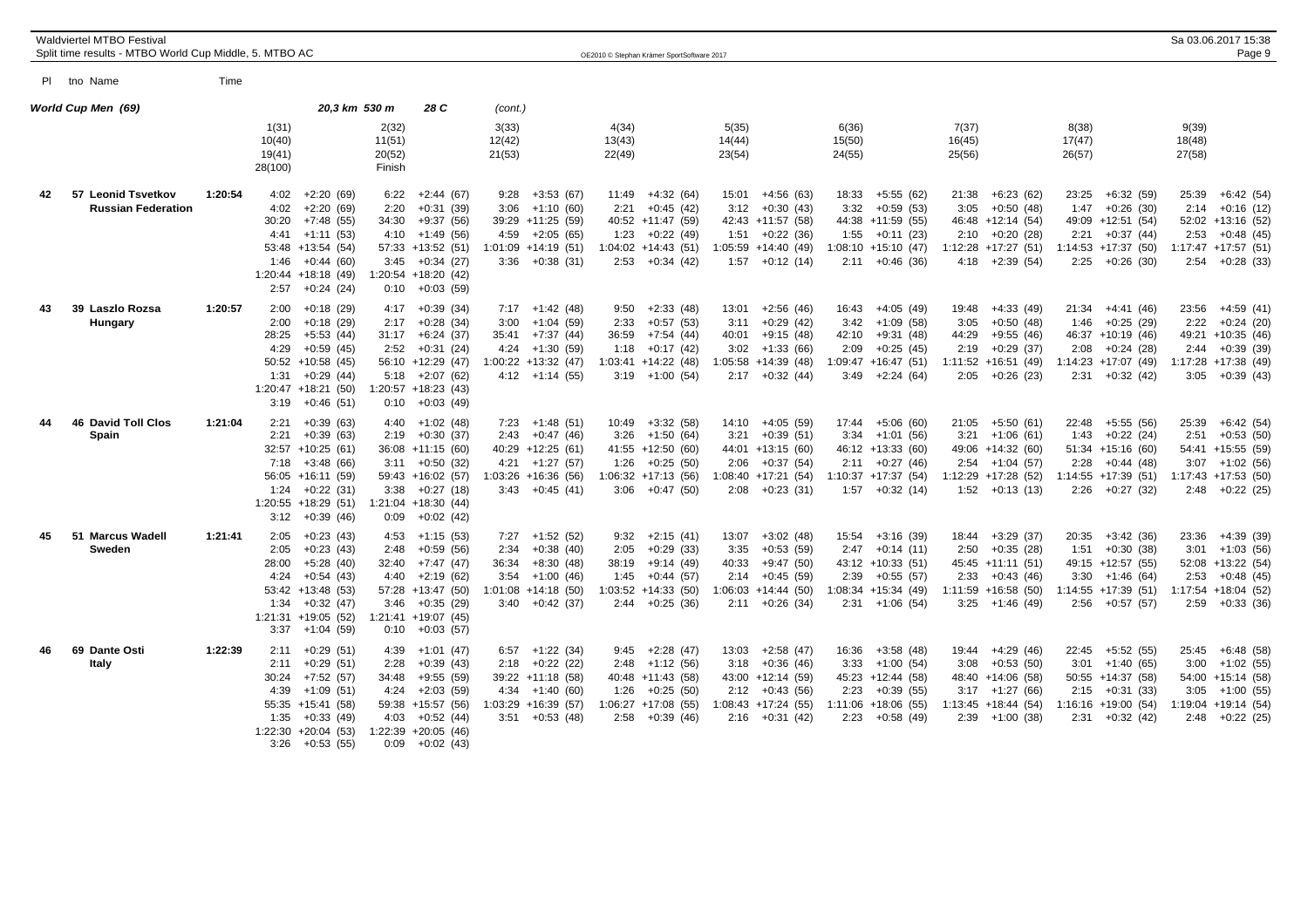|    | <b>Waldviertel MTBO Festival</b><br>Split time results - MTBO World Cup Middle, 5. MTBO AC |         |                                                                                                                                                                                       |                                                                                |                                                                                                                    |                                                                                                                               |                            | OE2010 © Stephan Krämer SportSoftware 2017                                                                                                          |                           |                                                                                                                              |                                                                                                                                         |                                                                                                                                    |                                                                                                                                         | Sa 03.06.2017 15:38<br>Page 10                                                                                                        |  |
|----|--------------------------------------------------------------------------------------------|---------|---------------------------------------------------------------------------------------------------------------------------------------------------------------------------------------|--------------------------------------------------------------------------------|--------------------------------------------------------------------------------------------------------------------|-------------------------------------------------------------------------------------------------------------------------------|----------------------------|-----------------------------------------------------------------------------------------------------------------------------------------------------|---------------------------|------------------------------------------------------------------------------------------------------------------------------|-----------------------------------------------------------------------------------------------------------------------------------------|------------------------------------------------------------------------------------------------------------------------------------|-----------------------------------------------------------------------------------------------------------------------------------------|---------------------------------------------------------------------------------------------------------------------------------------|--|
|    | PI tno Name                                                                                | Time    |                                                                                                                                                                                       |                                                                                |                                                                                                                    |                                                                                                                               |                            |                                                                                                                                                     |                           |                                                                                                                              |                                                                                                                                         |                                                                                                                                    |                                                                                                                                         |                                                                                                                                       |  |
|    | World Cup Men (69)                                                                         |         |                                                                                                                                                                                       | 20,3 km 530 m                                                                  | 28 C                                                                                                               | (cont.)                                                                                                                       |                            |                                                                                                                                                     |                           |                                                                                                                              |                                                                                                                                         |                                                                                                                                    |                                                                                                                                         | 9(39)                                                                                                                                 |  |
|    |                                                                                            |         | 1(31)<br>10(40)<br>19(41)<br>28(100)                                                                                                                                                  | 2(32)<br>11(51)<br>20(52)<br>Finish                                            |                                                                                                                    | 3(33)<br>12(42)<br>21(53)                                                                                                     | 13(43)<br>22(49)           | 4(34)                                                                                                                                               | 5(35)<br>14(44)<br>23(54) |                                                                                                                              | 6(36)<br>15(50)<br>24(55)                                                                                                               | 7(37)<br>16(45)<br>25(56)                                                                                                          | 8(38)<br>17(47)<br>26(57)                                                                                                               | 18(48)<br>27(58)                                                                                                                      |  |
| 47 | 49 Mark Huster<br>Germany                                                                  | 1:22:50 | $+0:31(53)$<br>2:13<br>2:13<br>$+0:31(53)$<br>30:04<br>$+7:32(53)$<br>$+1:14(54)$<br>4:44<br>54:15 +14:21 (55)<br>1:46<br>$+0:44(60)$<br>$1:22:42 + 20:16$ (54)<br>3:50<br>+1:17 (61) | 5:20<br>3:07<br>33:35<br>3:31<br>4:18<br>1:22:50 +20:16 (47)<br>0:08           | $+1:42(60)$<br>$+1:18(63)$<br>+8:42 (51)<br>$+1:10(42)$<br>58:33 +14:52 (53)<br>$+1:07(48)$<br>$+0:01(34)$         | 8:38<br>$3:18 +1:22(64)$<br>37:26 +9:22 (52)<br>3:51<br>$1:02:25$ +15:35 (53)<br>$3:52 +0:54(50)$                             | $+3:03(59)$<br>$+0:57(44)$ | $+3:21(57)$<br>10:38<br>$+0:24(30)$<br>2:00<br>+9:41 (52)<br>38:46<br>$+0:19(46)$<br>1:20<br>$1:05:05 +15:46(52)$<br>2:40<br>$+0:21(30)$            | 14:04<br>3:26             | $+3:59(56)$<br>$+0:44(56)$<br>41:17 +10:31 (52)<br>$2:31 +1:02(62)$<br>$1:08:07 + 16:48(53)$<br>$3:02 +1:17(59)$             | $+4:28(54)$<br>17:06<br>3:02<br>$+0:29(29)$<br>43:30 +10:51 (53)<br>2:13<br>$+0:29(49)$<br>$1:10:20 +17:20(52)$<br>$2:13 + 0:48$ (38)   | $+4:55(5)$<br>20:10<br>3:04<br>$+0:49(45)$<br>46:21 +11:47 (53)<br>$2:51 +1:01$ (55)<br>$1:13:13 + 18:12(53)$<br>$2:53 +1:14(40)$  | $+5:36(53)$<br>22:29<br>2:19<br>$+0.58(54)$<br>49:04 +12:46 (52)<br>2:43<br>$+0.59(55)$<br>$1:15:54$ +18:38 (53)<br>2:41<br>$+0:42(51)$ | 25:20<br>$+6:23(52)$<br>2:51<br>$+0:53(50)$<br>52:29 +13:43 (55)<br>3:25<br>$+1:20(60)$<br>1:18:52 +19:02 (53)<br>2:58<br>$+0:32(35)$ |  |
| 48 | 61 Luis Barreiro<br>Portugal                                                               | 1:26:36 | $+0:33(56)$<br>2:15<br>2:15<br>$+0:33(56)$<br>31:12<br>+8:40 (59)<br>4:37<br>+1:07 (49)<br>54:49 +14:55 (56)<br>1:26<br>$+0:24(34)$<br>$1:26:26 + 24:00(56)$<br>$+0:31(32)$<br>3:04   | 6:03<br>3:48<br>34:34<br>3:22<br>$1:26:36 + 24:02(48)$<br>0:10                 | $+2:25(65)$<br>$+1:59(67)$<br>$+9:41(58)$<br>+1:01 (37)<br>59:04 +15:23 (54)<br>$4:15 +1:04(47)$<br>$+0:03(48)$    | $9:16 +3:41(66)$<br>$3:13 +1:17(62)$<br>38:40 +10:36 (56)<br>$4:06 +1:12(53)$<br>$1:02:48$ +15:58 (54)<br>$3:44 + 0:46$ (42)  |                            | $12:10 +4:53(66)$<br>$+1:18(60)$<br>2:54<br>40:25 +11:20 (57)<br>$1:45 + 0:44(57)$<br>$1:05:40 + 16:21(53)$<br>$2:52 +0:33(41)$<br>6:26<br>$*40$    | 3:33                      | 15:43 +5:38 (64)<br>$+0:51(58)$<br>42:32 +11:46 (57)<br>$2:07 +0:38(55)$<br>$1:07:54$ +16:35 (52)<br>$2:14 + 0:29(38)$       | $+6:17(64)$<br>18:55<br>3:12<br>$+0:39(42)$<br>45:13 +12:34 (57)<br>$+0:57(59)$<br>2:41<br>$1:10:28$ +17:28 (53)<br>$2:34$ +1:09 (56)   | $22:03 + 6:48(63)$<br>$+0:53(50)$<br>3:08<br>47:35 +13:01 (56)<br>2:22<br>$+0:32(39)$<br>$1:17:00 + 21:59(57)$<br>$6:32 +4:53(64)$ | +7:10 (62)<br>24:03<br>2:00<br>$+0:39(51)$<br>49:55 +13:37 (56)<br>$+0:36(43)$<br>2:20<br>$1:19:30 +22:14(57)$<br>$2:30 +0:31(38)$      | 26:35 +7:38 (62)<br>2:32<br>$+0:34(33)$<br>53:23 +14:37 (56)<br>$3:28 +1:23(62)$<br>1:23:22 +23:32 (57)<br>$3:52 +1:26(62)$           |  |
| 49 | 40 Hendrik Hess<br>Germany                                                                 | 1:26:37 | 2:02<br>$+0:20(36)$<br>2:02<br>$+0:20(36)$<br>30:39<br>$+8:07(58)$<br>4:45<br>$+1:15(5)$<br>55:24 +15:30 (57)<br>$+0:43(59)$<br>1:45<br>$1:26:27 + 24:01$ (57)<br>3:39<br>$+1:06(60)$ | 4:44<br>2:42<br>34:32<br>3:53<br>$1:26:37 +24:03(49)$<br>0:10                  | $+1:06(51)$<br>$+0:53(53)$<br>$+9:39(57)$<br>$+1:32(51)$<br>59:21 +15:40 (55)<br>$3:57 +0:46(42)$<br>$+0:03(60)$   | $7:09$ +1:34 (44)<br>$2:25 + 0:29$ (31)<br>38:49 +10:45 (57)<br>$4:17 +1:23(55)$<br>$1:02:58$ +16:08 (55)<br>$3:37 +0:39(32)$ |                            | 10:08<br>$+2:51(51)$<br>$+1:23(61)$<br>2:59<br>40:07 +11:02 (56)<br>$1:18 + 0:17(42)$<br>$1:07:14$ +17:55 (57)<br>$4:16 +1:57(63)$<br>4:16<br>$*40$ | 3:09                      | $13:17 + 3:12(50)$<br>$+0:27(37)$<br>42:04 +11:18 (56)<br>$1:57 +0:28(47)$<br>$1:09:42 +18:23(57)$<br>$2:28$ +0:43 (52)      | 16:22<br>$+3:44(45)$<br>$+0:32(33)$<br>3:05<br>45:01 +12:22 (56)<br>$2:57 +1:13(63)$<br>$1:11:58$ +18:58 (57)<br>$2:16 + 0:51$ (42)     | $19:17 +4:02(44)$<br>2:55<br>$+0:40(37)$<br>47:41 +13:07 (57)<br>2:40<br>$+0:50(48)$<br>$1:13:57 + 18:56(55)$<br>$1:59 +0:20(17)$  | $21:44 +4:51(48)$<br>$2:27 +1:06(57)$<br>50:38 +14:20 (57)<br>$2:57 +1:13(57)$<br>$1:19:11 + 21:55$ (56)<br>$5:14$ +3:15 (65)           | $+6:57(59)$<br>25:54<br>4:10<br>$+2:12(68)$<br>53:39 +14:53 (57)<br>3:01<br>$+0:56(53)$<br>1:22:48 +22:58 (56)<br>$3:37 +1:11(60)$    |  |
| 50 | 43 Matej Pistor<br>Slovenia                                                                | 1:26:42 | $+0:37(60)$<br>2:19<br>$+0:37(60)$<br>2:19<br>33:11 +10:39 (62)<br>$6:37 +3:07(65)$<br>$58:05 +18:11(61)$<br>1:21<br>$+0:19(24)$<br>$1:26:35 +24:09(58)$<br>2:57<br>$+0:24(24)$       | 5:05<br>2:46<br>$1:01:59$ +18:18 (58)<br>3:54<br>$1:26:42 +24:08$ (50)<br>0:07 | +1:27 (57)<br>$+0:57(54)$<br>36:48 +11:55 (62)<br>$3:37 +1:16(45)$<br>$+0:43(38)$<br>$+0:00(6)$                    | $8:53 +3:18(62)$<br>$3:48$ +1:52 (67)<br>40:26 +12:22 (60)<br>$3:38 + 0:44$ (38)<br>$:06:57$ +20:07 (59)<br>$4:58 +2:00(60)$  |                            | 10:54<br>+3:37 (59)<br>2:01<br>$+0:25(31)$<br>42:38 +13:33 (61)<br>$2:12 +1:11(63)$<br>$1:09:50 + 20:31(59)$<br>2:53<br>$+0:34(42)$                 | 3:20                      | $14:14 + 4:09(60)$<br>$+0:38(49)$<br>44:40 +13:54 (61)<br>$2:02 +0:33(51)$<br>$1:12:09$ +20:50 (59)<br>$2:19 + 0:34(45)$     | $+5:19(61)$<br>17:57<br>$+1:10(59)$<br>3:43<br>46:47 +14:08 (61)<br>$+0:23(39)$<br>2:07<br>$1:14:58$ +21:58 (59)<br>2:49<br>$+1:24(60)$ | 20:49<br>+5:34 (60)<br>$2:52 +0:37(30)$<br>49:51 +15:17 (61)<br>$3:04$ +1:14 (62)<br>$1:17:31 + 22:30(58)$<br>$2:33 + 0:54$ (35)   | 23:39<br>$+6:46(61)$<br>$+1:29(63)$<br>2:50<br>53:14 +16:56 (62)<br>$+1:39(63)$<br>3:23<br>$1:20:22 +23:06(58)$<br>$2:51 + 0:52(55)$    | $+7:37(61)$<br>26:34<br>$+0.57(54)$<br>2:55<br>56:44 +17:58 (61)<br>$+1:25(63)$<br>3:30<br>1:23:38 +23:48 (58)<br>$3:16 + 0:50(51)$   |  |
| 51 | 54 Edgars Krumins<br>Latvia                                                                | 1:27:38 | 2:27<br>$+0:45(65)$<br>2:27<br>$+0:45(65)$<br>32:48 +10:16 (60)<br>$5:22 +1:52(60)$<br>$57:58$ +18:04 (60)<br>1:55<br>$+0:53(64)$<br>$1:27:26$ +25:00 (59)<br>3:28<br>+0:55 (57)      | 5:43<br>$1:02:42$ +19:01 (59)<br>$1:27:38$ +25:04 (51)                         | $+2:05(63)$<br>$3:16 +1:27(65)$<br>36:15 +11:22 (61)<br>$3:27 +1:06(39)$<br>$4:44 + 1:33(55)$<br>$0:12 + 0:05(65)$ | $8:39 +3:04(60)$<br>$2:56 +1:00(56)$<br>41:04 +13:00 (62)<br>$4:49 +1:55(62)$<br>$1:06:41 + 19:51(58)$<br>$3:59 +1:01(53)$    |                            | $+3:40(61)$<br>10:57<br>$2:18 + 0:42(41)$<br>42:40 +13:35 (62)<br>1:36<br>$+0:35(55)$<br>$1:09:36 +20:17(58)$<br>$2:55 + 0:36(45)$                  |                           | $14:21 +4:16(62)$<br>$3:24 +0:42(53)$<br>44:52 +14:06 (62)<br>$2:12 +0:43(56)$<br>$1:12:07$ +20:48 (58)<br>$2:31 + 0:46(54)$ | $+6:13(63)$<br>18:51<br>$+1:57(66)$<br>4:30<br>47:31 +14:52 (62)<br>$+0:55(57)$<br>2:39<br>$1:14:33 +21:33$ (58)<br>$2:26$ +1:01 (50)   | $22:22 + 7:07(64)$<br>$+1:16(64)$<br>3:31<br>50:14 +15:40 (62)<br>$2:43 +0:53(50)$<br>$1:17:46$ +22:45 (59)<br>$3:13 +1:34(44)$    | $+7:24(63)$<br>24:17<br>1:55<br>$+0:34(43)$<br>52:46 +16:28 (61)<br>$+0.48(51)$<br>2:32<br>$1:20:53$ +23:37 (59)<br>$3:07 +1:08(59)$    | $+8:29(63)$<br>27:26<br>$+1:11(58)$<br>3:09<br>56:03 +17:17 (60)<br>$3:17 +1:12(58)$<br>1:23:58 +24:08 (59)<br>$3:05 +0:39(43)$       |  |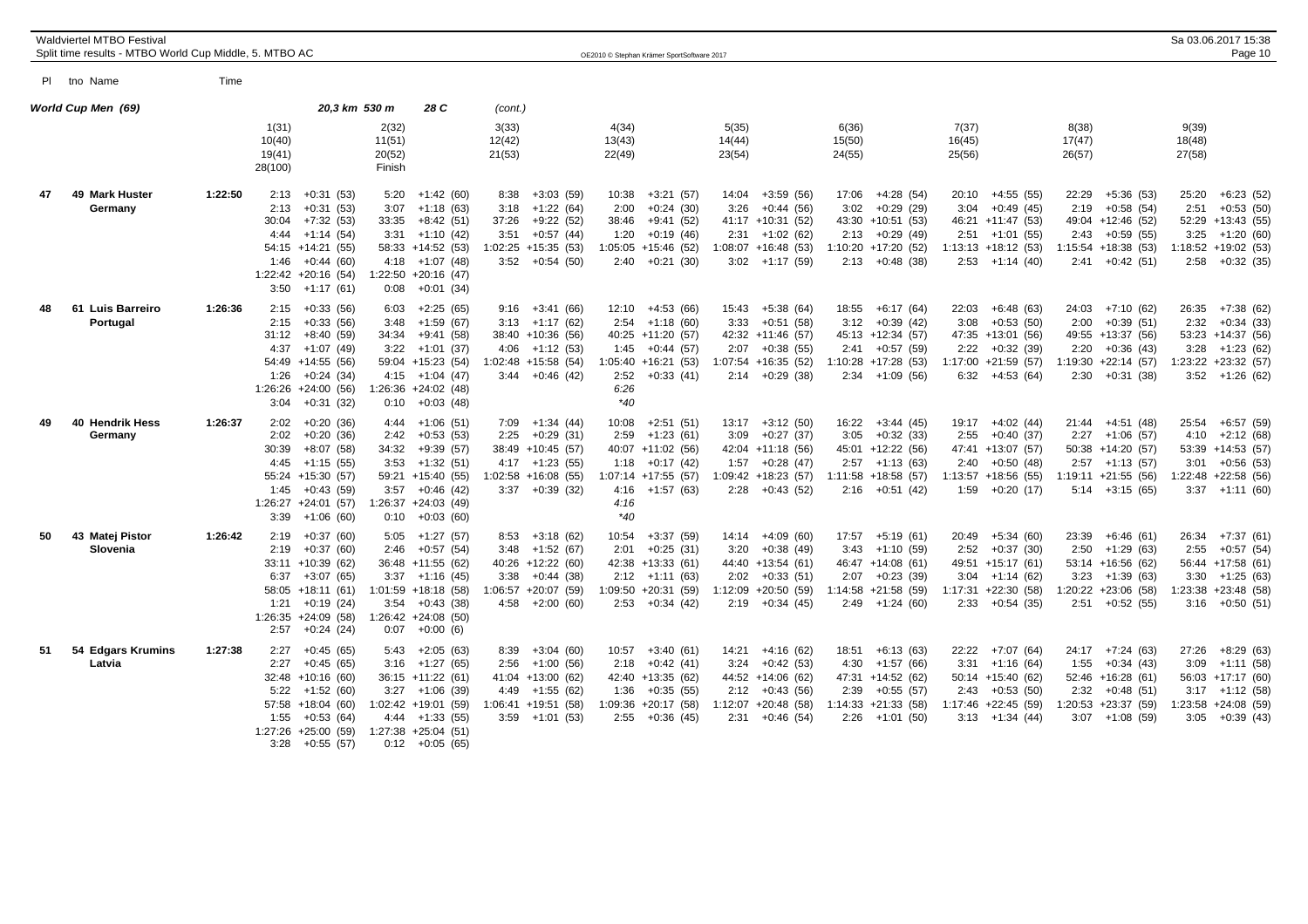|    | <b>Waldviertel MTBO Festival</b><br>Split time results - MTBO World Cup Middle, 5. MTBO AC |         |                                                                        |                                                                                                                                     |                                                 |                                                                                                                                                         |                           |                                                                                                                             |                                       | OE2010 © Stephan Krämer SportSoftware 2017                                                                         |                               |                                                                                                                        |                                                                                                                                                     |                                                                                                                                                    |                                                                                                                                | Sa 03.06.2017 15:38<br>Page 11                                                                                                   |
|----|--------------------------------------------------------------------------------------------|---------|------------------------------------------------------------------------|-------------------------------------------------------------------------------------------------------------------------------------|-------------------------------------------------|---------------------------------------------------------------------------------------------------------------------------------------------------------|---------------------------|-----------------------------------------------------------------------------------------------------------------------------|---------------------------------------|--------------------------------------------------------------------------------------------------------------------|-------------------------------|------------------------------------------------------------------------------------------------------------------------|-----------------------------------------------------------------------------------------------------------------------------------------------------|----------------------------------------------------------------------------------------------------------------------------------------------------|--------------------------------------------------------------------------------------------------------------------------------|----------------------------------------------------------------------------------------------------------------------------------|
|    | PI tno Name                                                                                | Time    |                                                                        |                                                                                                                                     |                                                 |                                                                                                                                                         |                           |                                                                                                                             |                                       |                                                                                                                    |                               |                                                                                                                        |                                                                                                                                                     |                                                                                                                                                    |                                                                                                                                |                                                                                                                                  |
|    | World Cup Men(69)                                                                          |         |                                                                        | 20,3 km 530 m                                                                                                                       |                                                 | 28 C                                                                                                                                                    | (cont.)                   |                                                                                                                             |                                       |                                                                                                                    |                               |                                                                                                                        |                                                                                                                                                     |                                                                                                                                                    |                                                                                                                                |                                                                                                                                  |
|    |                                                                                            |         | 1(31)<br>10(40)<br>19(41)<br>28(100)                                   |                                                                                                                                     | 2(32)<br>11(51)<br>20(52)<br>Finish             |                                                                                                                                                         | 3(33)<br>12(42)<br>21(53) |                                                                                                                             | 4(34)<br>13(43)<br>22(49)             |                                                                                                                    | 5(35)<br>14(44)<br>23(54)     |                                                                                                                        | 6(36)<br>15(50)<br>24(55)                                                                                                                           | 7(37)<br>16(45)<br>25(56)                                                                                                                          | 8(38)<br>17(47)<br>26(57)                                                                                                      | 9(39)<br>18(48)<br>27(58)                                                                                                        |
| 52 | 35 David Tarres Villega 1:30:13<br>Spain                                                   |         | 2:00<br>2:00<br>4:30<br>$1:01:09$ +21:15 (64)<br>1:55<br>3:06          | $+0:18(29)$<br>$+0:18(29)$<br>37:01 +14:29 (66)<br>$+1:00(46)$<br>$+0:53(64)$<br>$1:30:03 +27:37(60)$<br>$+0:33(37)$                | 4:13<br>2:13<br>4:42<br>3:55                    | $+0:35(29)$<br>$+0:24(31)$<br>41:43 +16:50 (66)<br>$+2:21(63)$<br>$1:05:04$ +21:23 (61)<br>$+0:44(41)$<br>$1:30:13 +27:39(52)$<br>$0:10 + 0:03(53)$     | 6:58<br>2:45              | $+1:23(36)$<br>$+0:49(48)$<br>45:19 +17:15 (64)<br>$3:36 + 0:42$ (33)<br>$1:08:30 +21:40(60)$<br>$3:26 + 0:28$ (26)         | 8:55<br>1:57<br>1:35                  | $+1:38(32)$<br>$+0:21(28)$<br>46:54 +17:49 (64)<br>$+0:34(53)$<br>$1:11:18 + 21:59(60)$<br>$2:48$ +0:29 (39)       | 12:37<br>3:42<br>1:53<br>5:31 | $+2:32(40)$<br>$+1:00(61)$<br>48:47 +18:01 (64)<br>$+0:24(39)$<br>$1:16:49 +25:30(61)$<br>$+3:46(65)$                  | 16:51<br>+4:13 (50)<br>$+1:41(63)$<br>4:14<br>51:09 +18:30 (64)<br>2:22<br>$+0:38(54)$<br>$1:18:56 +25:56(60)$<br>$2:07 +0:42(34)$                  | $20:02 +4:47(53)$<br>3:11<br>$+0:56(54)$<br>53:36 +19:02 (64)<br>$2:27 +0:37(41)$<br>$1:21:20 +26:19(60)$<br>$2:24 +0:45(31)$                      | 29:03 +12:10 (68)<br>9:01<br>+7:40 (68)<br>56:26 +20:08 (64)<br>$2:50 +1:06(56)$<br>1:23:44 +26:28 (60)<br>$2:24 +0:25(28)$    | 32:31 +13:34 (68)<br>$3:28 +1:30(62)$<br>59:14 +20:28 (64)<br>$2:48$ +0:43 (42)<br>$1:26:57 +27:07(60)$<br>$3:13 + 0:47$ (48)    |
| 53 | 53 Iztok Vidovic<br>Slovenia                                                               | 1:33:52 | 2:16<br>2:16<br>5:34<br>$1:00:20 +20:26(63)$<br>1:49                   | $+0:34(57)$<br>$+0:34(57)$<br>$34:46 +12:14(63)$<br>$+2:04(62)$<br>$+0:47(63)$<br>$1:33:43 +31:17(61)$<br>$3:17 + 0:44$ (50)        | 2:58<br>3:30<br>4:31                            | $5:14 +1:36(59)$<br>$+1:09(61)$<br>$38:16 + 13:23(63)$<br>$+1:09(41)$<br>$1:04:51 +21:10(60)$<br>+1:20 (54)<br>1:33:52 +31:18 (53)<br>$0:09 + 0:02(44)$ |                           | $7:55 +2:20(58)$<br>$2:41 + 0:45(44)$<br>42:51 +14:47 (63)<br>$4:35 +1:41(61)$<br>$1:10:34$ +23:44 (62)<br>$5:43 +2:45(64)$ | 4:12<br>1:18<br>2:46<br>4:37<br>$*40$ | $12:07 +4:50(65)$<br>$+2:36(68)$<br>44:09 +15:04 (63)<br>$+0:17(42)$<br>$1:13:20 +24:01$ (61)<br>$+0:27(38)$       | 3:42                          | 15:49 +5:44 (65)<br>$+1:00(61)$<br>46:22 +15:36 (63)<br>$2:13 + 0:44$ (58)<br>$1:15:57 +24:38(60)$<br>$2:37 +0:52(55)$ | $20:07 +7:29(65)$<br>4:18<br>$+1:45(64)$<br>$49:22 + 16:43(63)$<br>$3:00 +1:16(64)$<br>$1:20:46$ +27:46 (61)<br>$4:49 +3:24(65)$                    | 23:51<br>+8:36 (65)<br>$+1:29(67)$<br>3:44<br>$51:48$ +17:14 (63)<br>2:26<br>$+0:36(40)$<br>$1:23:55$ +28:54 (61)<br>$3:09 +1:30(43)$              | 25:49<br>+8:56 (64)<br>$+0:37(49)$<br>1:58<br>55:34 +19:16 (63)<br>$3:46 +2:02(65)$<br>1:27:13 +29:57 (61)<br>$3:18 +1:19(61)$ | 29:12 +10:15 (64)<br>$3:23 +1:25(59)$<br>58:31 +19:45 (62)<br>$2:57 +0:52(52)$<br>$1:30:26 +30:36(61)$<br>$3:13 + 0:47$ (48)     |
| 54 | 56 Yuriy Rasko<br><b>Ukraine</b>                                                           | 1:39:47 | 2:20<br>2:20<br>30:16<br>4:36<br>$1:00:06$ +20:12 (62)<br>1:25<br>3:05 | $+0:38(62)$<br>$+0:38(62)$<br>+7:44 (54)<br>$+1:06(48)$<br>$+0:23(32)$<br>$1:39:37 +37:11(62)$<br>$+0:32(35)$                       | 2:53<br>33:45<br>3:29<br>5:26<br>0:10           | $5:13 +1:35(58)$<br>$+1:04(59)$<br>+8:52 (53)<br>$+1:08(40)$<br>$1:05:32 +21:51$ (62)<br>+2:15 (63)<br>1:39:47 +37:13 (54)<br>$+0:03(46)$               | 2:27                      | $7:40 +2:05(54)$<br>$+0:31(35)$<br>38:08 +10:04 (54)<br>$4:23 +1:29(58)$<br>$1:09:21 +22:31(61)$<br>$3:49 +0:51(45)$        | 10:09<br>2:29<br>29:45<br>$*32$       | $+2:52(52)$<br>$+0:53(51)$<br>39:52 +10:47 (55)<br>$1:44 + 0:43(56)$<br>$1:24:20 +35:01$ (64)<br>14:59 +12:40 (65) | 2:09<br>1:12:19<br>*56        | $13:22 +3:17(53)$<br>$3:13 + 0:31(44)$<br>41:46 +11:00 (55)<br>$1:54 +0:25(42)$<br>$1:26:29 +35:10(64)$<br>$+0:24(32)$ | $17:16 +4:38(56)$<br>3:54<br>+1:21 (62)<br>$45:35 +12:56(59)$<br>$3:49 +2:05(67)$<br>$1:28:20 +35:20(63)$<br>$+0:26(8)$<br>1:51<br>1:18:56<br>$*54$ | $20:28$ +5:13 (57)<br>$3:12 +0:57(55)$<br>48:40 +14:06 (58)<br>$3:05 +1:15(63)$<br>$1:30:23 +35:22(63)$<br>$+0:24(19)$<br>2:03<br>1:21:25<br>$*55$ | 22:55 +6:02 (58)<br>$2:27 +1:06(57)$<br>$51:14 + 14:56(59)$<br>$2:34 +0:50(52)$<br>:33:33 +36:17 (63)<br>$3:10 +1:11(60)$      | $+6:43(56)$<br>25:40<br>2:45<br>$+0:47(46)$<br>58:41 +19:55 (63)<br>$7:27 +5:22(67)$<br>$1:36:32 +36:42(63)$<br>$2:59 +0:33(36)$ |
| 55 | 68 Marko Dudic<br>Slovenia                                                                 | 1:40:24 | 3:00<br>3:00<br>5:33<br>$1:06:50 +26:56(65)$<br>1:59<br>4:07           | $+1:18(68)$<br>+1:18 (68)<br>35:57 +13:25 (64)<br>$+2:03(61)$<br>$+0.57(66)$<br>$1:40:12 +37:46(63)$<br>+1:34 (64)                  | 3:15<br>4:03<br>5:10                            | $6:15 +2:37(66)$<br>+1:26 (64)<br>40:00 +15:07 (64)<br>$+1:42(54)$<br>$1:12:00 + 28:19(63)$<br>+1:59 (59)<br>1:40:24 +37:50 (55)<br>$0:12 + 0:05(64)$   | 9:04                      | $+3:29(64)$<br>$2:49 + 0:53(54)$<br>45:47 +17:43 (66)<br>$5:47 +2:53(67)$<br>$1:16:16 + 29:26(63)$<br>$4:16 +1:18(56)$      | 13:08<br>4:04<br>4:07                 | $+5:51(68)$<br>$+2:28(67)$<br>49:54 +20:49 (66)<br>$+3:06(67)$<br>$1:19:16$ +29:57 (62)<br>$3:00 +0:41(48)$        | 17:08<br>4:00                 | +7:03 (67)<br>+1:18 (65)<br>$52:32 +21:46$ (65)<br>$2:38 +1:09(64)$<br>$1:22:15$ +30:56 (62)<br>$2:59 +1:14(58)$       | 20:24<br>+7:46 (66)<br>$+0:43(45)$<br>3:16<br>55:32 +22:53 (65)<br>$+1:16(64)$<br>3:00<br>$1:25:08$ +32:08 (62)<br>$2:53 +1:28(61)$                 | 24:23<br>$+9:08(66)$<br>3:59<br>+1:44 (68)<br>$58:43 +24:09(65)$<br>$3:11 +1:21(65)$<br>1:29:29 +34:28 (62)<br>$4:21 +2:42(56)$                    | 26:55 +10:02 (66)<br>$2:32 +1:11(59)$<br>$1:01:40 +25:22(65)$<br>$2:57 +1:13(57)$<br>1:32:56 +35:40 (62)<br>$3:27 +1:28(63)$   | 30:24 +11:27 (66)<br>3:29<br>+1:31 (63)<br>$1:04:51$ +26:05 (65)<br>$3:11 +1:06(57)$<br>$1:36:05 +36:15(62)$<br>$3:09 +0:43(46)$ |
| 56 | 63<br><b>Gregor Raj</b><br>Slovenia                                                        | 1:47:33 | 2:35<br>2:35<br>8:36<br>1:09:01<br>1:30<br>4:05                        | $+0:53(66)$<br>$+0:53(66)$<br>40:55 +18:23 (67)<br>$+5:06(67)$<br>$+29:07(66)$<br>$+0.28(42)$<br>$1:47:25 +44:59(64)$<br>+1:32 (63) | 5:38<br>3:03<br>3:55<br>1:13:54<br>4:53<br>0:08 | +2:00 (61)<br>$+1:14(62)$<br>44:50 +19:57 (67)<br>$+1:34(52)$<br>$+30:13(64)$<br>+1:42 (58)<br>1:47:33 +44:59 (56)<br>+0:01 (33)                        |                           | $9:30 +3:55(68)$<br>$3:52 +1:56(68)$<br>49:43 +21:39 (67)<br>$4:53 +1:59(63)$<br>$1:18:41 + 31:51(64)$<br>$4:47 +1:49(59)$  | 12:58<br>3:28<br>1:50                 | +5:41 (67)<br>$+1:52(65)$<br>$51:33 +22:28$ (67)<br>$+0.49(60)$<br>$1:22:15 +32:56(63)$<br>$3:34 +1:15(57)$        | 18:27<br>5:29                 | $+8:22(68)$<br>$+2:47(68)$<br>54:21 +23:35 (67)<br>$2:48$ +1:19 (65)<br>$1:25:48$ +34:29 (63)<br>$3:33 +1:48(63)$      | 22:11 +9:33 (68)<br>$3:44 +1:11(60)$<br>57:07 +24:28 (67)<br>$2:46 +1:02(60)$<br>$1:28:56 +35:56(64)$<br>$3:08 +1:43(62)$                           | 25:41 +10:26 (68)<br>$3:30 +1:15(62)$<br>$1:00:05 +25:31(67)$<br>$2:58$ +1:08 (58)<br>$1:32:53 +37:52(64)$<br>$3:57 +2:18(53)$                     | 28:52 +11:59 (67)<br>$3:11 +1:50(66)$<br>$1:03:22 +27:04(66)$<br>$3:17 +1:33(62)$<br>1:36:28 +39:12 (64)<br>$3:35 +1:36(64)$   | 32:19 +13:22 (67)<br>$3:27 +1:29(61)$<br>$1:07:31 +28:45(66)$<br>$4:09 +2:04(66)$<br>1:43:20 +43:30 (64)<br>$6:52 +4:26(65)$     |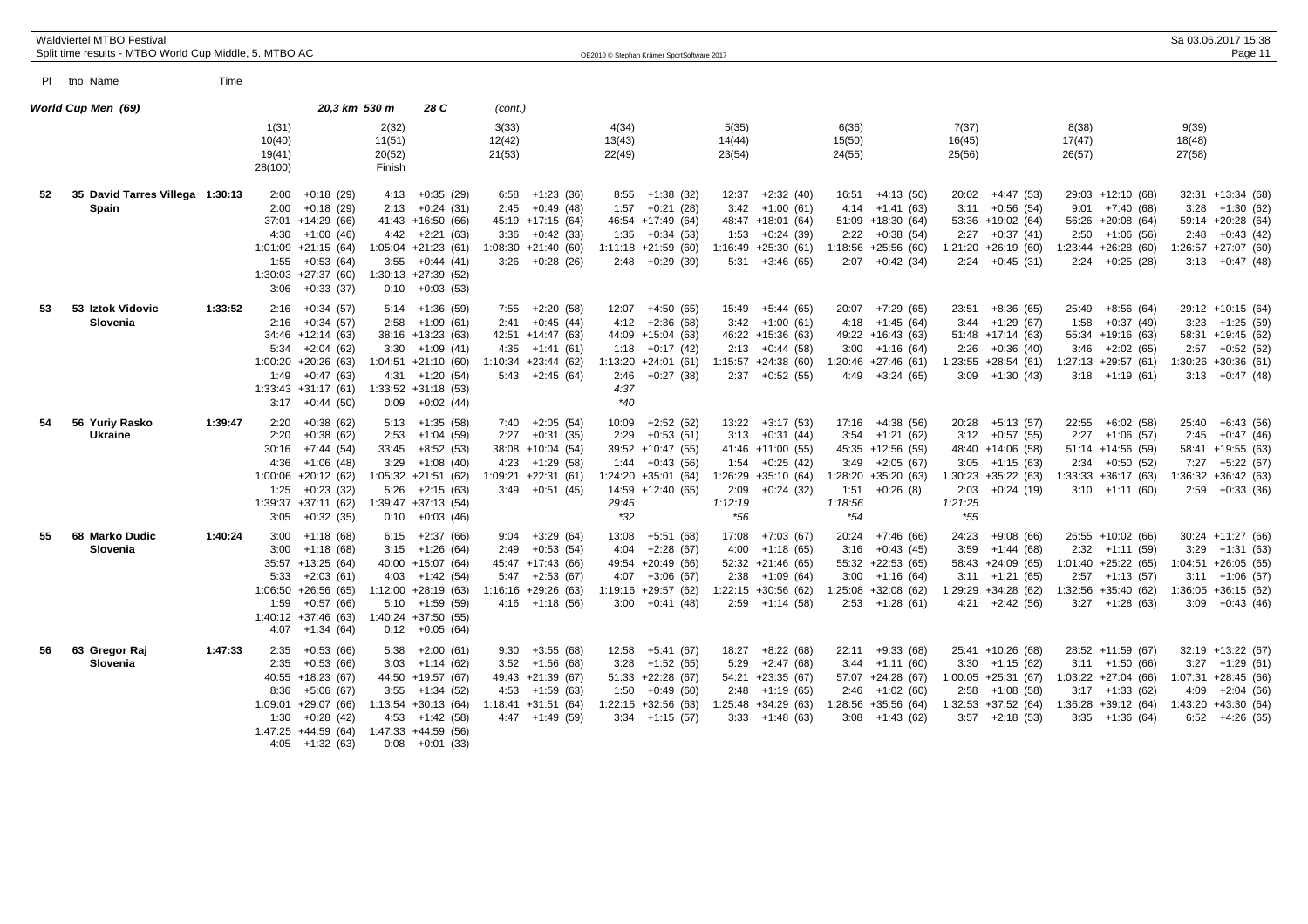|     | <b>Waldviertel MTBO Festival</b><br>Split time results - MTBO World Cup Middle, 5. MTBO AC |         |                                                                   |                                                                                                                                                |                                                                   |                                                                                                                                                  |                                                |                                                                                                                 |                                                                  | OE2010 © Stephan Krämer SportSoftware 2017                                                                       |                                                 |                                                                                                            |                                                   |                                                                                                             |                                                   |                                                                                                              |                                                   |                                                                                                             |                                                   | Sa 03.06.2017 15:38<br>Page 12                                                                                            |
|-----|--------------------------------------------------------------------------------------------|---------|-------------------------------------------------------------------|------------------------------------------------------------------------------------------------------------------------------------------------|-------------------------------------------------------------------|--------------------------------------------------------------------------------------------------------------------------------------------------|------------------------------------------------|-----------------------------------------------------------------------------------------------------------------|------------------------------------------------------------------|------------------------------------------------------------------------------------------------------------------|-------------------------------------------------|------------------------------------------------------------------------------------------------------------|---------------------------------------------------|-------------------------------------------------------------------------------------------------------------|---------------------------------------------------|--------------------------------------------------------------------------------------------------------------|---------------------------------------------------|-------------------------------------------------------------------------------------------------------------|---------------------------------------------------|---------------------------------------------------------------------------------------------------------------------------|
| PL. | tno Name                                                                                   | Time    |                                                                   |                                                                                                                                                |                                                                   |                                                                                                                                                  |                                                |                                                                                                                 |                                                                  |                                                                                                                  |                                                 |                                                                                                            |                                                   |                                                                                                             |                                                   |                                                                                                              |                                                   |                                                                                                             |                                                   |                                                                                                                           |
|     | World Cup Men (69)                                                                         |         |                                                                   | 20,3 km 530 m                                                                                                                                  |                                                                   | 28 C                                                                                                                                             | (cont.)                                        |                                                                                                                 |                                                                  |                                                                                                                  |                                                 |                                                                                                            |                                                   |                                                                                                             |                                                   |                                                                                                              |                                                   |                                                                                                             |                                                   |                                                                                                                           |
|     |                                                                                            |         | 1(31)<br>10(40)<br>19(41)<br>28(100)                              |                                                                                                                                                | 2(32)<br>11(51)<br>20(52)<br>Finish                               |                                                                                                                                                  | 3(33)<br>12(42)<br>21(53)                      |                                                                                                                 | 4(34)<br>13(43)<br>22(49)                                        |                                                                                                                  | 5(35)<br>14(44)<br>23(54)                       |                                                                                                            | 6(36)<br>15(50)<br>24(55)                         |                                                                                                             | 7(37)<br>16(45)<br>25(56)                         |                                                                                                              | 8(38)<br>17(47)<br>26(57)                         |                                                                                                             | 9(39)<br>18(48)<br>27(58)                         |                                                                                                                           |
| 57  | 48 Blaz Marot<br>Slovenia                                                                  | 1:52:35 | 2:43<br>2:43<br>6:11<br>5:22<br>2:54                              | $+1:01(67)$<br>$+1:01(67)$<br>36:31 +13:59 (65)<br>$+2:41(64)$<br>$1:14:12 + 34:18(67)$<br>$+4:20(67)$<br>$1:52:26 + 50:00(65)$<br>$+0:21(21)$ | 5:40<br>2:57<br>3:44<br>6:03<br>0:09                              | $+2:02(62)$<br>$+1:08(60)$<br>$40:15 + 15:22(65)$<br>$+1:23(48)$<br>$1:20:15 +36:34(65)$<br>$+2:52(65)$<br>$1:52:35 + 50:01$ (57)<br>$+0:02(41)$ | 8:39<br>2:59                                   | $+3:04(60)$<br>$+1:03(57)$<br>45:46 +17:42 (65)<br>$5:31 +2:37(66)$<br>$1:25:35 +38:45(65)$<br>$5:20 +2:22(62)$ | 3:02<br>6:18<br>1:29:28<br>$*56$                                 | $11:41 +4:24(63)$<br>$+1:26(62)$<br>49:29 +20:24 (65)<br>$3:43 +2:42(66)$<br>$1:31:53 +42:34(65)$<br>$+3:59(64)$ | 16:15<br>4:34<br>3:29                           | +6:10 (66)<br>$+1:52(67)$<br>$52:58 +22:12(66)$<br>$+2:00(67)$<br>$1:35:23 +44:04(65)$<br>$3:30 +1:45(62)$ | 20:43<br>4:28<br>3:17                             | $+8:05(67)$<br>$+1:55(65)$<br>56:15 +23:36 (66)<br>$+1:33(66)$<br>$1:39:04$ +46:04 (65)<br>$3:41 +2:16(63)$ | 24:26<br>3:43<br>3:47                             | +9:11 (67)<br>$+1:28(66)$<br>$1:00:02 +25:28(66)$<br>+1:57 (67)<br>$1:42:17 + 47:16(65)$<br>$3:13 +1:34(44)$ | 26:38<br>2:12<br>4:56                             | $+9:45(65)$<br>$+0:51(53)$<br>1:04:58 +28:40 (67)<br>$+3:12(67)$<br>1:45:40 +48:24 (65)<br>$3:23 +1:24(62)$ | 3:42                                              | 30:20 +11:23 (65)<br>$+1:44(65)$<br>$1:08:50 + 30:04$ (67)<br>$3:52 +1:47(65)$<br>1:49:32 +49:42 (65)<br>$3:52 +1:26(62)$ |
|     | 4 Cedric Beill<br><b>France</b>                                                            | disq    | 1:49<br>1:49<br>24:00<br>3:36<br>42:40<br>1:06<br>1:04:59<br>2:34 | $+0:07(3)$<br>$+0:07(3)$<br>$+1:28(7)$<br>$+0:06(3)$<br>$+2:46(11)$<br>$+0:04(3)$<br>$+2:33(6)$<br>$+0:01(2)$                                  | 3:46<br>1:57<br>26:28<br>2:28<br>46:23<br>3:43<br>1:05:07<br>0:08 | $+0:08(4)$<br>$+0:08(7)$<br>$+1:35(7)$<br>$+0:07(5)$<br>$+2:42(8)$<br>$+0:32(24)$<br>$+0:01(16)$                                                 | 6:30<br>2:44<br>29:43<br>3:15<br>49:30<br>3:07 | $+0:55(18)$<br>$+0:48(47)$<br>$+1:39(7)$<br>$+0:21(10)$<br>$+2:40(8)$<br>$+0.09(6)$                             | 8:06<br>1:36<br>31:18<br>1:35<br>51:51<br>2:21<br>17:19<br>$*52$ | $+0.49(13)$<br>0:00(1)<br>$+2:13(7)$<br>$+0:34(53)$<br>$+2:32(7)$<br>$+0:02(3)$                                  | 10:56<br>2:50<br>32:53<br>1:35<br>53:47<br>1:56 | $+0:51(11)$<br>$+0:08(8)$<br>$+2:07(7)$<br>$+0:06(5)$<br>$+2:28(6)$<br>$+0:11(13)$                         | 14:02<br>3:06<br>34:44<br>1:51<br>55:36<br>1:49   | $+1:24(13)$<br>$+0:33(34)$<br>$+2:05(7)$<br>$+0:07(11)$<br>$+2:36(6)$<br>$+0:24(6)$                         | 16:23<br>2:21<br>37:12<br>2:28<br>57:36<br>2:00   | $+1:08(9)$<br>$+0:06(3)$<br>$+2:38(11)$<br>$+0:38(42)$<br>$+2:35(6)$<br>$+0:21(18)$                          | 18:20<br>1:57<br>39:05<br>1:53<br>59:41<br>2:05   | $+1:27(12)$<br>$+0:36(48)$<br>$+2:47(10)$<br>$+0:09(11)$<br>$+2:25(6)$<br>$+0:06(3)$                        | 20:24<br>2:04<br>41:34<br>2:29<br>1:02:25<br>2:44 | $+1:27(8)$<br>$+0:06(3)$<br>$+2:48(12)$<br>$+0:24(20)$<br>$+2:35(7)$<br>$+0:18(18)$                                       |
|     | 3 Anton Foliforov<br><b>Russian Federation</b>                                             | disa    | 1:52<br>1:52<br>24:25<br>4:00<br>43:34<br>1:11<br>1:06:51<br>2:57 | $+0:10(8)$<br>$+0:10(8)$<br>$+1:53(11)$<br>$+0:30(26)$<br>$+3:40(15)$<br>$+0:09(9)$<br>$+4:25(10)$<br>$+0:24(24)$                              | 3:43<br>1:51<br>26:59<br>2:34<br>47:03<br>3:29<br>1:07:00<br>0:09 | $+0:05(2)$<br>$+0:02(2)$<br>$+2:06(11)$<br>$+0:13(12)$<br>$+3:22(11)$<br>$+0:18(12)$<br>$+0:02(37)$                                              | 5:55<br>2:12<br>30:28<br>3:29<br>50:20         | $+0:20(4)$<br>$+0:16(15)$<br>$+2:24(13)$<br>$+0:35(22)$<br>$+3:30(10)$<br>$3:17 +0:19(17)$                      | 7:37<br>1:42<br>31:37<br>1:09<br>52:42<br>2:22<br>17:01<br>*52   | $+0:20(2)$<br>$+0:06(9)$<br>$+2:32(12)$<br>$+0:08(22)$<br>$+3:23(10)$<br>$+0:03(7)$                              | 10:34<br>2:57<br>33:20<br>1:43<br>54:43<br>2:01 | $+0:29(6)$<br>$+0:15(21)$<br>$+2:34(13)$<br>$+0:14(19)$<br>$+3:24(11)$<br>$+0:16(18)$                      | 13:33<br>2:59<br>35:23<br>2:03<br>56:32<br>1:49   | $+0:55(7)$<br>$+0.26(25)$<br>$+2:44(13)$<br>$+0:19(32)$<br>$+3:32(10)$<br>$+0:24(6)$                        | 16:12<br>2:39<br>37:24<br>2:01<br>58:58<br>2:26   | $+0:57(7)$<br>$+0:24(15)$<br>$+2:50(14)$<br>$+0:11(16)$<br>$+3:57(12)$<br>$+0:47(32)$                        | 18:08<br>1:56<br>39:45<br>2:21<br>1:01:19<br>2:21 | $+1:15(9)$<br>$+0:35(46)$<br>$+3:27(15)$<br>$+0:37(44)$<br>$+4:03(12)$<br>$+0:22(19)$                       | 20:25<br>2:17<br>42:23<br>2:38<br>1:03:54<br>2:35 | $+1:28(9)$<br>$+0:19(15)$<br>$+3:37(15)$<br>$+0:33(32)$<br>$+4:04(10)$<br>$+0:09(8)$                                      |
|     | 20 Andreas Waldmann<br>Austria                                                             | disa    | 1:53<br>1:53<br>26:51<br>3:30<br>45:50<br>1:12<br>1:09:03<br>2:33 | $+0:11(11)$<br>$+0:11(11)$<br>$+4:19(31)$<br>0:00(1)<br>$+5:56(22)$<br>$+0:10(11)$<br>$+6:37(15)$<br>0:00(1)                                   | 4:41<br>2:48<br>29:38<br>2:47<br>49:36<br>3:46<br>1:09:11<br>0:08 | $+1:03(49)$<br>$+0.59(56)$<br>+4:45 (24)<br>$+0:26(20)$<br>$+5:55(19)$<br>$+0:35(29)$<br>$+0:01(21)$                                             | 2:11<br>32:32<br>2:54<br>53:13                 | $6:52 +1:17(32)$<br>$+0:15(14)$<br>$+4:28(22)$<br>0:00(1)<br>$+6:23(20)$<br>$3:37 +0:39(32)$                    | 8:37<br>1:45<br>35:03<br>2:31<br>55:39<br>2:26<br>26:24<br>$*32$ | $+1:20(22)$<br>$+0:09(14)$<br>+5:58 (29)<br>$+1:30(64)$<br>$+6:20(20)$<br>$+0:07(12)$                            | 2:56<br>36:39<br>1:36<br>57:52                  | $11:33 + 1:28$ (19)<br>$+0:14(19)$<br>$+5:53(27)$<br>$+0:07(7)$<br>$+6:33(20)$<br>$2:13 + 0:28$ (36)       | 14:21<br>2:48<br>38:23<br>1:44<br>59:52<br>2:00   | $+1:43(18)$<br>$+0:15(12)$<br>$+5:44(25)$<br>0:00(1)<br>$+6:52(20)$<br>$+0:35(18)$                          | 17:23<br>3:02<br>40:18<br>1:55<br>1:01:42<br>1:50 | $+2:08(21)$<br>$+0:47(43)$<br>$+5:44(25)$<br>$+0:05(9)$<br>$+6:41(17)$<br>$+0:11(9)$                         | 19:56<br>2:33<br>42:18<br>2:00<br>1:03:46<br>2:04 | $+3:03(30)$<br>$+1:12(60)$<br>$+6:00(24)$<br>$+0:16(21)$<br>$+6:30(17)$<br>$+0:05(2)$                       | 23:21<br>3:25<br>44:38<br>2:20<br>1:06:30<br>2:44 | $+4:24(37)$<br>$+1:27(60)$<br>$+5:52(23)$<br>$+0:15(13)$<br>$+6:40(17)$<br>$+0:18(18)$                                    |
|     | 52 Rasmus Folino Niel<br>Denmark                                                           | disa    | 1:51<br>1:51<br>25:33<br>4:19<br>47:20<br>1:27<br>1:11:00<br>3:06 | $+0:09(6)$<br>$+0:09(6)$<br>$+3:01(21)$<br>$+0:49(39)$<br>$+7:26(27)$<br>$+0:25(36)$<br>$+8:34(21)$<br>$+0:33(37)$                             | 3:46<br>1:55<br>28:43<br>3:10<br>50:40<br>3:20<br>1:11:08<br>0:08 | $+0:08(4)$<br>$+0:06(6)$<br>$+3:50(20)$<br>$+0:49(31)$<br>$+6:59(23)$<br>$+0:09(5)$<br>$+0:01(29)$                                               | 5:52<br>2:06<br>32:15<br>3:32                  | $+0:17(2)$<br>$+0:10(6)$<br>$+4:11(19)$<br>$+0:38(26)$<br>$53:58$ +7:08 (22)<br>$3:18 + 0:20(20)$               | 8:37<br>2:45<br>33:25<br>1:10<br>56:34<br>2:36                   | $+1:20(22)$<br>$+1:09(55)$<br>$+4:20(19)$<br>$+0:09(26)$<br>$+7:15(22)$<br>$+0:17(26)$                           | 11:38<br>3:01<br>35:16<br>1:51<br>58:46<br>2:12 | $+1:33(20)$<br>$+0:19(25)$<br>$+4:30(22)$<br>$+0:22(36)$<br>+7:27 (22)<br>+0:27 (35)                       | 14:40<br>3:02<br>37:15<br>1:59<br>1:00:38<br>1:52 | $+2:02(25)$<br>$+0.29(29)$<br>$+4:36(22)$<br>$+0:15(28)$<br>+7:38 (22)<br>$+0:27(9)$                        | 17:18<br>2:38<br>40:02<br>2:47<br>1:02:29<br>1:51 | $+2:03(20)$<br>$+0:23(13)$<br>$+5:28(22)$<br>$+0.57(54)$<br>$+7:28(19)$<br>$+0:12(11)$                       | 18:49<br>1:31<br>42:30<br>2:28<br>1:04:48<br>2:19 | $+1:56(17)$<br>$+0:10(5)$<br>$+6:12(26)$<br>$+0:44(48)$<br>+7:32 (20)<br>+0:20 (17)                         | 21:14<br>2:25<br>45:53<br>3:23<br>1:07:54<br>3:06 | $+2:17(19)$<br>$+0:27(24)$<br>$+7:07(27)$<br>$+1:18(59)$<br>$+8:04(20)$<br>$+0:40(45)$                                    |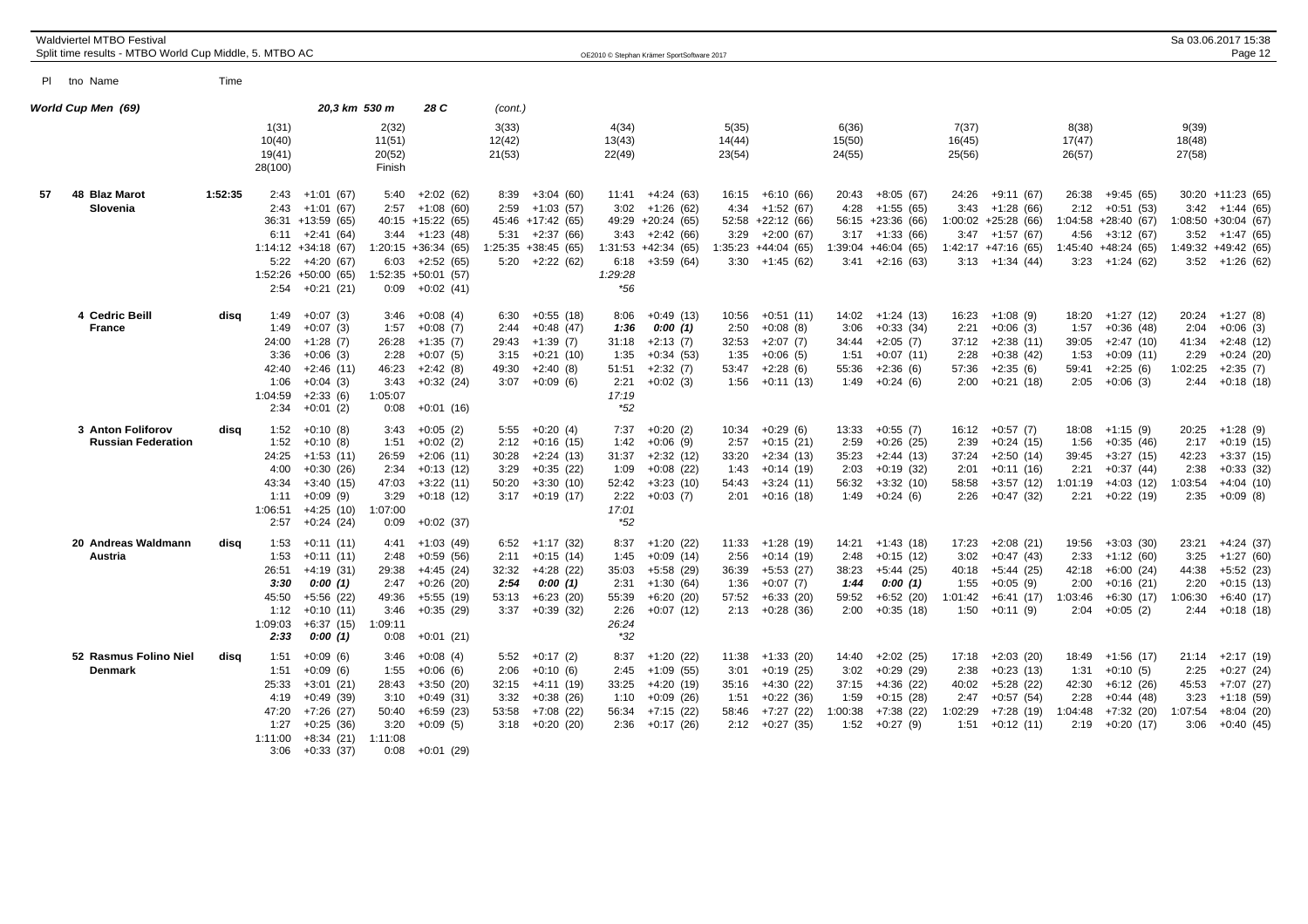| <b>Waldviertel MTBO Festival</b><br>Split time results - MTBO World Cup Middle, 5. MTBO AC |      |                                                        |                                                                                                                                       |                                                                   |                                                                                                             |                           |                                                                                                                       |                                                 | OE2010 © Stephan Krämer SportSoftware 2017                                                                            |                                |                                                                                                                 |                                |                                                                                                                     |                                |                                                                                                                       |                                                   |                                                                                                                   |                                        | Sa 03.06.2017 15:38<br>Page 13                                                                                     |
|--------------------------------------------------------------------------------------------|------|--------------------------------------------------------|---------------------------------------------------------------------------------------------------------------------------------------|-------------------------------------------------------------------|-------------------------------------------------------------------------------------------------------------|---------------------------|-----------------------------------------------------------------------------------------------------------------------|-------------------------------------------------|-----------------------------------------------------------------------------------------------------------------------|--------------------------------|-----------------------------------------------------------------------------------------------------------------|--------------------------------|---------------------------------------------------------------------------------------------------------------------|--------------------------------|-----------------------------------------------------------------------------------------------------------------------|---------------------------------------------------|-------------------------------------------------------------------------------------------------------------------|----------------------------------------|--------------------------------------------------------------------------------------------------------------------|
| PI tho Name                                                                                | Time |                                                        |                                                                                                                                       |                                                                   |                                                                                                             |                           |                                                                                                                       |                                                 |                                                                                                                       |                                |                                                                                                                 |                                |                                                                                                                     |                                |                                                                                                                       |                                                   |                                                                                                                   |                                        |                                                                                                                    |
| World Cup Men (69)                                                                         |      |                                                        | 20,3 km 530 m                                                                                                                         |                                                                   | 28 C                                                                                                        | (cont.)                   |                                                                                                                       |                                                 |                                                                                                                       |                                |                                                                                                                 |                                |                                                                                                                     |                                |                                                                                                                       |                                                   |                                                                                                                   |                                        |                                                                                                                    |
|                                                                                            |      | 1(31)<br>10(40)<br>19(41)<br>28(100)                   |                                                                                                                                       | 2(32)<br>11(51)<br>20(52)<br>Finish                               |                                                                                                             | 3(33)<br>12(42)<br>21(53) |                                                                                                                       | 4(34)<br>13(43)<br>22(49)                       |                                                                                                                       | 5(35)<br>14(44)<br>23(54)      |                                                                                                                 | 6(36)<br>15(50)<br>24(55)      |                                                                                                                     | 7(37)<br>16(45)<br>25(56)      |                                                                                                                       | 8(38)<br>17(47)<br>26(57)                         |                                                                                                                   | 9(39)<br>18(48)<br>27(58)              |                                                                                                                    |
| 55 Joao Ferreira<br>Portugal                                                               | disa | 2:16<br>2:16<br>27:52<br>4:40<br>1:25<br>3:13          | $+0:34(57)$<br>$+0:34(57)$<br>+5:20 (39)<br>$+1:10(52)$<br>$53:23 +13:29(51)$<br>$+0:23(32)$<br>$1:17:11 + 14:45$ (37)<br>$+0:40(47)$ | 4:41<br>2:25<br>34:01<br>6:09<br>3:23<br>1:17:22<br>0:11          | $+1:03(49)$<br>$+0:36(42)$<br>$+9:08(55)$<br>$+3:48(67)$<br>56:46 +13:05 (49)<br>$+0:12(7)$<br>$+0:04(62)$  | 7:14<br>2:33              | +1:39 (45)<br>$+0:37(39)$<br>38:21 +10:17 (55)<br>$4:20 +1:26(56)$<br>$1:00:02 +13:12(46)$<br>$3:16 + 0:18(16)$       | 9:08<br>1:54<br>1:09<br>2:35                    | $+1:51(35)$<br>$+0:18(23)$<br>39:30 +10:25 (54)<br>$+0:08(22)$<br>$1:02:37$ +13:18 (45)<br>$+0:16(24)$                | 12:15<br>3:07<br>1:48          | $+2:10(33)$<br>$+0:25(31)$<br>41:18 +10:32 (53)<br>$+0:19(34)$<br>$1:04:44$ +13:25 (44)<br>$2:07 +0:22(28)$     | 15:13<br>2:58<br>2:01          | $+2:35(32)$<br>$+0:25(24)$<br>43:19 +10:40 (52)<br>$+0:17(31)$<br>$1:06:41 +13:41 (44)$<br>$1:57 + 0:32(14)$        | 18:32                          | $+3:17(35)$<br>$3:19 +1:04(59)$<br>46:05 +11:31 (52)<br>$2:46$ +0:56 (53)<br>$1:08:34 +13:33(38)$<br>$1:53 +0:14(14)$ | 20:51<br>2:19<br>2:26                             | $+3:58(40)$<br>$+0.58(54)$<br>48:31 +12:13 (51)<br>$+0:42(47)$<br>$1:10:49$ +13:33 (37)<br>$2:15 + 0:16$ (12)     | 23:12<br>2:21                          | $+4:15(36)$<br>$+0:23(19)$<br>$51:58$ +13:12 (51)<br>$3:27 +1:22(61)$<br>$1:13:58$ +14:08 (37)<br>$3:09 +0:43(46)$ |
| 27 Bernhard Schachin<br>Austria                                                            | disg | 2:04<br>2:04<br>28:09<br>3:57<br>49:40<br>1:18<br>2:58 | $+0:22(40)$<br>$+0:22(40)$<br>$+5:37(41)$<br>$+0:27(25)$<br>$+9:46(41)$<br>$+0:16(21)$<br>$1:17:41$ +15:15 (39)<br>$+0:25(28)$        | 4:19<br>2:15<br>30:44<br>2:35<br>4:50<br>1:17:50<br>0:09          | $+0:41(35)$<br>$+0:26(33)$<br>$+5:51(33)$<br>$+0:14(13)$<br>54:30 +10:49 (42)<br>$+1:39(56)$<br>$+0:02(38)$ | 2:59<br>34:06<br>3:22     | $7:18$ +1:43 (49)<br>$+1:03(57)$<br>$+6:02(31)$<br>$+0:28(16)$<br>59:58 +13:08 (45)<br>$5:28 +2:30(63)$               | 10:31<br>3:13<br>1:04<br>2:36<br>27:39<br>$*32$ | $+3:14(55)$<br>$+1:37(63)$<br>$35:10 + 6:05(30)$<br>$+0:03(4)$<br>$1:02:34$ +13:15 (44)<br>$+0:17(26)$                | 13:40<br>3:09<br>36:56<br>1:46 | $+3:35(54)$<br>$+0:27(37)$<br>$+6:10(29)$<br>$+0:17(28)$<br>$1:04:35 +13:16(43)$<br>$2:01 + 0:16(18)$           | 16:55<br>3:15<br>39:01<br>2:05 | $+4:17(52)$<br>$+0:42(43)$<br>$+6:22(28)$<br>$+0:21(35)$<br>$1:06:35 +13:35(43)$<br>$2:00 +0:35(18)$                | 19:48<br>2:53<br>41:19         | $+4:33(49)$<br>$+0:38(33)$<br>$+6:45(28)$<br>$2:18 + 0:28$ (36)<br>$1:09:36 +14:35(41)$<br>$3:01 +1:22(42)$           | 21:43<br>1:55<br>45:43<br>4:24<br>2:23            | +4:50 (47)<br>$+0:34(43)$<br>$+9:25(42)$<br>$+2:40(66)$<br>$1:11:59$ +14:43 (41)<br>$+0:24(25)$                   | 24:12<br>2:29<br>48:22<br>2:39<br>2:44 | $+5:15(45)$<br>$+0:31(28)$<br>$+9:36(41)$<br>$+0:34(34)$<br>$1:14:43 + 14:53(40)$<br>$+0:18(18)$                   |
| 23 Julius Juodisius<br>Lithuania                                                           | disg | 1:59<br>1:59<br>28:37<br>4:23<br>48:36<br>1:41<br>3:05 | $+0:17(24)$<br>$+0:17(24)$<br>$+6:05(45)$<br>$+0:53(42)$<br>$+8:42(32)$<br>$+0:39(58)$<br>$1:19:25 + 16:59(44)$<br>$+0:32(35)$        | 4:09<br>2:10<br>31:40<br>3:03<br>52:23<br>3:47<br>1:19:33<br>0:08 | $+0:31(24)$<br>$+0:21(25)$<br>$+6:47(40)$<br>$+0:42(29)$<br>$+8:42(31)$<br>$+0:36(32)$<br>$+0:01(19)$       | 3:31<br>56:13             | $7:40 +2:05(54)$<br>$+1:35(66)$<br>35:07 +7:03 (40)<br>$3:27 +0:33(21)$<br>$+9:23(32)$<br>$3:50 + 0:52(47)$           | 9:33<br>1:53<br>36:10<br>1:03                   | $+2:16(44)$<br>$+0:17(21)$<br>+7:05 (37)<br>$+0:02(2)$<br>59:54 +10:35 (37)<br>$3:41 +1:22(60)$                       | 12:53<br>3:20<br>1:46          | $+2:48(44)$<br>$+0.38(49)$<br>$37:56 +7:10(35)$<br>$+0:17(28)$<br>$1:02:03$ +10:44 (35)<br>$2:09 +0:24(32)$     | 16:11<br>3:18<br>39:50<br>1:54 | $+3:33(43)$<br>$+0:45(46)$<br>+7:11 (33)<br>$+0:10(18)$<br>$1:04:32 +11:32$ (37)<br>$2:29 +1:04(53)$                | 19:10<br>2:59<br>42:25<br>2:35 | $+3:55(43)$<br>$+0:44(41)$<br>+7:51 (34)<br>$+0:45(47)$<br>$1:10:25 + 15:24(44)$<br>$5:53 +4:14(63)$                  | 21:46<br>2:36<br>44:26<br>2:01<br>1:13:04<br>2:39 | $+4:53(49)$<br>$+1:15(61)$<br>$+8:08(33)$<br>$+0:17(22)$<br>$+15:48(44)$<br>$+0:40(48)$                           | 24:14<br>2:28<br>46:55<br>2:29         | $+5:17(46)$<br>$+0:30(26)$<br>+8:09 (32)<br>$+0:24(20)$<br>$1:16:20 + 16:30(44)$<br>$3:16 + 0:50(51)$              |
| 59 Andreas Rief<br>Austria                                                                 | disg | 2:01<br>2:01<br>30:20<br>4:59<br>1:35<br>3:20          | $+0:19(34)$<br>$+0:19(34)$<br>$+7:48(55)$<br>$+1:29(57)$<br>53:37 +13:43 (52)<br>$+0:33(49)$<br>$1:25:16$ +22:50 (55)<br>$+0:47(52)$  | 4:38<br>2:37<br>33:55<br>3:35<br>4:04<br>1:25:26<br>0:10          | $+1:00(46)$<br>$+0:48(50)$<br>$+9:02(54)$<br>$+1:14(43)$<br>57:41 +14:00 (52)<br>$+0:53(45)$<br>$+0:03(56)$ | 2:23                      | $7:01 +1:26(40)$<br>$+0:27(28)$<br>$37:52 +9:48(53)$<br>$3:57 +1:03(48)$<br>$1:02:09$ +15:19 (52)<br>$4:28 +1:30(58)$ | 3:30<br>3:50<br>4:16<br>$*40$                   | $10:31 +3:14(55)$<br>$+1:54(66)$<br>$39:13 + 10:08$ (53)<br>$1:21 + 0:20(48)$<br>$1:05:59$ +16:40 (54)<br>$+1:31(62)$ | 14:20<br>3:49                  | +4:15 (61)<br>+1:07 (63)<br>41:37 +10:51 (54)<br>$2:24 +0:55(61)$<br>$1:09:11 + 17:52$ (56)<br>$3:12 +1:27(61)$ | 17:29<br>3:09                  | $+4:51(58)$<br>$+0:36(36)$<br>43:49 +11:10 (54)<br>$2:12 + 0:28(48)$<br>$1:11:24$ +18:24 (56)<br>$2:13 + 0:48$ (38) | 20:48                          | $+5:33(59)$<br>$3:19 +1:04(59)$<br>46:51 +12:17 (55)<br>$3:02 +1:12(61)$<br>$1:16:21 +21:20(56)$<br>$4:57 +3:18(59)$  | 22:43<br>1:55                                     | $+5:50(54)$<br>$+0:34(43)$<br>49:08 +12:50 (53)<br>$2:17 + 0:33(36)$<br>$1:18:52 +21:36(55)$<br>$2:31 + 0:32(42)$ | 25:21<br>2:38<br>2:54                  | $+6:24(53)$<br>$+0:40(43)$<br>$52:02 +13:16(52)$<br>$+0.49(48)$<br>1:21:56 +22:06 (55)<br>$3:04 +0:38(42)$         |
| 66 Thomas Klimo<br>Austria                                                                 | dnf  | 2:26<br>2:26                                           | $+0:44(64)$<br>$+0:44(64)$                                                                                                            | 1.1.1.1                                                           |                                                                                                             | -----                     |                                                                                                                       | -----                                           |                                                                                                                       | -----                          |                                                                                                                 | -----                          |                                                                                                                     | 16:39<br>14:13                 |                                                                                                                       | -----                                             |                                                                                                                   | -----                                  |                                                                                                                    |
|                                                                                            |      | $- - - - -$                                            |                                                                                                                                       | $- - - - -$                                                       |                                                                                                             | -----                     |                                                                                                                       | -----                                           |                                                                                                                       | $- - - - -$                    |                                                                                                                 | $- - - - -$                    |                                                                                                                     | $- - - - -$                    |                                                                                                                       | -----                                             |                                                                                                                   | 25:31<br>8:52                          |                                                                                                                    |
|                                                                                            |      | 27:14<br>1:43                                          |                                                                                                                                       | -----                                                             |                                                                                                             | $- - - - -$               |                                                                                                                       | $- - - - -$                                     |                                                                                                                       | -----                          |                                                                                                                 | -----                          |                                                                                                                     | 1.1.1.1                        |                                                                                                                       | -----                                             |                                                                                                                   | 1.1.1.1                                |                                                                                                                    |
|                                                                                            |      | -----                                                  |                                                                                                                                       | 42:53                                                             | 15:39 +15:32 (66)                                                                                           |                           |                                                                                                                       | 4:41<br>$*40$                                   |                                                                                                                       | 9:30<br>$*39$                  |                                                                                                                 | 12:12<br>*38                   |                                                                                                                     |                                |                                                                                                                       |                                                   |                                                                                                                   |                                        |                                                                                                                    |